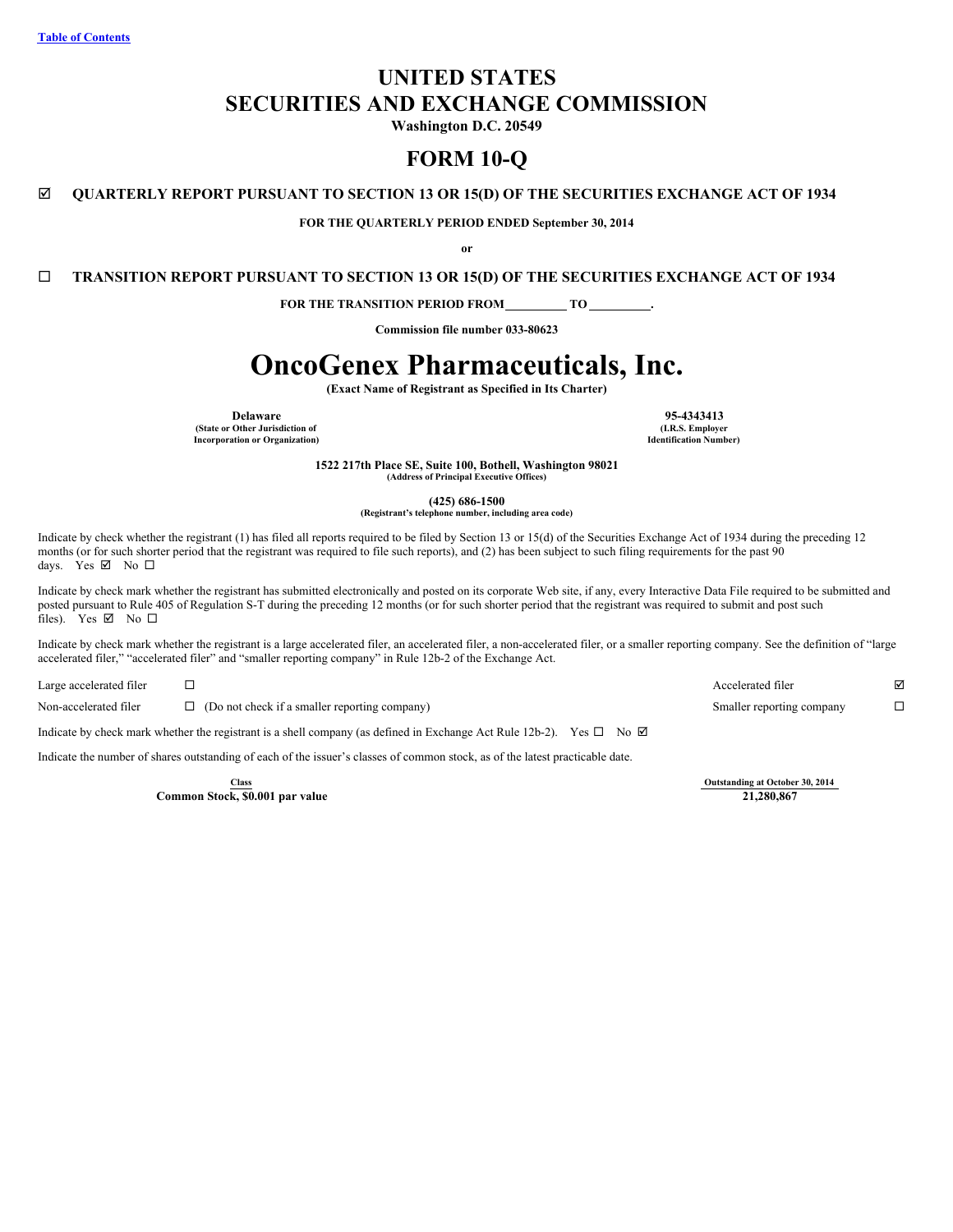#### <span id="page-1-0"></span>**OncoGenex Pharmaceuticals, Inc. Index to Form 10-Q**

Page

|                      |                                                                                                                                                     | Number |
|----------------------|-----------------------------------------------------------------------------------------------------------------------------------------------------|--------|
|                      | <b>Part I. Financial Information</b>                                                                                                                |        |
| Item 1.              | <b>Financial Statements (unaudited)</b>                                                                                                             | 3      |
|                      | Consolidated Balance Sheets as of September 30, 2014 (unaudited) and December 31, 2013                                                              | 3      |
|                      | Consolidated Statements of Loss and Comprehensive Loss (unaudited) for the three and nine months ended September 30, 2014 and September 30,<br>2013 | 4      |
|                      | Consolidated Statements of Cash Flows (unaudited) for the nine months ended September 30, 2014 and September 30, 2013                               | 5      |
|                      | Notes to Consolidated Financial Statements (unaudited)                                                                                              | 6      |
| Item 2.              | Management's Discussion and Analysis of Financial Condition and Results of Operations                                                               | 20     |
| Item 3.              | <b>Quantitative and Qualitative Disclosures About Market Risk</b>                                                                                   | 29     |
| Item 4.              | <b>Controls and Procedures</b>                                                                                                                      | 30     |
|                      | Part II. Other Information                                                                                                                          |        |
| Item 1A.             | <b>Risk Factors</b>                                                                                                                                 | 31     |
| Item 6.              | <b>Exhibits</b>                                                                                                                                     | 52     |
|                      | Items 1, 2, 3, 4 and 5 are not applicable and therefore have been omitted.                                                                          |        |
| <b>Signatures</b>    |                                                                                                                                                     | 53     |
| <b>Exhibit Index</b> |                                                                                                                                                     |        |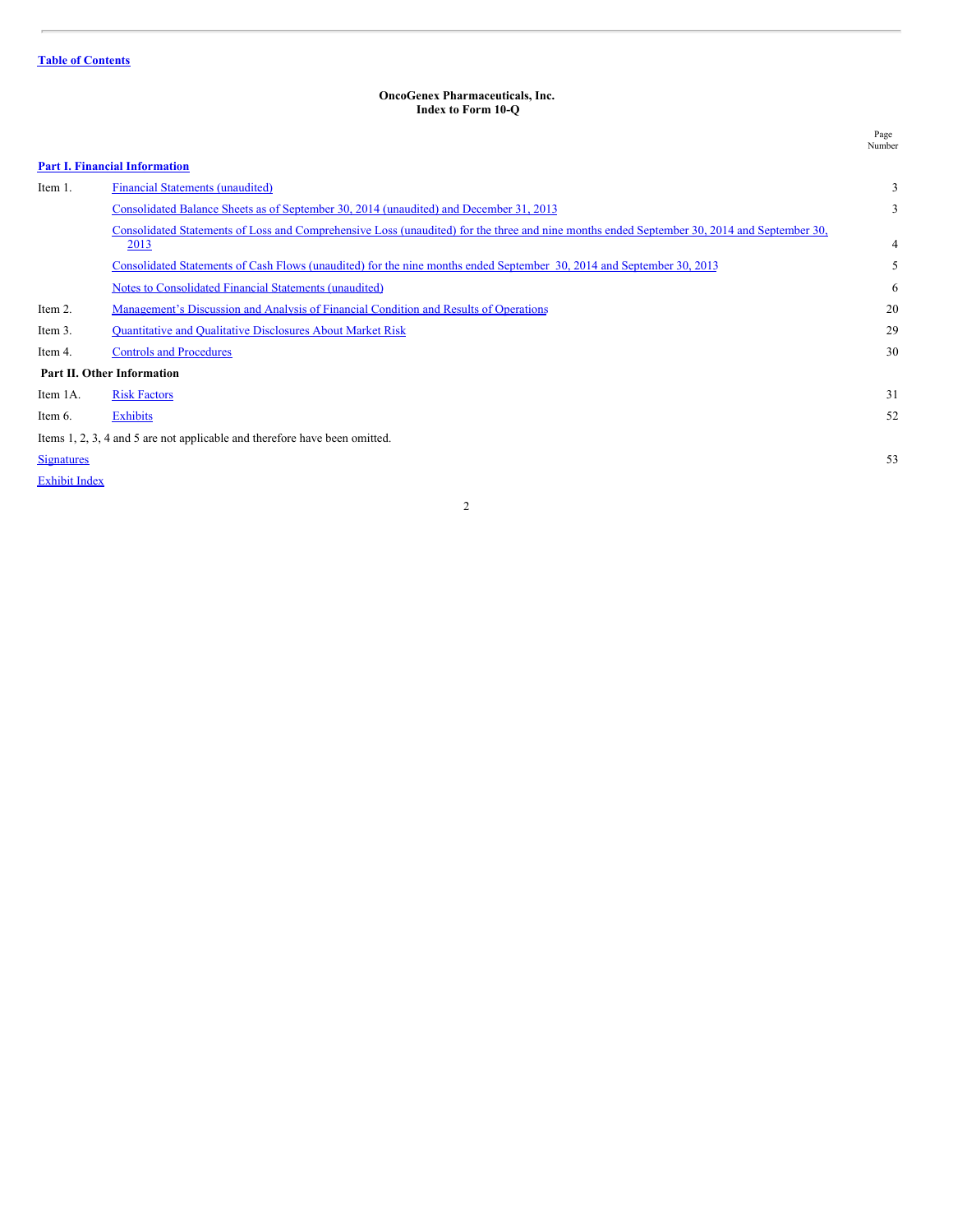# <span id="page-2-0"></span>**PART I. FINANCIAL INFORMATION**

<span id="page-2-1"></span>**Item 1. Consolidated Financial Statements**

# <span id="page-2-2"></span>**OncoGenex Pharmaceuticals, Inc.**

**Consolidated Balance Sheets** (In thousands, except per share and share amounts)

|                                                                                                                                                                                                                                                     | September 30,<br>2014<br>(Unaudited) | December 31,<br>2013   |
|-----------------------------------------------------------------------------------------------------------------------------------------------------------------------------------------------------------------------------------------------------|--------------------------------------|------------------------|
| <b>ASSETS</b>                                                                                                                                                                                                                                       |                                      |                        |
| Current                                                                                                                                                                                                                                             |                                      |                        |
| Cash and cash equivalents [note 4]                                                                                                                                                                                                                  | <sup>\$</sup><br>48.950              | $\mathbb{S}$<br>14.593 |
| Short-term investments [note 4]                                                                                                                                                                                                                     | 5,057                                | 24,629                 |
| Interest receivable                                                                                                                                                                                                                                 | 19                                   | 218                    |
| Amounts receivable [note 3]                                                                                                                                                                                                                         | 4.827                                | 8,657                  |
| Prepaid expenses and other current assets                                                                                                                                                                                                           | 2,462                                | 5,770                  |
| <b>Total current assets</b>                                                                                                                                                                                                                         | 61,315                               | 53,867                 |
| Restricted cash [note 4]                                                                                                                                                                                                                            | 251                                  | 314                    |
| Property and equipment, net                                                                                                                                                                                                                         | 312                                  | 397                    |
| Other assets                                                                                                                                                                                                                                        | 773                                  | 1,111                  |
| <b>Total assets</b>                                                                                                                                                                                                                                 | \$<br>62,651                         | 55,689<br>\$           |
| <b>LIABILITIES AND STOCKHOLDERS' EQUITY</b>                                                                                                                                                                                                         |                                      |                        |
| Current                                                                                                                                                                                                                                             |                                      |                        |
| Accounts payable                                                                                                                                                                                                                                    | 1,562                                | $\mathbb{S}$<br>139    |
| <b>Accrued liabilities</b>                                                                                                                                                                                                                          | 13,167                               | 11,784                 |
| Accrued compensation                                                                                                                                                                                                                                | 1,109                                | 1,705                  |
| Current portion of long-term obligations [note 6]                                                                                                                                                                                                   | 1,114                                | 1,092                  |
| Warrant liability <i>[note 4 and note 5]</i>                                                                                                                                                                                                        | 3,975                                | 214                    |
| <b>Total current liabilities</b>                                                                                                                                                                                                                    | 20,927                               | 14,934                 |
| Long-term obligations, less current portion [note 6]                                                                                                                                                                                                | 2,873                                | 3,544                  |
| <b>Total liabilities</b>                                                                                                                                                                                                                            | 23,800                               | 18,478                 |
| Commitments and contingencies [note 7]                                                                                                                                                                                                              |                                      |                        |
| Stockholders' equity:                                                                                                                                                                                                                               |                                      |                        |
| Common shares [note 5]:                                                                                                                                                                                                                             |                                      |                        |
| \$0.001 par value, 50,000,000 shares authorized, 21,290,093 and 14,707,886 issued at September 30, 2014 and December 31, 2013,<br>respectively, and 21,280,867 and 14,707,886 outstanding at September 30, 2014 and December 31, 2013, respectively | 21                                   | 15                     |
| Additional paid-in capital                                                                                                                                                                                                                          | 190.469                              | 168,242                |
| Accumulated deficit                                                                                                                                                                                                                                 | (154, 276)                           | (133,689)              |
| Accumulated other comprehensive income                                                                                                                                                                                                              | 2,637                                | 2,643                  |
| <b>Total stockholders' equity</b>                                                                                                                                                                                                                   | 38,851                               | 37,211                 |
| Total liabilities and stockholders' equity                                                                                                                                                                                                          | 62,651<br>\$                         | \$<br>55,689           |
| <b>Subsequent events [note 8]</b>                                                                                                                                                                                                                   |                                      |                        |

See accompanying notes.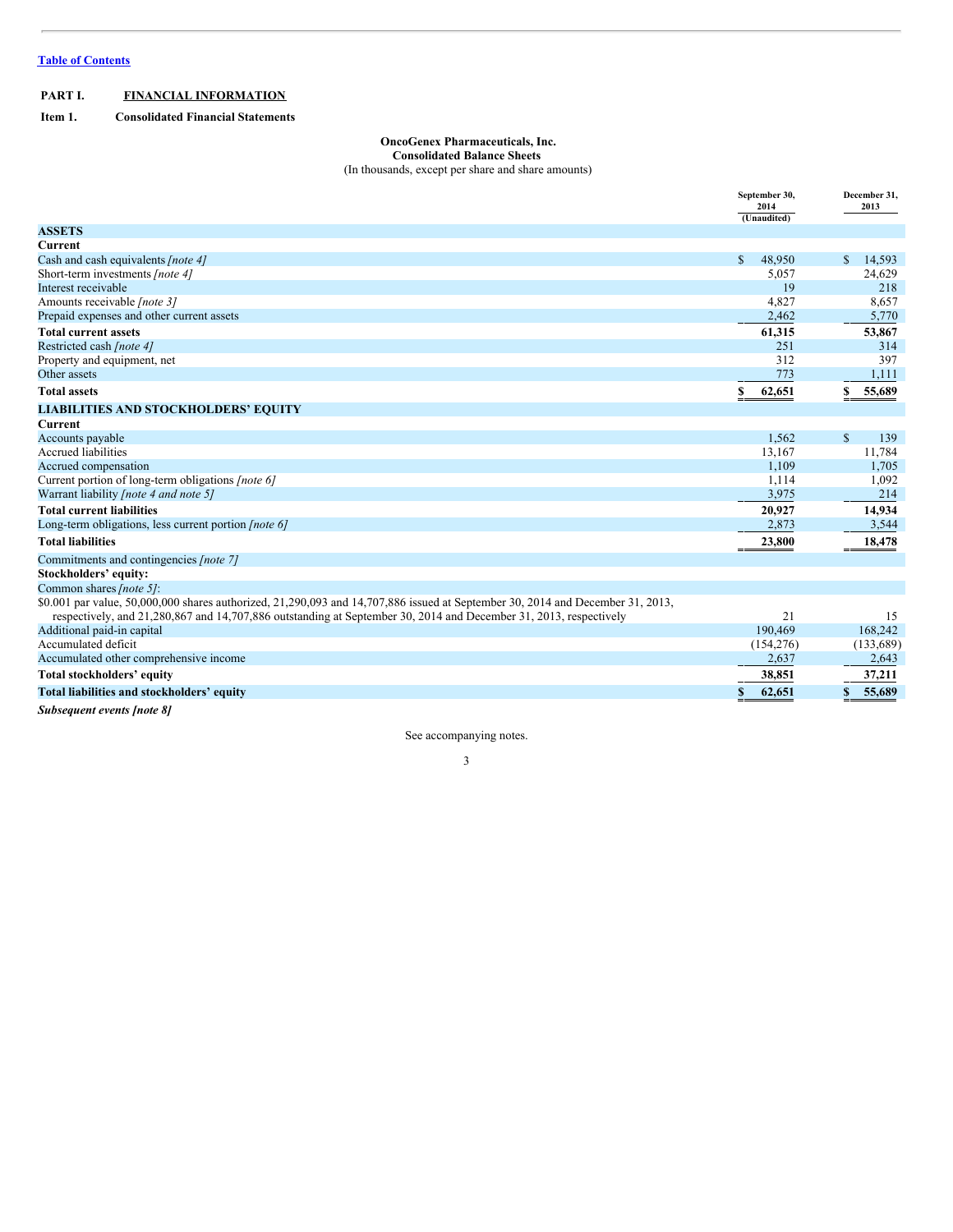#### <span id="page-3-0"></span>**OncoGenex Pharmaceuticals, Inc. Consolidated Statements of Loss and Comprehensive Loss (Unaudited)** (In thousands, except per share and share amounts)

|                                                      |                       | <b>Three months Ended</b><br>September 30, | <b>Nine months Ended</b><br>September 30, |                        |  |  |
|------------------------------------------------------|-----------------------|--------------------------------------------|-------------------------------------------|------------------------|--|--|
|                                                      | 2014                  | 2013                                       | 2014                                      | 2013                   |  |  |
| <b>COLLABORATION REVENUE</b> [note 3]                | 4,803<br>$\mathbb{S}$ | $\mathbb{S}$<br>9,862                      | $\mathbb{S}$<br>21,463                    | $\mathbb{S}$<br>21,278 |  |  |
| <b>EXPENSES</b>                                      |                       |                                            |                                           |                        |  |  |
| Research and development                             | 9,586                 | 18,004                                     | 36,372                                    | 42,122                 |  |  |
| General and administrative                           | 2,459                 | 2,473                                      | 7,892                                     | 7,446                  |  |  |
| Total operating expenses                             | 12,045                | 20,477                                     | 44,264                                    | 49,568                 |  |  |
| <b>OTHER INCOME (EXPENSE)</b>                        |                       |                                            |                                           |                        |  |  |
| Interest income                                      | $\mathbf{3}$          | 33                                         | 19                                        | 124                    |  |  |
| Other                                                | (11)                  | (11)                                       | (14)                                      | 121                    |  |  |
| Warrant issuance costs [note 5[b]]                   | (531)                 |                                            | (531)                                     |                        |  |  |
| Gain on warrants                                     | 2,874                 | 539                                        | 2,768                                     | 2,874                  |  |  |
| Total other income                                   | 2,335                 | 561                                        | 2,242                                     | 3,119                  |  |  |
| Net loss                                             | (4,907)               | (10,054)                                   | (20, 559)                                 | (25,171)               |  |  |
| <b>OTHER COMPREHENSIVE LOSS</b>                      |                       |                                            |                                           |                        |  |  |
| Net unrealized gain (loss) on securities             | (4)                   | $\overline{24}$                            | (6)                                       |                        |  |  |
| Total other comprehensive gain (loss)                | (4)                   | 24                                         | (6)                                       |                        |  |  |
| <b>Comprehensive loss</b>                            | (4, 911)              | (10, 030)                                  | (20, 565)                                 | (25, 168)              |  |  |
| Basic and diluted net loss per common share [note 5] | (0.23)                | (0.68)                                     | (1.21)                                    | (1.72)                 |  |  |
| Weighted average number of common shares [note 5]    | 21,079,310            | 14,690,984                                 | 16,952,793                                | 14,675,244             |  |  |

See accompanying notes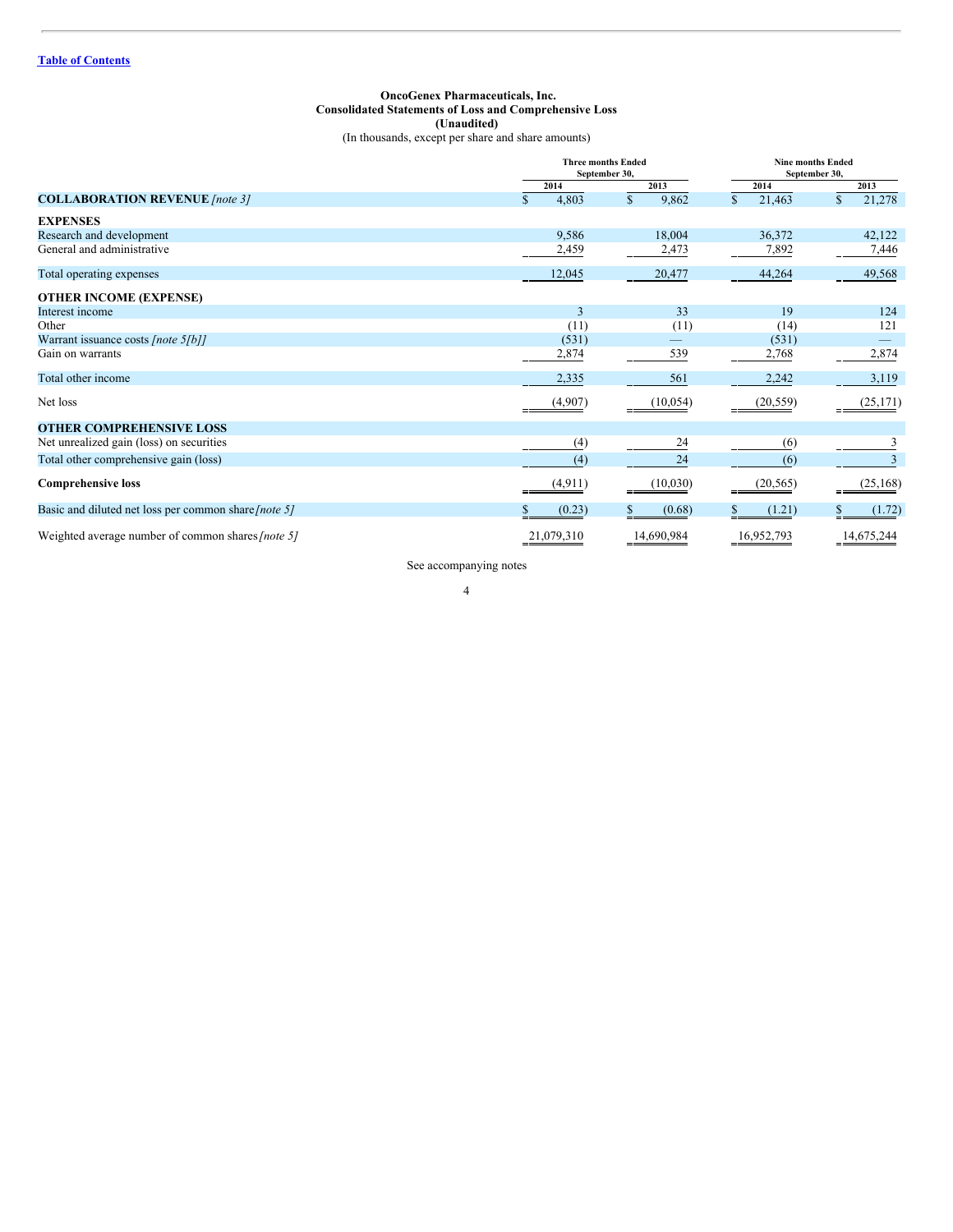#### <span id="page-4-0"></span>**OncoGenex Pharmaceuticals, Inc. Consolidated Statements of Cash Flows (Unaudited)** (In thousands)

|                                                                                       | Nine months ended<br>September 30, |                                 |
|---------------------------------------------------------------------------------------|------------------------------------|---------------------------------|
|                                                                                       | 2014                               | 2013                            |
| <b>OPERATING ACTIVITIES</b>                                                           |                                    |                                 |
| Net loss                                                                              | \$(20,559)                         | \$(25,171)                      |
| Adjustments to reconcile net loss to net cash used in operating activities:           |                                    |                                 |
| Gain on warrants                                                                      | (2,768)                            | (2,874)                         |
| <b>Warrant Issuance Costs</b>                                                         | 531                                |                                 |
| Depreciation                                                                          | 165                                | 162                             |
| Stock-based compensation [note 5[c] and 5[d]]                                         | 2,968                              | 2,490                           |
| Changes in operating assets and liabilities:                                          |                                    |                                 |
| Interest receivable                                                                   | 199                                | 32                              |
| Amounts receivable                                                                    | 3,830                              | (9,208)                         |
| Prepaid expenses and other current and non-current assets                             | 3,646                              | 1,019                           |
| Accounts payable                                                                      | 1,423                              | (1,290)                         |
| <b>Accrued liabilities</b>                                                            | 1,383                              | 7,154                           |
| Accrued compensation                                                                  | (596)                              | (184)                           |
| <b>Restricted Cash</b>                                                                | 63                                 | $\overline{\phantom{m}}$        |
| Excess lease liability [note 6]                                                       | (582)                              | (504)                           |
| Lease Obligations                                                                     | (67)                               | (15)                            |
| Cash used in operating activities                                                     | (10, 364)                          | (28, 389)                       |
|                                                                                       |                                    |                                 |
| <b>FINANCING ACTIVITIES</b>                                                           |                                    |                                 |
| Proceeds from issuance of common shares and warrants, net of issuance costs/note 5/b] | 22,372                             |                                 |
| Proceeds from exercise of stock options                                               | 30                                 | 10                              |
| Proceeds from ATM Financing, net of issuance costs [note 5[b]]                        | 2,860                              |                                 |
| Taxes paid related to net share settlement of equity awards                           | (28)                               | $\hspace{0.1mm}-\hspace{0.1mm}$ |
| Cash provided by financing activities                                                 | 25,234                             | 10                              |
| <b>INVESTING ACTIVITIES</b>                                                           |                                    |                                 |
| Purchase of investments                                                               | (5,279)                            | (31,615)                        |
| Proceeds from maturities of investments                                               | 24,846                             | 55,096                          |
| Purchase of property and equipment                                                    | (80)                               | (234)                           |
| Cash provided by investing activities                                                 | 19,487                             | 23,247                          |
| Effect of exchange rate changes on cash                                               |                                    | 7                               |
| Increase in cash and cash equivalents during the period                               | 34,357                             | (5, 125)                        |
| Cash and cash equivalents, beginning of the period                                    | 14,593                             | 18,075                          |
| Cash and cash equivalents, end of the period                                          | \$48,950                           | \$12,950                        |

See accompanying notes.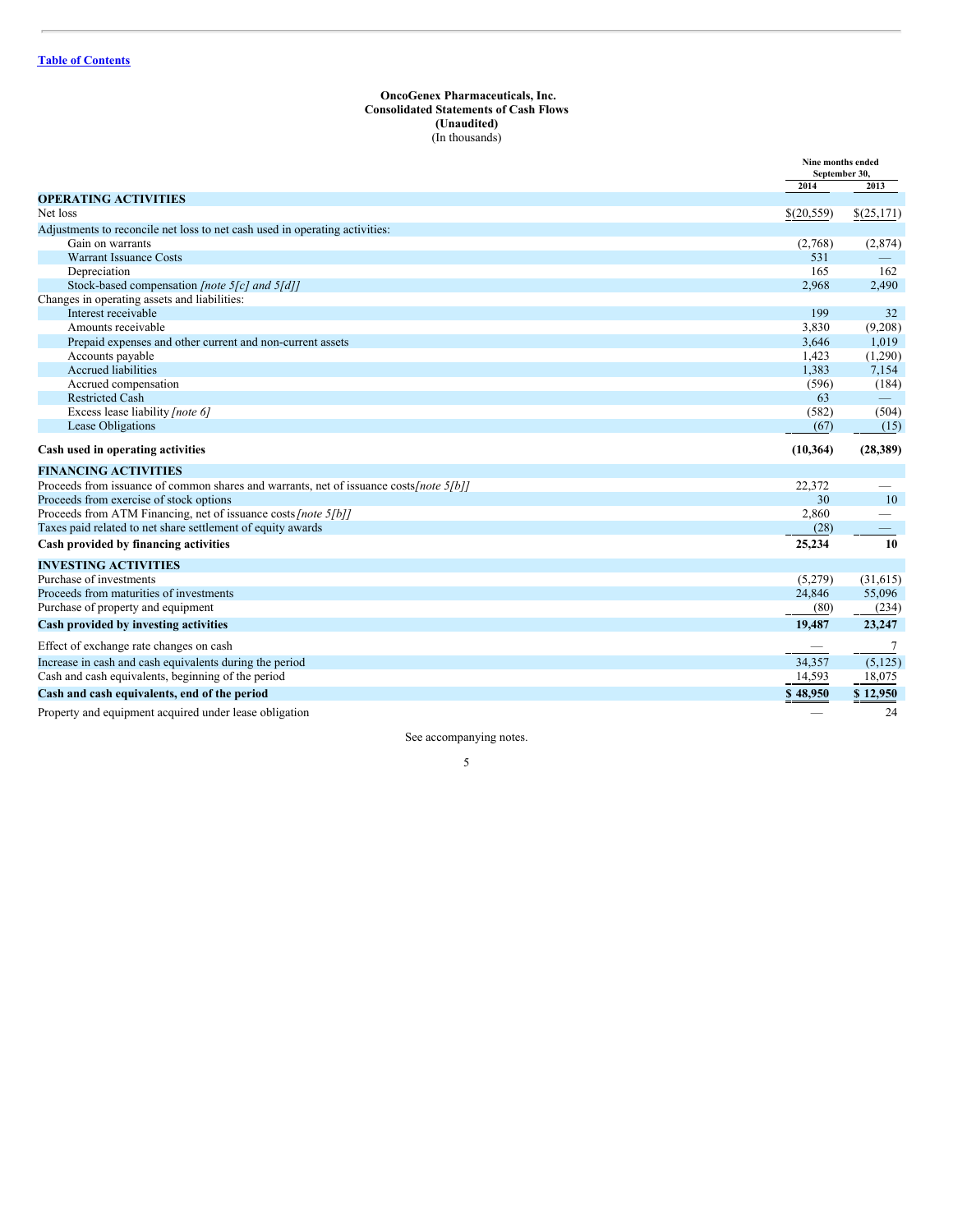#### <span id="page-5-0"></span>**OncoGenex Pharmaceuticals, Inc. Notes to Consolidated Financial Statements (Unaudited)**

#### **1. NATURE OF BUSINESS AND BASIS OF PRESENTATION**

OncoGenex Pharmaceuticals, Inc. (referred to as "OncoGenex," "we," "us," or "our") is a biopharmaceutical company committed to the development and commercialization of new therapies that address treatment resistance in cancer patients. We were incorporated in the state of Delaware, are headquartered in Bothell, Washington and have a subsidiary in Vancouver, British Columbia.

The unaudited consolidated financial statements have been prepared in accordance with generally accepted accounting principles in the United States for interim financial information and with the instructions to Form 10-Q. Accordingly, they do not include all of the information and footnotes required to be presented for complete financial statements. The accompanying unaudited consolidated financial statements reflect all adjustments (consisting only of normal recurring items) which are, in the opinion of management, necessary for a fair presentation of the results for the interim periods presented. The accompanying consolidated Balance Sheet at December 31, 2013 has been derived from the audited consolidated financial statements included in our Annual Report on Form 10-K for the year then ended. The unaudited consolidated financial statements and related disclosures have been prepared with the assumption that users of the interim financial information have read or have access to the audited consolidated financial statements for the preceding fiscal year. Accordingly, these financial statements should be read in conjunction with the audited consolidated financial statements and the related notes thereto included in the Annual Report on Form 10-K for the year ended December 31, 2013 and filed with the United States Securities and Exchange Commission, or the SEC, on March 11, 2014.

The consolidated financial statements include the accounts of OncoGenex and our wholly owned subsidiary, OncoGenex Technologies Inc., or OncoGenex Technologies. All intercompany balances and transactions have been eliminated.

# **2. ACCOUNTING POLICIES**

# **Pending Adoption of Recent Accounting Pronouncements**

In August 2014, the Financial Accounting Standards Board, or FASB issued Accounting Standards Updated, or ASU No. 2014-15, Presentation of Financial Statements-Going Concern (Subtopic 2015-40) ("ASU 2014-15"). ASU 2014-15 provides guidance to

U.S. GAAP about management's responsibility to evaluate whether there is a substantial doubt about an entity's ability to continue as a going concern and to provide related footnote disclosures. This new rule requires management to assess an entity's ability to continue as a going concern by incorporating and expanding upon certain principles currently in the U.S. auditing standards. Specifically, ASU 2014-15 (1) defines the term substantial doubt, (2) requires and evaluation of every reporting period including interim periods, (3) provides principles for considering the mitigating effect of management's plans, (5) requires an express statement and other disclosures when substantial doubt is not alleviated, and (6) requires an assessment for a period of one year after the date that the financial statements are issued (or available to be issued). This guidance is effective for annual periods ending after December 15, 2016. We are currently in the process of evaluating the impact of adoption of ASU No. 2014-15 and do not expect any significant impact on our consolidated financial statements and related disclosures.

In May 2014, the FASB, issued ASU No. 2014-09, Revenue from Contracts with Customers (Topic 606): Revenue from Contracts with Customers, which guidance in this update will supersede the revenue recognition requirements in Topic 605, Revenue Recognition, and most industry-specific guidance when it becomes effective. ASU No. 2014- 09 affects any entity that enters into contracts with customers to transfer goods or services or enters into contracts for the transfer of nonfinancial assets unless those contracts are within the scope of other standards. The core principal of ASU No. 2014-09 is that a company will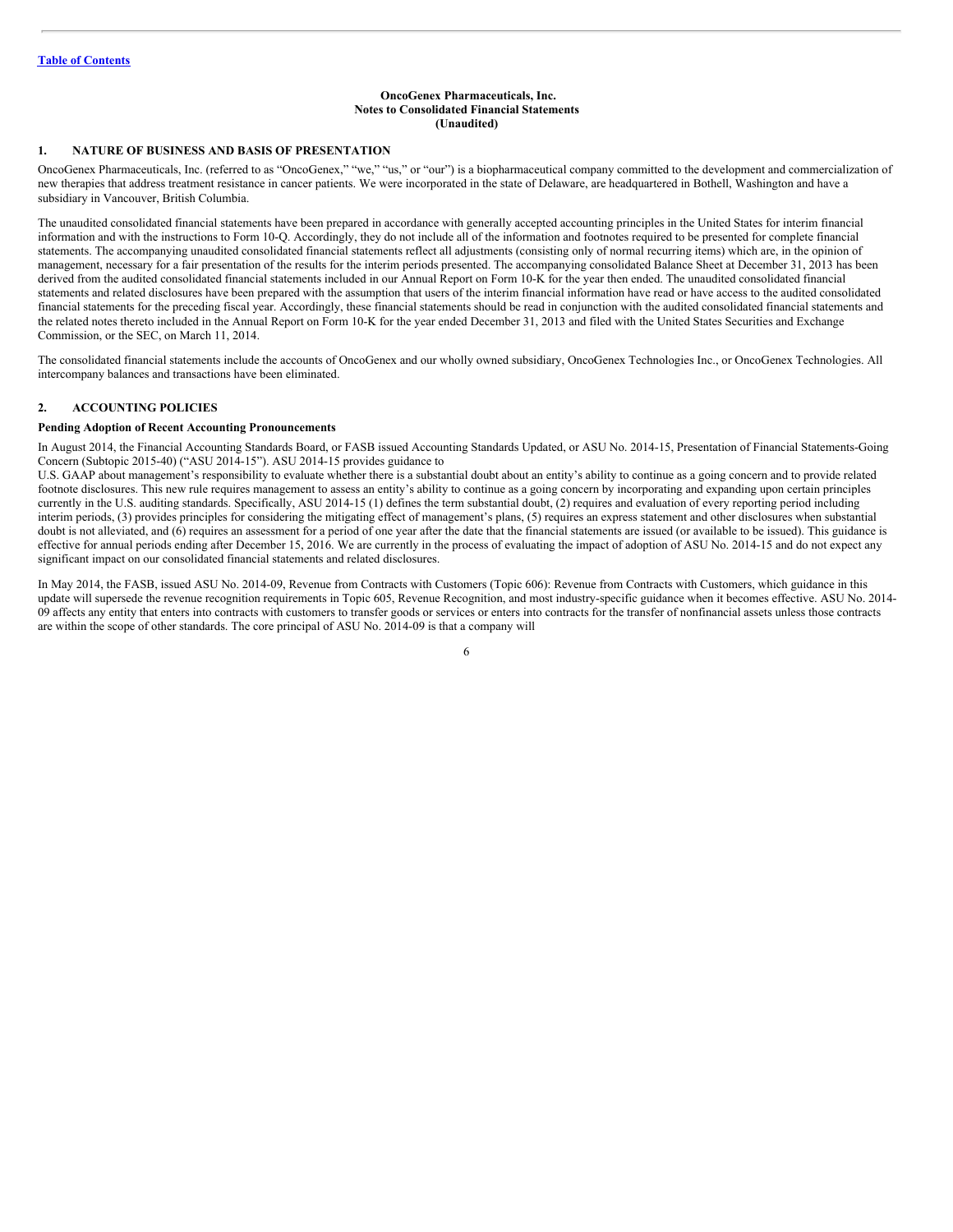recognize revenue when it transfers promised goods or services to customers in an amount that reflects the consideration to which the company expects to be entitled in exchange for those goods or services. In doing so, companies will need to use more judgment and make more estimates than under current guidance. These may include identifying performance obligations in the contract, estimating the amount of variable consideration to include in the transaction price and allocating the transaction price to each separate performance obligation. ASU No. 2014-09 is effective for annual reporting periods beginning after December 15, 2016, including interim periods within that reporting period, which will be our fiscal year 2017 (or December 31, 2017), and entities can transition to the standard either retrospectively or as a cumulative-effect adjustment as of the date of adoption. Early adoption is prohibited. We are currently in the process of evaluating the impact of adoption of ASU No. 2014-09 on our consolidated financial statements and related disclosures.

#### **Recently Adopted Accounting Policies**

In July 2013, the FASB issued ASU No. 2013-11, Income Taxes (Topic 740): Presentation of an Unrecognized Tax Benefit When a Net Operating Loss Carryforward, a Similar Tax Loss, or a Tax Credit Carryforward Exists (a consensus of the FASB Emerging Issues Task Force) (ASU 2013-11), which provides clarification on the financial statement presentation of unrecognized tax benefits. ASU 2013-11 specifies that an unrecognized tax benefit (or a portion thereof) shall be presented in the financial statements as a reduction to a deferred tax asset when a net operating loss carryforward, a similar tax loss, or a tax credit carryforward exists. If such deferred tax asset is not available at the reporting date to settle additional income taxes resulting from the disallowance of a tax position, or the entity does not plan to use the deferred tax asset for such purpose given the option, the unrecognized tax benefit shall be presented in the financial statements as a liability and shall not be combined with deferred tax assets. The amendments in ASU 2013-11 are effective for fiscal years (and interim periods within those years) beginning after December 15, 2013, with early adoption permitted. The adoption of this standard did not have a significant impact on our financial position or results of operations.

In February 2013, the FASB issued Accounting Standards Updates, or ASU, No. 2013-02, "Other Comprehensive Income." This ASU requires an entity to provide information about the amounts reclassified out of accumulated other comprehensive income by component. In addition, an entity is required to present, either on the face of the statement where net income is presented or in the notes, significant amounts reclassified out of accumulated other comprehensive income by the respective line items of net income but only if the amount reclassified is required under generally accepted accounting principles in the United States, or U.S. GAAP, to be reclassified to net income in its entirety in the same reporting period. For other amounts that are not required under U.S. GAAP to be reclassified in their entirety to net income, an entity is required to cross-reference to other disclosures required under U.S. GAAP that provide additional detail about those amounts. The adoption of this standard did not have a significant impact on our financial position or results of operations.

## **3. COLLABORATION AGREEMENT**

In December 2009, we, through our wholly-owned subsidiary, OncoGenex Technologies, entered into a collaboration agreement with Teva Pharmaceutical Industries Ltd., or Teva, for the development and global commercialization of custirsen (and related compounds), a pharmaceutical compound designed to inhibit the production of clusterin, a protein we believe is associated with cancer treatment resistance, or the Licensed Product.

Under the collaboration agreement, Teva paid us upfront payments in the aggregate amount of \$50 million, acquired \$10 million of our common stock at a premium under a separate Stock Purchase Agreement and will make payments of up to \$370 million upon the achievement of developmental and commercial milestones and royalties at percentage rates ranging from the mid-teens to mid-twenties on net sales, depending on aggregate annual net sales of the Licensed Product. We did not receive any payments from Teva resulting from the achievement of developmental or commercial milestones or royalties in 2013 or the first nine months of 2014.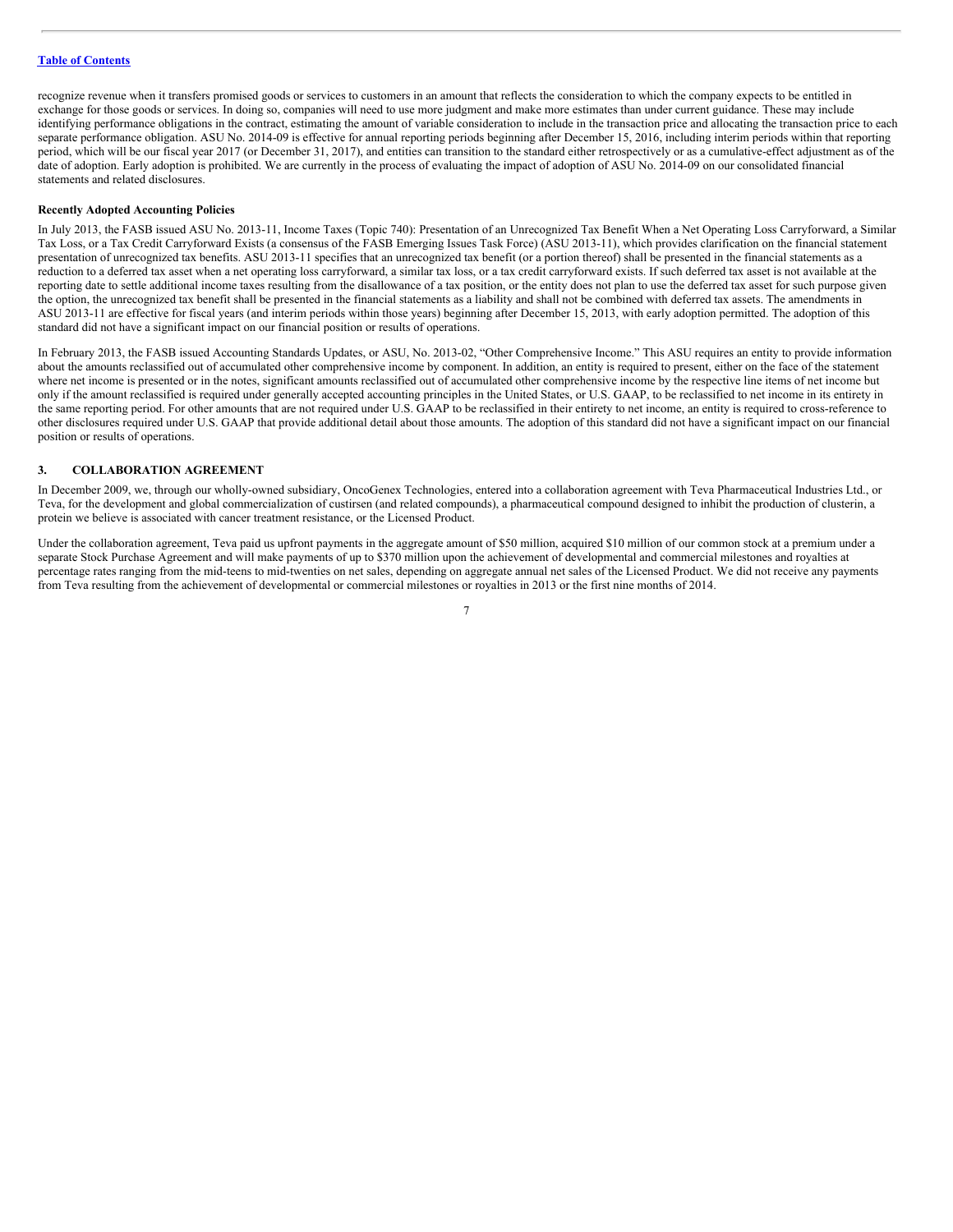Under the Stock Purchase Agreement, Teva's \$10 million equity investment in OncoGenex was made at a 20% premium to a thirty-day average closing price, resulting in the issuance of 267,531 of our common shares purchased at a price of \$37.38 per share. The 20% share premium was included as consideration for the custirsen license and was included in Collaboration Revenue.

In connection with the collaboration agreement and pursuant to the terms of agreements between us and Isis Pharmaceuticals, Inc., or Isis, relating to custirsen, we paid Isis \$10 million which was recorded as research and development expense in 2009. We also paid approximately \$0.3 million to the University of British Columbia, or UBC, pursuant to the terms of their license agreement relating to custirsen, which was recorded as research and development expense in 2009. Pursuant to the terms of the agreements, we anticipate that we would be required to pay third parties 31% of any milestone payments that are not based on a percentage of net sales of the Licensed Product. Pursuant to the terms of these agreements, we anticipate we will pay royalties to third-parties of 4.88% to 8.00% of net sales, unless our royalties are adjusted for competition from generic compounds, in which case royalties to third parties will also be subject to adjustment on a country-by-country basis. Certain third-party royalties are tiered based on the royalty rate received by us. Minimum royalty rates payable by us assume certain third-party royalties are not paid at the time that the Licensed Product is marketed due to the expiration of patents held by such third parties. Maximum royalty rates assume all third-party royalty rates currently in effect continue in effect at the time the Licensed Product is marketed. Teva has the exclusive worldwide right and license to develop and commercialize products containing custirsen and related compounds. In March 2014, we exercised our option to enter into negotiations with Teva for a co-promotion agreement for any Licensed Product under the Collaboration Agreement in the United States and Canada.

Teva is responsible for all costs relating to product commercialization including costs incurred in relation to our co-promotion option, except for start-up costs in advance of commercialization.

In March 2012, OncoGenex Technologies and Teva entered into an amendment to the collaboration agreement. Under this amendment, OncoGenex Technologies and Teva revised the clinical development plan, under which the following three phase 3 clinical trials have been initiated:

- The SYNERGY Trial: The phase 3 clinical trial to evaluate a survival benefit for custirsen in combination with first-line docetaxel treatment in patients with castrate resistant prostate cancer, or CRPC. Final survival results indicated that the addition of custirsen to standard first-line docetaxel/prednisone therapy did not meet the primary endpoint of a statistically significant improvement in overall survival, or OS, in men with metastatic CRPC, compared to docetaxel/prednisone alone.
- The AFFINITY Trial: The phase 3 clinical trial to evaluate a survival benefit for custirsen in combination with cabazitaxel treatment as second-line chemotherapy in patients with CRPC.
- The ENSPIRIT Trial: The phase 3 clinical trial to evaluate a survival benefit for custirsen in combination with docetaxel treatment as second-line chemotherapy in patients with NSCLC.

Teva will be responsible for conducting any other studies and development work necessary to obtain required regulatory approvals. We may assume some of these activities if assigned by the joint steering committee. Teva will be responsible for all such costs. The joint steering committee will oversee the development and regulatory approval of any Licensed Product. We may terminate our participation in the joint steering committee at any time.

We have fulfilled our obligation of funding \$30 million towards the development of custirsen. Teva is funding all other expenses under the collaboration agreement, including the three phase 3 clinical trials under the clinical development plan.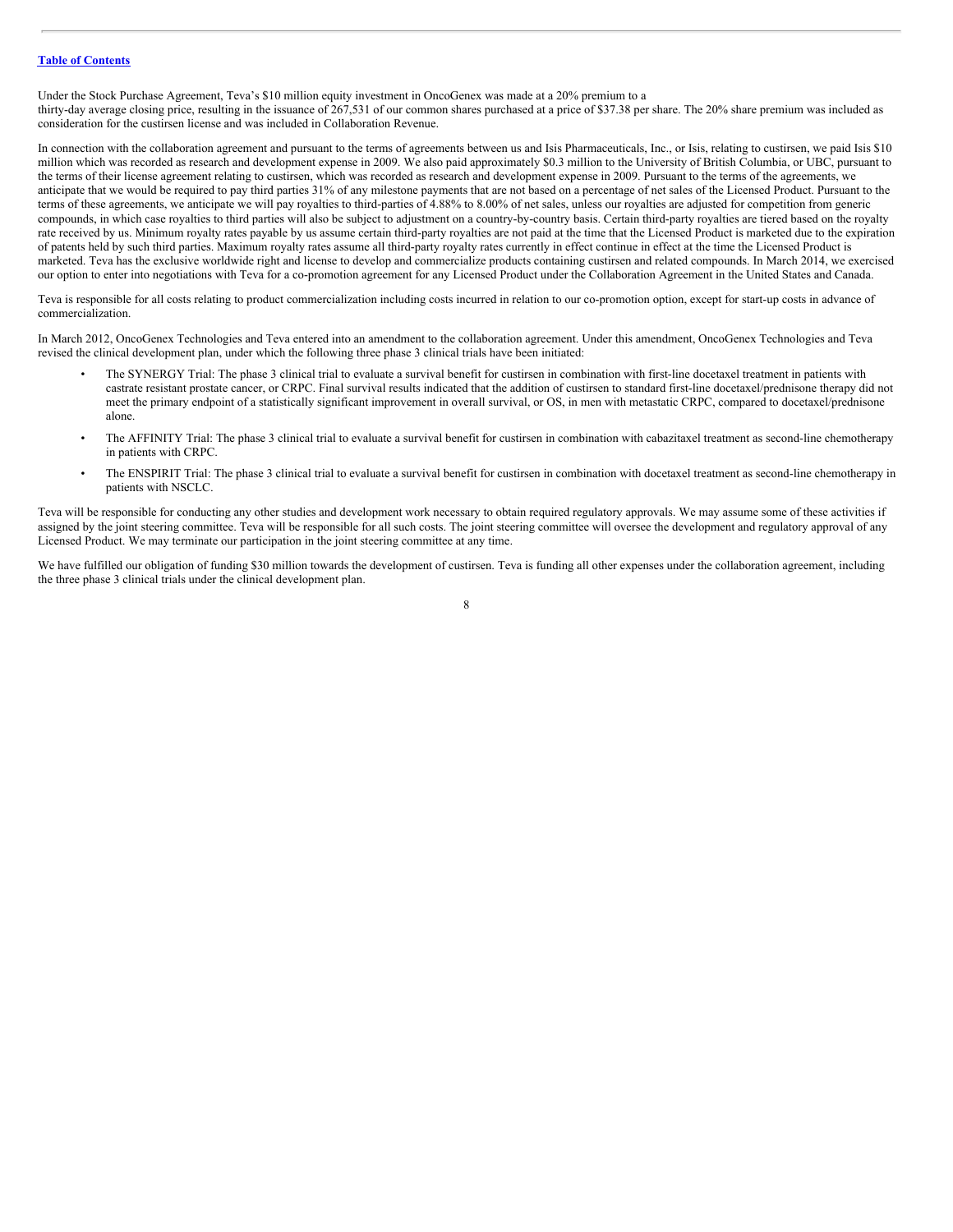The collaboration agreement with Teva will remain in effect, on a country-by-country basis, until the expiration of the obligation of Teva to pay royalties on sales of the Licensed Product in such country (or earlier termination under its terms). After the completion of all three phase 3 clinical trials set forth in the clinical development plan, or upon early termination due to a material adverse change in our patent rights related to custirsen or safety issues or "futility" as defined in the collaboration agreement, Teva may terminate the collaboration agreement at its sole discretion upon three months' notice if notice is given prior to regulatory approval of a Licensed Product and upon six months' notice if notice is given after such regulatory approval. If Teva terminates the collaboration agreement for any reasons other than an adverse change in custirsen patent rights, safety issues or "futility" determination as previously described, it will remain responsible for paying for any remaining costs of all three phase 3 clinical trials, except for specified development expenses that are our responsibility.

Either party may terminate the collaboration agreement for an uncured material breach by the other party, unless such breach is not curable, in which case the agreement may not be terminated unless the other party fails to use commercially reasonable efforts to prevent a similar subsequent breach. Either party also may terminate the collaboration agreement upon the bankruptcy of either party. If the collaboration agreement is terminated by us for other than an uncured material breach by Teva, we will pay Teva a royalty on sales of Licensed Products. The percentage rates of such royalties (which are in the single digits) vary depending on whether termination occurs prior to the first regulatory approval in the United States or a primary European Market or after one of these approvals. These royalties would expire on a country-by-country basis on the earlier of ten years after the first commercial sale of a Licensed Product or certain thresholds related to generic competition.

In the event of a change of control of OncoGenex, within 90 days of the change of control, Teva may terminate the joint steering committee at its sole discretion, terminate the co-promotion option at its sole discretion if the option has not been exercised by us or, if exercised, but not yet executed by us, or terminate the co-promotion option if in its commercially reasonable opinion co-promotion with our successor would be materially detrimental to Teva's interests.

All of the \$4.8 million receivable at September 30, 2014 represents unbilled expense reimbursements from Teva, for which we bill quarterly in arrears. Consequently, we are exposed to a significant concentration of credit risk.

#### *Amendment to Isis and UBC License Agreements*

To facilitate the execution and performance of the collaboration agreement with Teva, we amended our license agreements with Isis and UBC, as it pertains to custirsen, in December 2009.

The amendment to the license agreement with Isis provides, among other things, that if we are the subject of a change of control with a third party, where the surviving company immediately following such change of control has the right to develop and sell the product, then (i) a milestone payment of \$20 million will be due and payable to Isis 21 days following the first commercial sale of the product in the United States; and (ii) unless such surviving entity had previously sublicensed the product and a royalty rate payable to Isis by us has been established, the applicable royalty rate payable to Isis will thereafter be the maximum amount payable under the license agreement. Any non-royalty milestone amounts previously paid will be credited toward the \$20 million milestone if not already paid. As a result of the \$10 million milestone payment payable to Isis in relation to the collaboration agreement with Teva, the remaining amount owing in the event of change of control discussed above is a maximum of \$10 million. As we have now licensed the product to Teva and established a royalty rate payable to Isis, no royalty rate adjustments would apply if Teva acquires us and is the surviving company. The \$30 million in advanced reimbursement of development activities has been fully spent by us prior to the third anniversary of the collaboration agreement with Teva. As a result, we do not owe any payment to Isis related to the \$30 million advance reimbursement from Teva.

#### $\overline{Q}$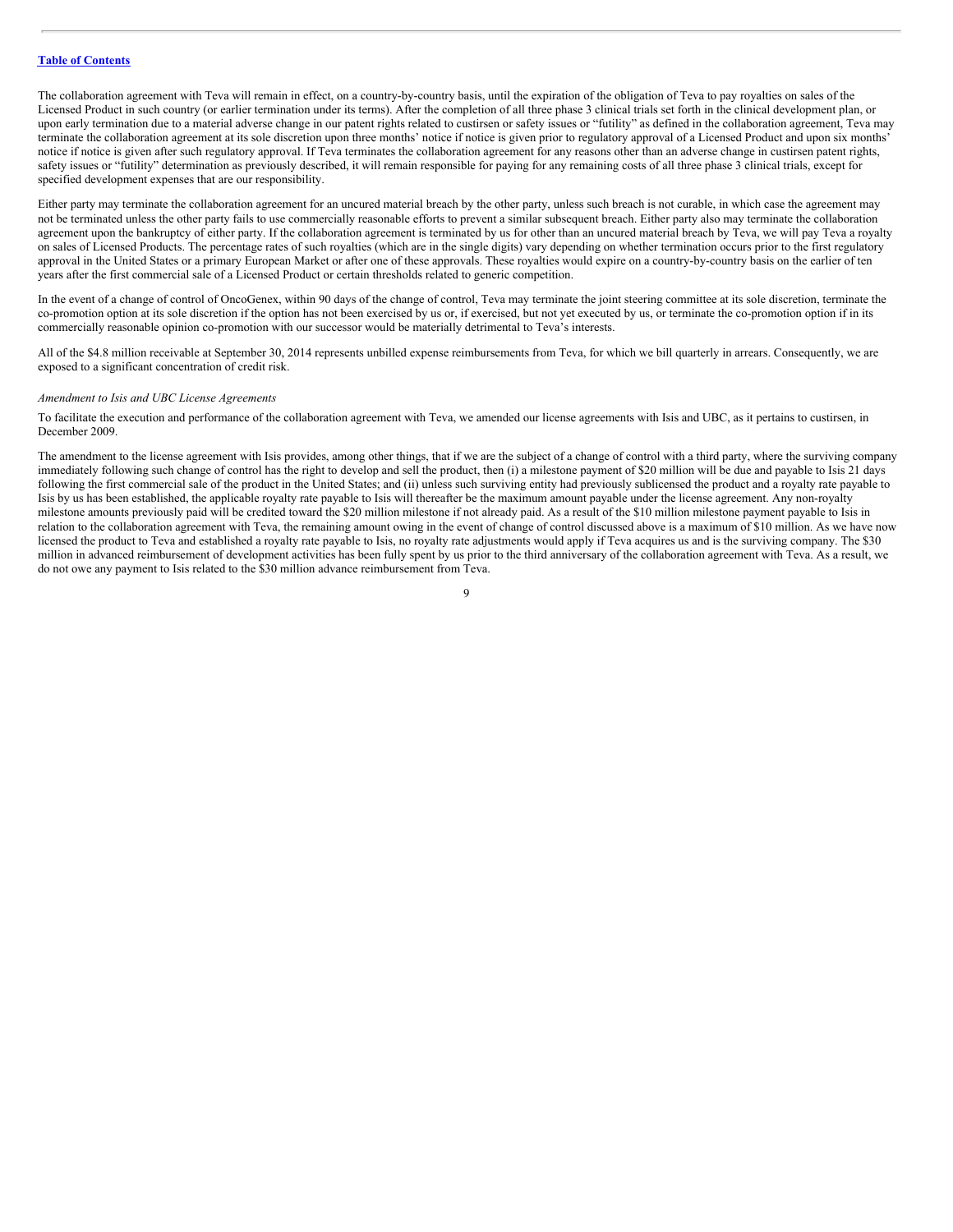### **4. FAIR VALUE MEASUREMENTS**

Assets and liabilities recorded at fair value in the balance sheets are categorized based upon the level of judgment associated with the inputs used to measure their fair value. For certain of our financial instruments including amounts receivable and accounts payable the carrying values approximate fair value due to their short-term nature.

ASC 820 "Fair Value Measurements and Disclosures," specifies a hierarchy of valuation techniques based on whether the inputs to those valuation techniques are observable or unobservable. In accordance with ASC 820, these inputs are summarized in the three broad levels listed below:

- Level 1 Quoted prices in active markets for identical securities.
- Level 2 Other significant inputs that are observable through corroboration with market data (including quoted prices in active markets for similar securities).
- Level 3 Significant unobservable inputs that reflect management's best estimate of what market participants would use in pricing the asset or liability.

As quoted prices in active markets are not readily available for certain financial instruments, we obtain estimates for the fair value of financial instruments through third-party pricing service providers.

In determining the appropriate levels, we performed a detailed analysis of the assets and liabilities that are subject to ASC 820.

We invest our excess cash in accordance with investment guidelines that limit the credit exposure to any one financial institution other than securities issued by the U.S. Government. These securities are not collateralized and mature within one year.

A description of the valuation techniques applied to our financial instruments measured at fair value on a recurring basis follows.

#### *Financial Instruments*

*Cash*

Significant amounts of cash are held on deposit with large well-established U.S. and Canadian financial institutions.

#### *U.S. Government and Agency Securities*

U.S. Government Securities U.S. government securities are valued using quoted market prices. Valuation adjustments are not applied. Accordingly, U.S. government securities are categorized in Level 1 of the fair value hierarchy.

U.S. Agency Securities U.S. agency securities are comprised of two main categories consisting of callable and non-callable agency issued debt securities. Non-callable agency issued debt securities are generally valued using quoted market prices. Callable agency issued debt securities are valued by benchmarking model-derived prices to quoted market prices and trade data for identical or comparable securities. Actively traded non-callable agency issued debt securities are categorized in Level 1 of the fair value hierarchy. Callable agency issued debt securities are categorized in Level 2 of the fair value hierarchy.

#### *Corporate and Other Debt*

Corporate Bonds and Commercial Paper The fair value of corporate bonds and commercial paper is estimated using recently executed transactions, market price quotations (where observable), bond spreads or credit default swap spreads adjusted for any basis difference between cash and derivative instruments. The spread data used are for the same maturity as the bond. If the spread data does not reference the issuer,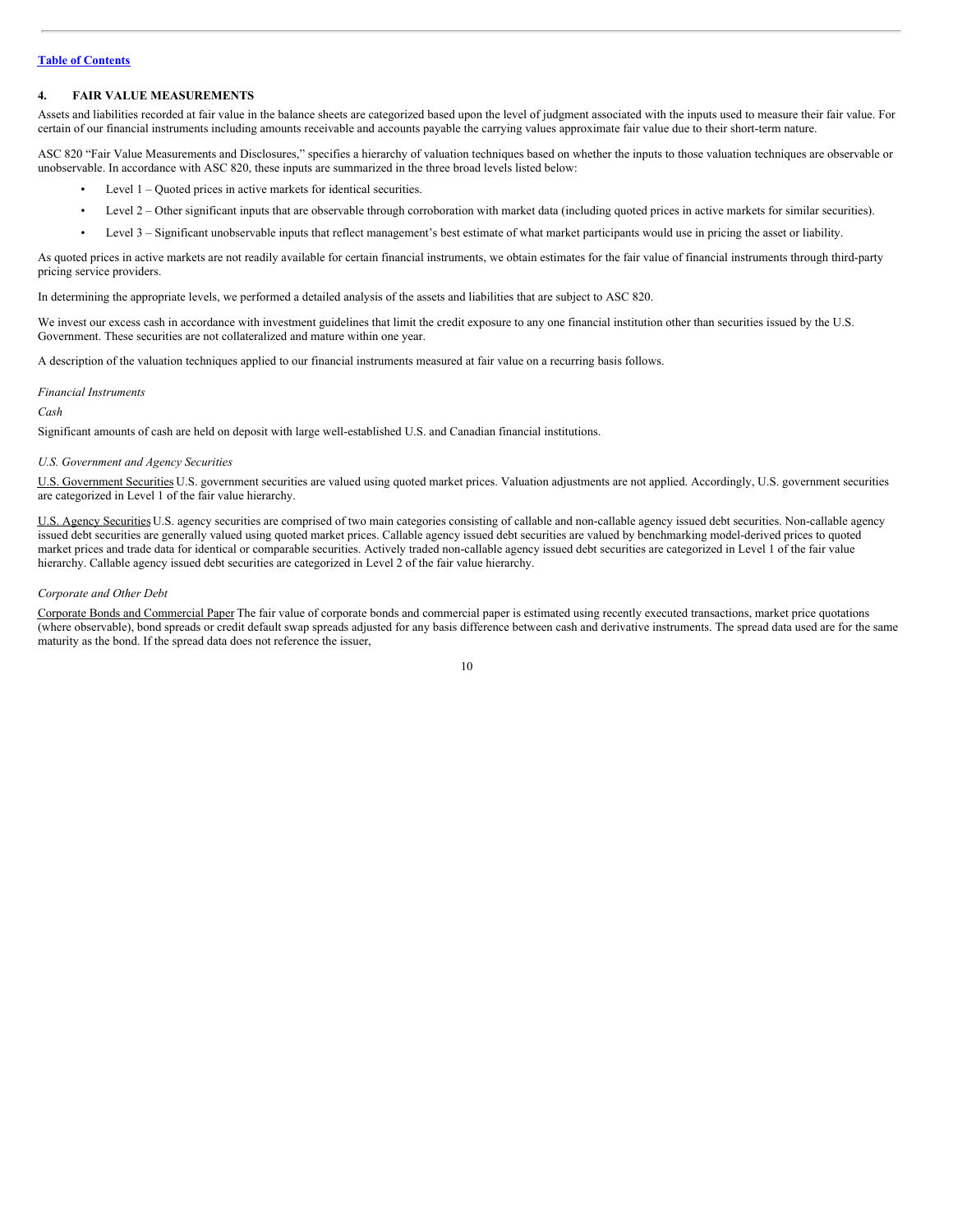then data that reference a comparable issuer are used. When observable price quotations are not available, fair value is determined based on cash flow models with yield curves, bond or single name credit default swap spreads and recovery rates based on collateral values as significant inputs. Corporate bonds and commercial paper are generally categorized in Level 2 of the fair value hierarchy; in instances where prices, spreads or any of the other aforementioned key inputs are unobservable, they are categorized in Level 3 of the hierarchy.

#### *Warrants*

As of September 30, 2014, we recorded a \$4.0 million warrant liability. We reassess the fair value of the common stock warrants classified as liabilities at each reporting date utilizing a Black-Scholes pricing model. Inputs used in the pricing model include estimates of stock price volatility, expected warrant life and risk-free interest rate. The computation of expected volatility was based on the historical volatility of shares of our common stock for a period that coincides with the expected life of the warrants that are classified as liabilities. Warrants that are classified as liabilities are categorized in Level 3 of the fair value hierarchy. A small change in the estimates used may have a relatively large change in the estimated valuation. Warrants that are classified as equity are not considered liabilities and therefor are not reassessed for their fair values at each reporting date.

The following table presents information about our assets and liabilities that are measured at fair value on a recurring basis, and indicates the fair value hierarchy of the valuation techniques we utilized to determine such fair value (in thousands):

| September 30, 2014                   | Level 1                         | Level 2                  | Level 3                         | <b>Total</b> |
|--------------------------------------|---------------------------------|--------------------------|---------------------------------|--------------|
| <b>Assets</b>                        |                                 |                          |                                 |              |
| Cash                                 | \$17,934                        | $\sim$                   | $\hspace{0.1mm}-\hspace{0.1mm}$ | \$17.934     |
| Money market securities              | 31,016                          |                          | $\overline{\phantom{a}}$        | 31,016       |
| Restricted cash                      | 251                             | $\overline{\phantom{a}}$ | $\overline{\phantom{a}}$        | 251          |
| Corporate bonds and commercial paper | $\hspace{0.1mm}-\hspace{0.1mm}$ | 5,057                    | $\hspace{0.1mm}-\hspace{0.1mm}$ | 5,057        |
| <b>Total assets</b>                  | \$49,201                        | \$5,057                  | $s -$                           | \$54,258     |
| <b>Liabilities</b>                   |                                 |                          |                                 |              |
| Warrants                             | $\overbrace{\hspace{25mm}}^{}$  | $\overline{\phantom{a}}$ | \$3,975                         | \$3,975      |

The following table presents the changes in fair value of our total Level 3 financial liabilities for the nine months ended September 30, 2014. During the nine months ended September 30, 2014 we issued 3.5 million common stock warrants that were classified as liabilities (in thousands):

|                   | Liability at |                      | Unrealized | Liability at  |  |
|-------------------|--------------|----------------------|------------|---------------|--|
|                   | December 31. | <b>Issuance of</b>   | Gain on    | September 30, |  |
|                   | 2013         | Warrants             | warrants   | 2014          |  |
| Warrant liability | 214          | 520<br>- 12<br>∪.J∠. | (2.768)    | 3,975         |  |

Marketable securities consist of the following (in thousands):

|                                      | <b>Amortized</b> | <b>Gross</b><br><b>Unrealized</b> | <b>Gross</b><br><b>Unrealized</b> | <b>Estimated</b>  |
|--------------------------------------|------------------|-----------------------------------|-----------------------------------|-------------------|
|                                      | Cost             | Gains                             | Losses                            | <b>Fair Value</b> |
| September 30, 2014                   |                  |                                   |                                   |                   |
| Cash                                 | \$17,934         | --                                | _                                 | \$17,934          |
| Money market securities              | 31,016           |                                   |                                   | 31,016            |
| Total cash and cash equivalents      | \$48,950         | æ                                 |                                   | \$48,950          |
| Money market securities              | 251              |                                   |                                   | 251               |
| <b>Total restricted cash</b>         | 251<br>S         | __                                |                                   | 251<br>S          |
| Corporate bonds and commercial paper | 5,061            |                                   | (4)                               | 5,057             |
| <b>Total short-term investments</b>  | \$5,061          |                                   | (4)                               | \$5,057           |

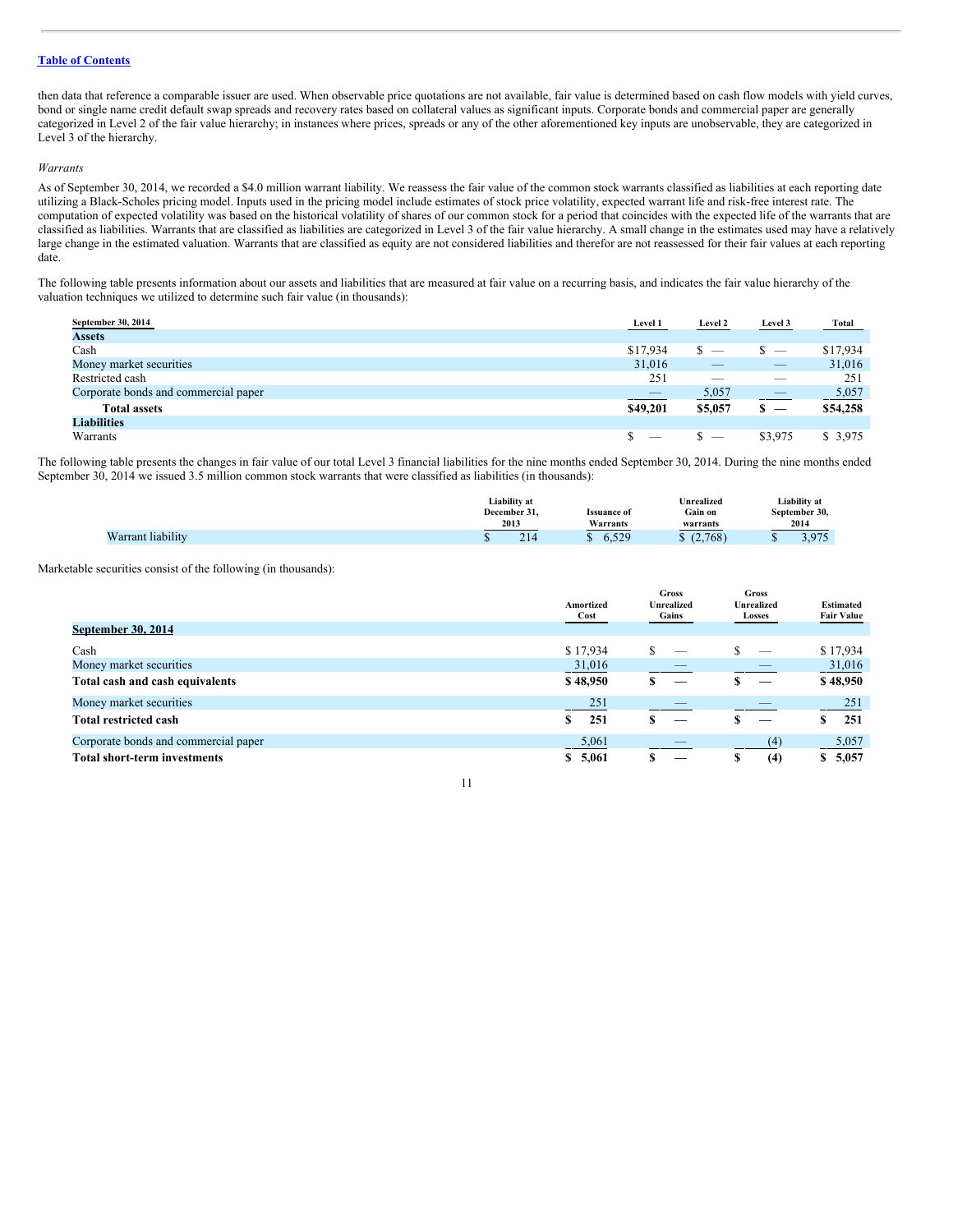Our gross realized gains and losses on sales of available-for-sale securities were not material for the three and nine months ended September 30, 2014 and 2013.

All securities included in cash and cash equivalents had maturities of 90 days or less at the time of purchase. All securities included in short-term investments have maturities of within one year of the balance sheet date. The cost of securities sold is based on the specific identification method.

We only invest in A (or equivalent) rated securities. We do not believe that there are any other than temporary impairments related to our investment in marketable securities at September 30, 2014, given the quality of the investment portfolio and subsequent proceeds collected on sale of securities that reached maturity.

#### **5. COMMON STOCK**

#### **[a] Authorized**

50,000,000 authorized common shares, par value of \$0.001, and 5,000,000 preferred shares, par value of \$0.001.

#### **[b] Issued and outstanding shares**

#### *July 2014 Registered Of ering*

On July 2, 2014, we completed an underwritten registered offering pursuant to which we sold 5,559,866 Series A units at a price per unit of \$3.48 and 1,340,538 Series B units at a price per unit of \$3.47.

Each Series A unit consisted of one share of common stock and a Series A warrant to purchase up to one-half of one share of common stock at an initial exercise price of \$4.00 per share. Each Series A warrant is exercisable at any time on or after the date of issuance until the fifth anniversary of the issuance of the Series A warrants.

Each Series B unit consisted of a Pre-Funded Series B warrant to purchase up to one share of common stock at an initial exercise price of \$0.01 per share and a Series B warrant to purchase up to one-half of one share of common stock at an initial exercise price of \$4.00 per share. Each Pre-Funded Series B warrant and Series B warrant is exercisable at any time on or after the date of issuance until the fifth anniversary of the issuance of the Pre-Funded Series B warrants and Series B warrants, respectively.

We received net proceeds of approximately \$22.4 million, after deducting underwriting discounts and commissions and offering expenses. Gross proceeds of \$24.0 million and underwriting discounts and commissions and offering expenses of \$1.6 million were allocated as follows:

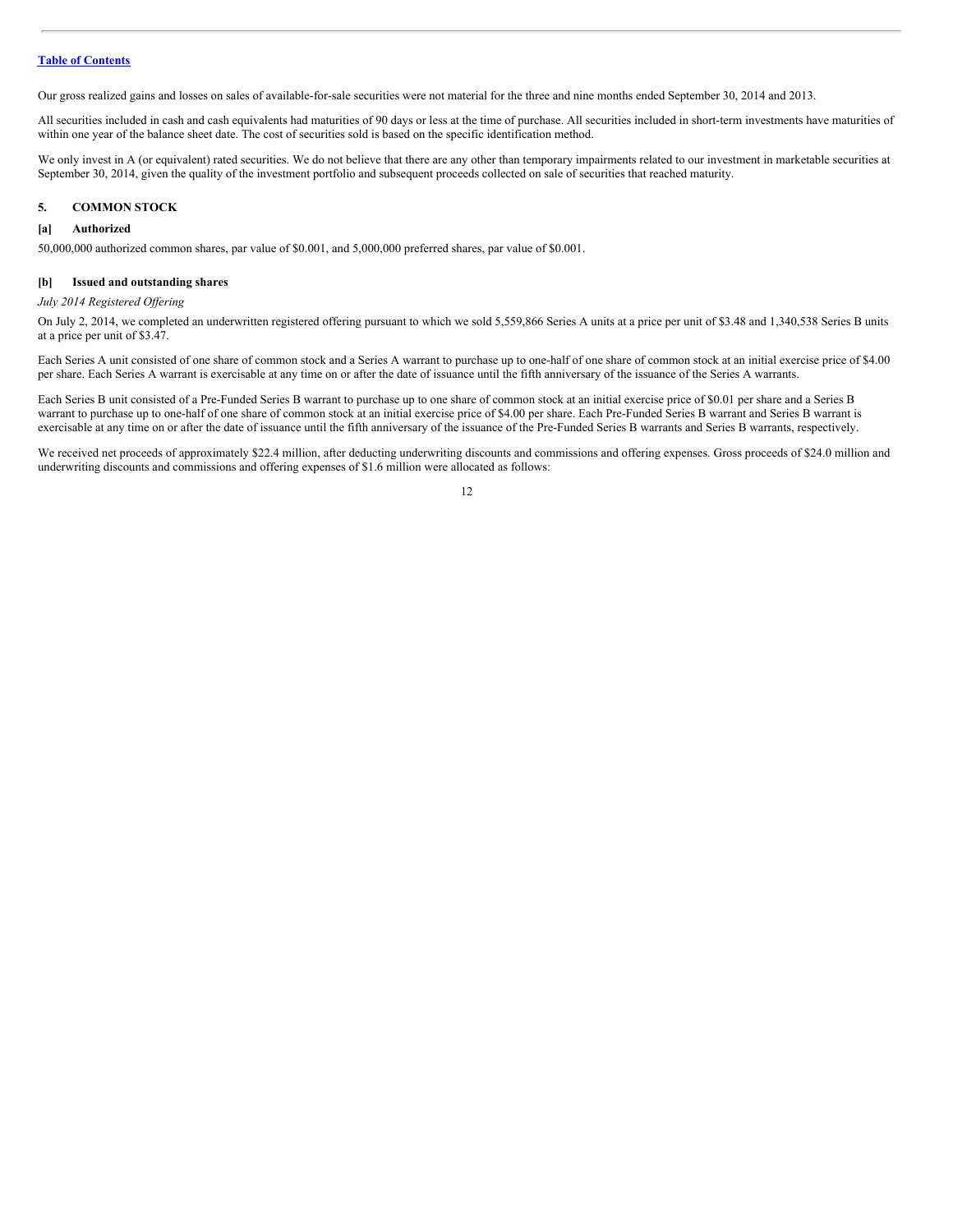|                                                           |              | <b>Series B</b> |                 |                 |  |
|-----------------------------------------------------------|--------------|-----------------|-----------------|-----------------|--|
|                                                           |              | Pre-funded      | <b>Series A</b> | <b>Series B</b> |  |
|                                                           |              | Common          |                 | Common          |  |
|                                                           | Common       | <b>Stock</b>    | <b>Stock</b>    | <b>Stock</b>    |  |
|                                                           | <b>Stock</b> | Warrants        | Warrants        | Warrants        |  |
| <b>Units Issued</b>                                       | 5.559.866    | ,340,538        | 2,779,933       | 670,269         |  |
| Gross Proceeds (in thousands)                             | 14.084       | 3,387           | 5.261           | .268            |  |
| Underwriting discount and offering expense (in thousands) | 885          | 213             | 428             | 103             |  |

The Series A and Series B common stock warrants are classified as liabilities. The underwriting discount and offering expenses allocated to the Series A and Series B common stock warrants have been expensed in the Consolidated Statement of Loss.

The common stock and Series B prefunded common stock warrants are classified as equity. The underwriting discount and offering expenses allocated to the common stock and Series B prefunded common stock warrants have been charged against the allocated gross proceeds.

# *"At the Market" Equity Of ering Program*

From April 1, 2014 through September 30, 2014, we have offered and sold 809,214 shares of our common stock pursuant to our At-the-Market Issuance Sales Agreement with MLV & Co. LLC. These sales resulted in gross proceeds to us of approximately \$3.0 million and offering expenses of \$0.1 million. As of September 30, 2014, shares of our common stock having an aggregate value of approximately \$22.0 million remained available for sale under this offering program.

#### *Equity Award Issuances and Settlements*

During the nine month period ended September 30, 2014, we issued 10,000 and 199,849 common shares to satisfy stock option exercises and restricted stock unit settlements, respectively, compared with the issuance of 3,475 and 45,869 common shares to satisfy stock option exercises and restricted stock unit settlements, respectively, during the nine month period ended September 30, 2013.

#### **[c] Stock options**

# *2010 Performance Incentive Plan*

As of September 30, 2014, we had reserved, pursuant to various plans, 2,907,615 common shares for issuance upon exercise of stock options and settlement of restricted stock units by employees, directors, officers and consultants of ours, of which 1,285,862 were reserved for options currently outstanding, 682,808 were reserved for restricted stock units currently outstanding and 938,945 were available for future equity grants.

#### *Stock Option Summary*

Options vest in accordance with terms as determined by our Board of Directors, or the Board, which terms are typically four years for employee and consultant grants and one to three years for Board option grants. The expiry date for each option is set by the Board, which is typically seven to ten years. The exercise price of the options is determined by the Board, but will be at least equal to the fair value of the share at the grant date.

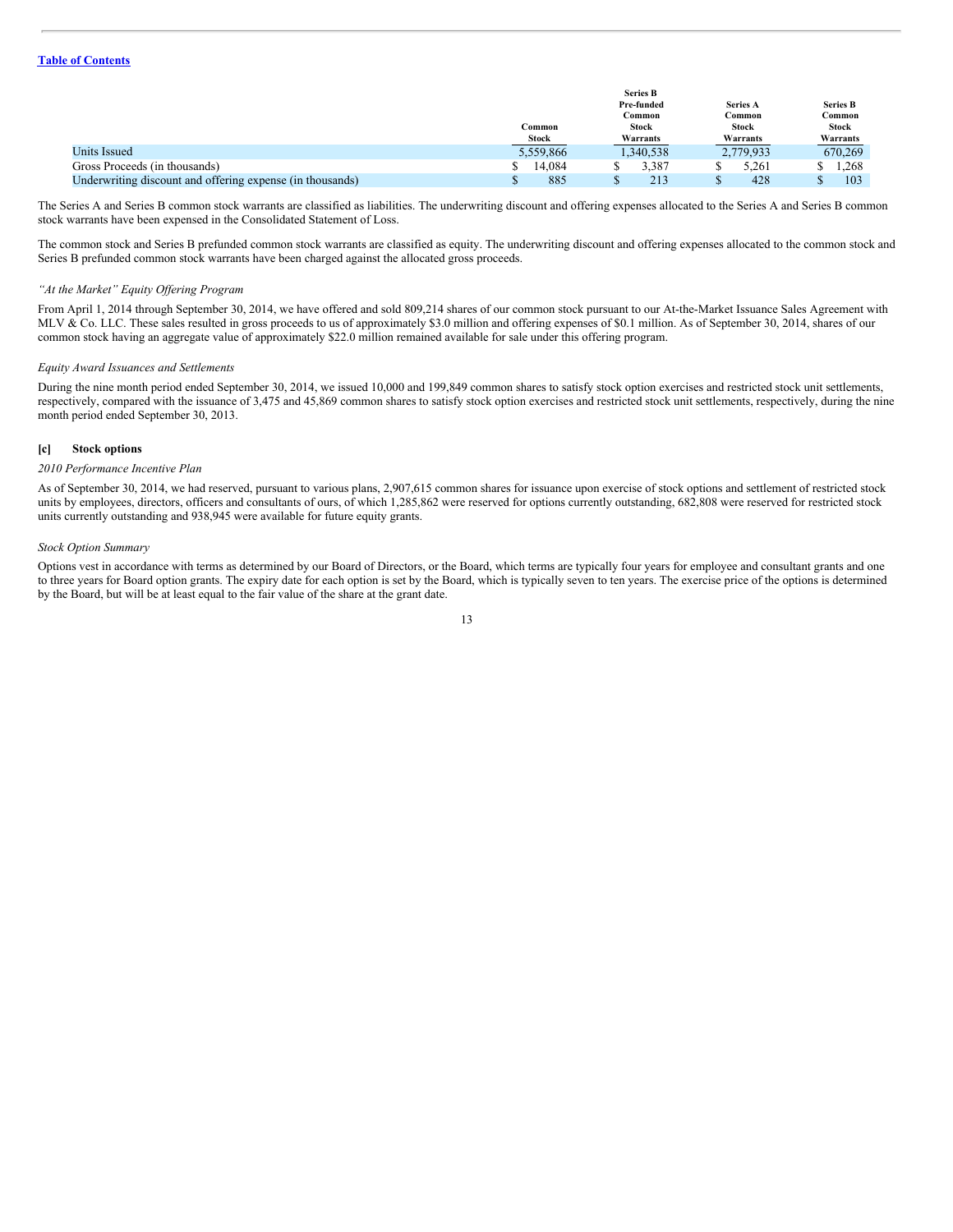Stock option transactions and the number of stock options outstanding are summarized below:

|                             | <b>Number</b> |                 |
|-----------------------------|---------------|-----------------|
|                             | of            | Weighted        |
|                             | Optioned      | Average         |
|                             | Common        | <b>Exercise</b> |
|                             | <b>Shares</b> | Price           |
|                             | #             |                 |
| Balance, December 31, 2013  | 1,007,491     | 11.39           |
| Option grants               | 356,097       | 9.47            |
| Option expired              | (12,169)      | 18.93           |
| Option exercises            | (10,000)      | 3.00            |
| <b>Option forfeitures</b>   | (55, 557)     | 11.71           |
| Balance, September 30, 2014 | 1,285,862     | 10.77           |

The fair value of each stock award for employees and directors is estimated on the grant date and for consultants at each reporting period, using the Black-Scholes optionpricing model based on the weighted-average assumptions noted in the following table:

|                          | Nine months ended<br>September 30, |           |
|--------------------------|------------------------------------|-----------|
|                          | 2014                               | 2013      |
| Risk-free interest rates | 1.83%                              | 1.15%     |
| Expected dividend yield  | $0\%$                              | $0\%$     |
| Expected life            | 5.9 years                          | 5.8 years |
| Expected volatility      | 81.51%                             | 87.02%    |

The expected life was calculated based on the simplified method as permitted by the SEC's Staff Accounting Bulletin 110,*Share-Based Payment*. We consider the use of the simplified method appropriate because we believe our historical stock option exercise activity may not be indicative of future stock option exercise activity because of the Borealis-1 clinical data results we expect to receive by the end of the first quarter 2015, the structural changes to our business that may result and the potential impact of that data on our business operations and future stock option exercise activity. The expected volatility of options granted was calculated based on the historical volatility of the shares of our common stock. The risk-free interest rate is based on a U.S. Treasury instrument whose term is consistent with the expected life of the stock options. In addition to the assumptions above, as required under ASC 718, management made an estimate of expected forfeitures and is recognizing compensation costs only for those equity awards expected to vest. Forfeiture rates are estimated using historical actual forfeiture rates. These rates are adjusted on a quarterly basis and any change in compensation expense is recognized in the period of the change. We have never paid or declared cash dividends on our common stock and do not expect to pay cash dividends in the foreseeable future.

The results for the periods set forth below included share-based compensation expense for stock options and restricted stock units in the following expense categories of the consolidated statements of loss (in thousands):

|                                       |      | <b>Three Months</b><br>Ended<br>September 30, |       | <b>Nine Months</b><br>Ended<br>September 30, |  |
|---------------------------------------|------|-----------------------------------------------|-------|----------------------------------------------|--|
| (In thousands)                        | 2014 | 2013                                          | 2014  | 2013                                         |  |
|                                       |      |                                               |       |                                              |  |
| Research and development              | 513  | 410                                           | 1,454 | 1,137                                        |  |
| General and administrative            | 439  | 477                                           | 1,514 | 1,353                                        |  |
| <b>Total share-based compensation</b> | 952  | 887                                           | 2,968 | 2,490                                        |  |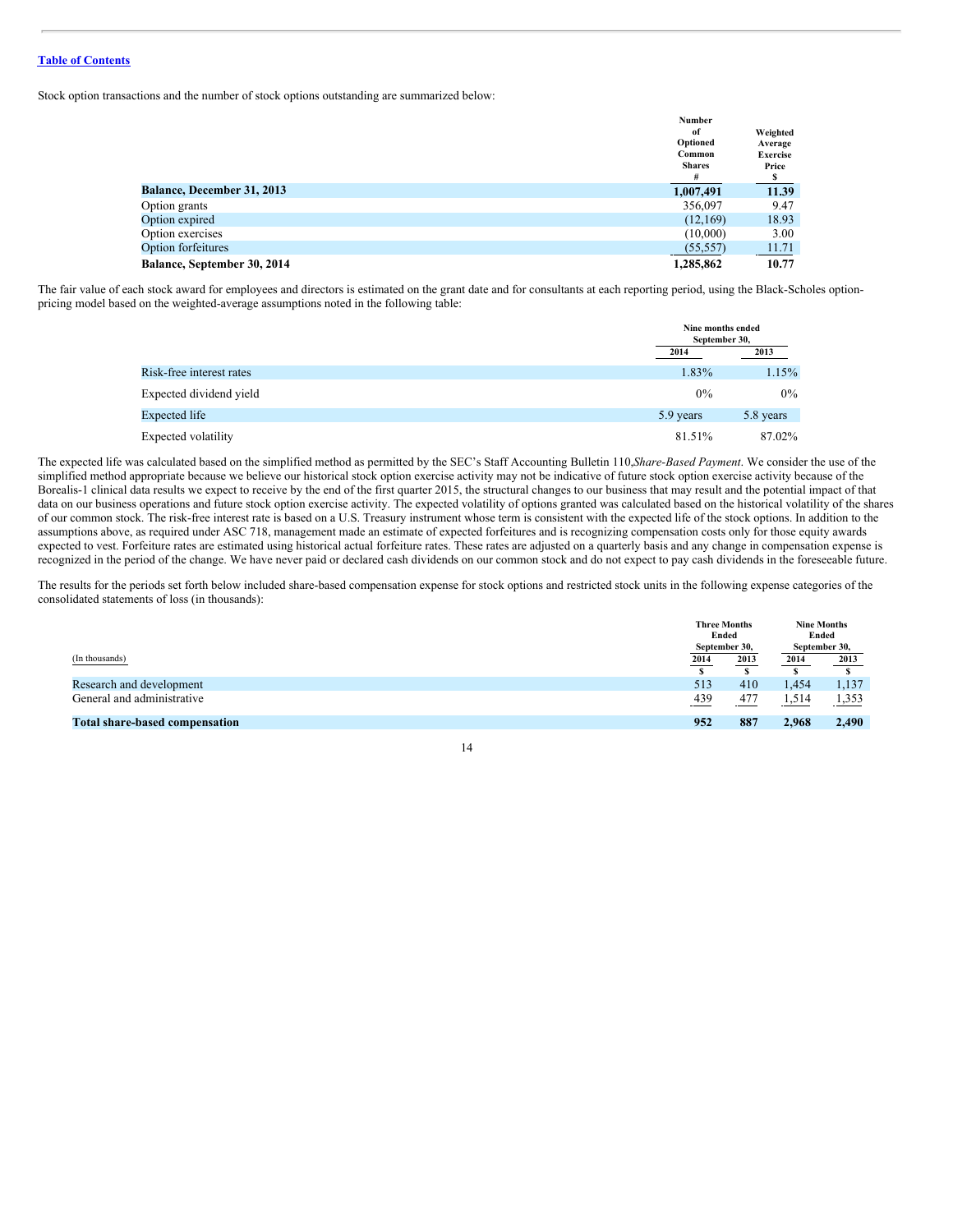As of September 30, 2014 and December 31, 2013, the total unrecognized compensation expense related to stock options granted was \$3.2 million and \$2.7 million respectively, which is expected to be recognized as expense over a period of approximately 2.6 years from September 30, 2014.

For the three and nine months ended September 30, 2014, a total of 8.3 million shares underlying options, restricted stock units and warrants have not been included in the loss per share computation, as their effect on diluted per share amounts would have been anti-dilutive. For the same periods in 2013, a total of 2.9 million shares underlying options, restricted stock units and warrants have not been included in the loss per share computation.

# **[d] Restricted Stock Unit Awards**

We grant restricted stock unit awards that generally vest and are expensed over a four year period. We also grant restricted stock unit awards that vest in conjunction with certain performance conditions to certain executive officers, key employees and consultants. At each reporting date, we are required to evaluate whether achievement of the performance conditions is probable. Compensation expense is recorded over the appropriate service period based upon our assessment of accomplishing each performance condition. For the three and nine months ended September 30, 2014, \$0.6 million and \$1.7 million, respectively, of compensation expense was recognized related to these awards, compared to \$0.5 million and \$1.2 million for the three and nine months ended September 30, 2013, respectively.

The following table summarizes our restricted stock unit award activity during the nine months ended September 30, 2014:

|                                 | <b>Stock</b><br>Awards<br># | Weighted-<br>Average<br>Grant<br>Date Fair<br>Value |
|---------------------------------|-----------------------------|-----------------------------------------------------|
| <b>Outstanding January 1</b>    | 356,589                     | 12.06                                               |
| Granted                         | 801,800                     | 6.55                                                |
| Vested                          | (199, 849)                  | 7.00                                                |
| Forfeited or expired            | (275, 732)                  | 11.22                                               |
| <b>Outstanding September 30</b> | 682,808                     | 7.41                                                |

As of September 30, 2014, we had approximately \$3.9 million in total unrecognized compensation expense related to our restricted stock unit awards that is to be recognized over a weighted-average period of approximately 3.1 years.

# **[e] Non-employee options and restricted stock units**

We recognize non-employee stock-based compensation expense over the period of expected service by the non-employee. As the service is performed, we are required to update our valuation assumptions, re-measure unvested options and restricted stock units and record the stock-based compensation using the valuation as of the vesting date. This differs from the accounting for employee awards where the fair value is determined at the grant date and is not subsequently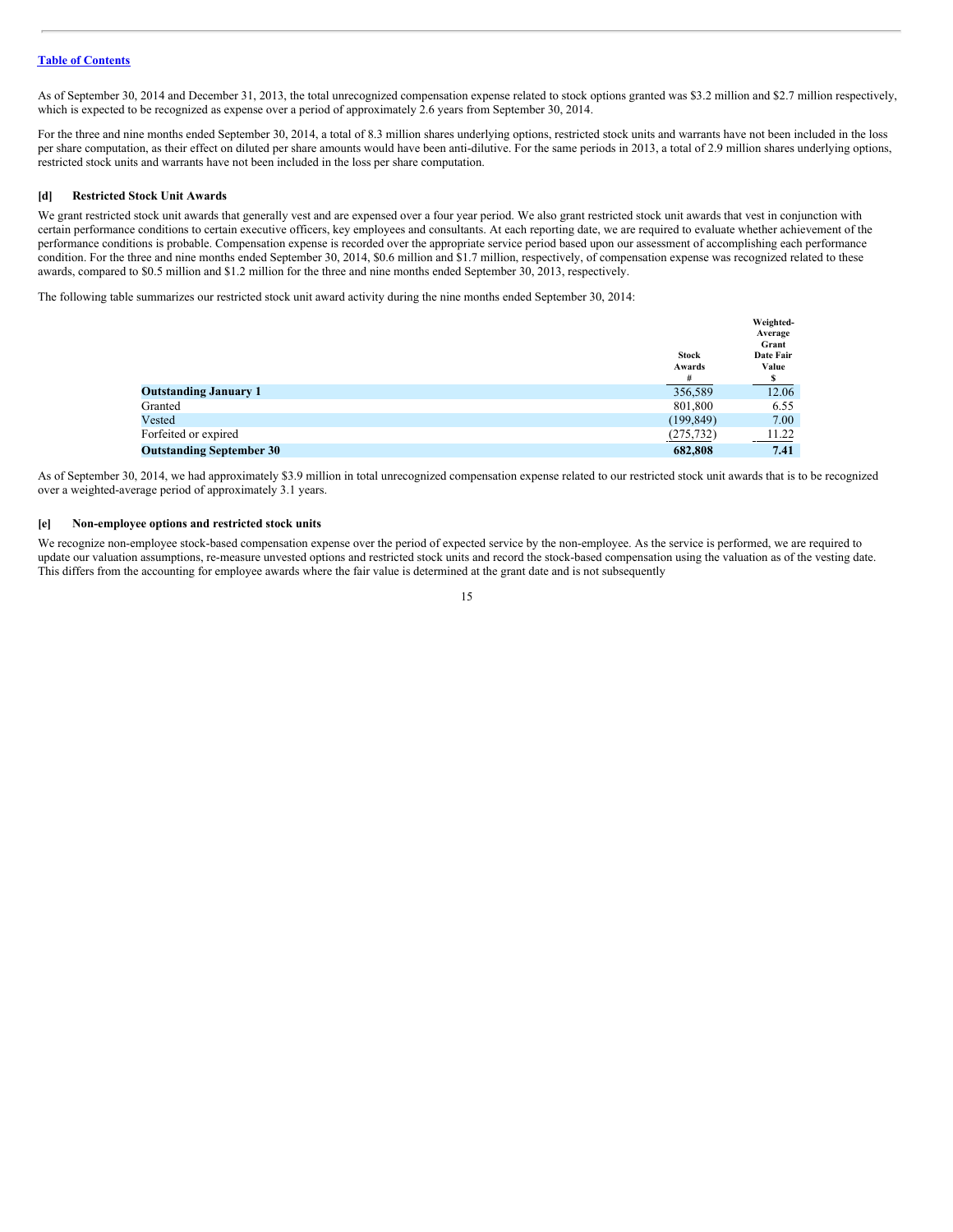adjusted. This re-measurement may result in higher or lower stock-based compensation expense in the Consolidated Statements of Loss and Comprehensive Loss. As such, changes in the market price of our stock could materially change the value of an option or restricted stock unit and the resulting stock-based compensation expense.

# **[f] Common Stock Warrants**

The following is a summary of outstanding warrants to purchase common stock at September 30, 2014:

|                                                                | Total              |           |                        |
|----------------------------------------------------------------|--------------------|-----------|------------------------|
|                                                                | Outstanding        | Exercise  |                        |
|                                                                | and                | price per |                        |
|                                                                | <b>Exercisable</b> | Share     | <b>Expiration Date</b> |
| (1) Warrants issued in October 2010 financing                  | 1.587.301          | \$20.00   | October 2015           |
| (2) Series A Warrants issued in July 2014 financing            | 2.779.933          | \$4.00    | July 2019              |
| (3) Series B Warrants issued in July 2014 financing            | 670.269            | \$4.00    | July 2019              |
| (4) Pre-Funded Series B Warrants issued in July 2014 financing | 1.340.538          | \$ 0.01   | July 2019              |

No warrants were exercised during the nine month periods ended September 30, 2014 or 2013. The warrants issued in the October 2010 financing and the Series A and Series B warrants issued in the July 2014 financing are classified as liabilities. The estimated fair value of warrants issued and classified as liabilities is reassessed at each reporting date using the Black-Scholes option pricing model. The Pre-Funded Series B warrants are classified as equity and are not reassessed for their fair value at the end of each reporting date. The following assumptions were used to value the warrants that are classified as liabilities on the following reporting dates:

# **Warrants issued in October 2010 Financing**

|                          |              | <b>Nine Months Ended</b><br>September 30, |  |
|--------------------------|--------------|-------------------------------------------|--|
|                          | 2014         | 2013                                      |  |
| Risk-free interest rates | 0.15%        | $0.36\%$                                  |  |
| Expected dividend yield  | $0\%$        | $0\%$                                     |  |
| Expected life            | $1.06$ years | $2.06$ years                              |  |
| Expected volatility      | 102.90%      | 40.66%                                    |  |

# **Series A and Series B Warrants issued in July 2014 Financing**

|                          |            | <b>Nine Months Ended</b><br>September 30, |  |
|--------------------------|------------|-------------------------------------------|--|
|                          | 2014       | 2013                                      |  |
| Risk-free interest rates | 1.68%      | _                                         |  |
| Expected dividend yield  | $0\%$      | __                                        |  |
| Expected life            | 4.75 years | _                                         |  |
| Expected volatility      | 61.81%     | ___                                       |  |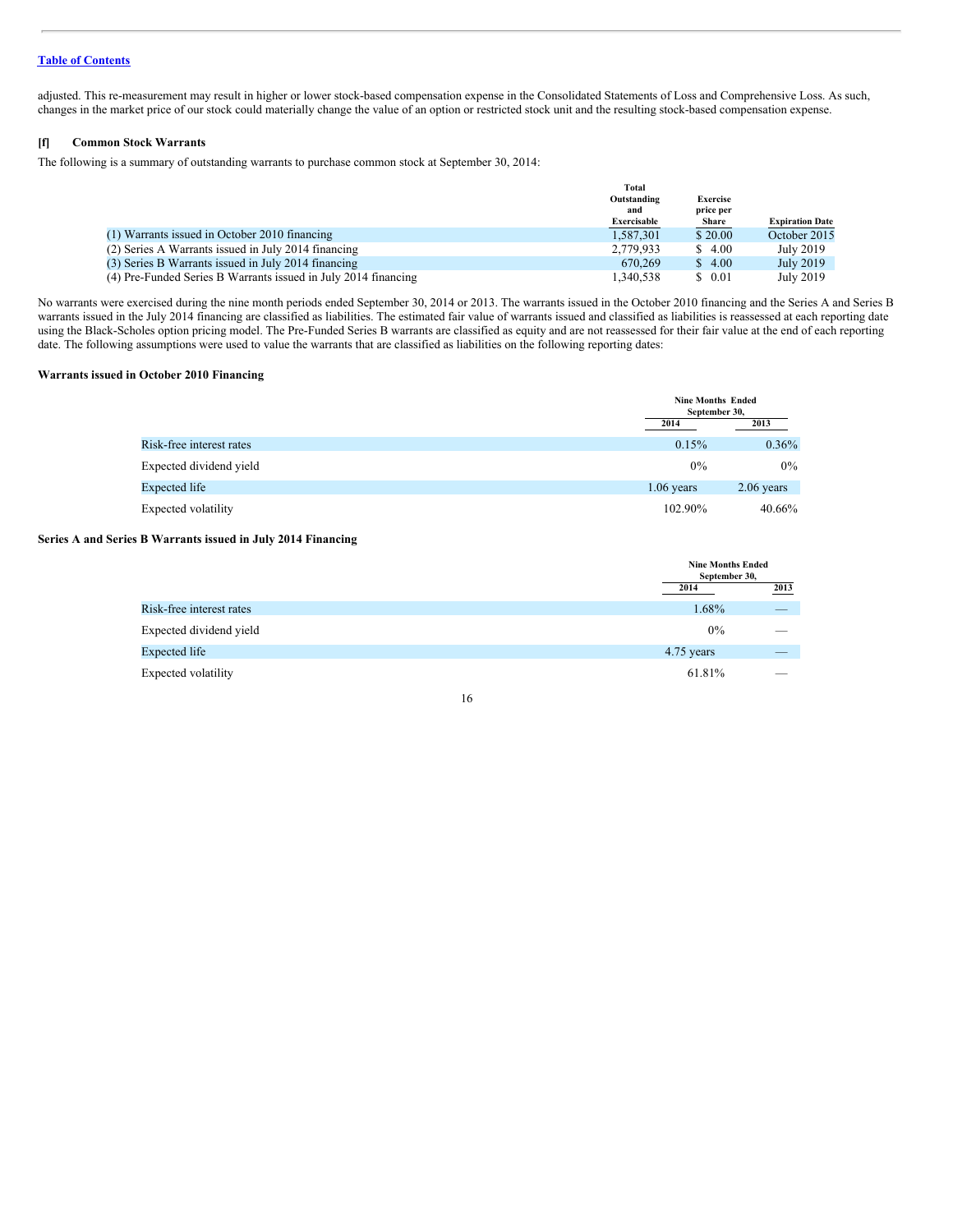# **6. EXCESS LEASE LIABILITY**

On August 21, 2008, Sonus Pharmaceuticals, Inc., or Sonus, completed a transaction, or the Arrangement, with OncoGenex Technologies whereby Sonus acquired all of the outstanding preferred shares, common shares and convertible debentures of OncoGenex Technologies. Sonus then changed its name to OncoGenex Pharmaceuticals, Inc. Prior to the Arrangement, Sonus entered into a non-cancellable lease arrangement for office space located in Bothell, Washington, which is considered to be in excess of our current requirements. The estimated value of the liability remaining with respect to excess facilities was \$3.9 million as of December 31, 2013. In the nine months ended September 30, 2014, with respect to excess facilities, \$0.6 million was amortized into income resulting in a remaining liability of \$3.3 million at September 30, 2014. The liability is computed as the present value of the difference between the remaining lease payments due less the estimate of net sublease income and expenses and has been accounted for in accordance with ASC 805-20, "Business Combinations -Identifiable Assets and Liabilities, and Any Noncontrolling Interest." This represents our best estimate of the liability. Subsequent changes in the liability due to changes in estimates of sublease and occupancy assumptions are recognized as adjustments to the related liability with an offset to restructuring (gain)/loss in future periods.

|                                            | Liability at | Amortization   | Liability at  |
|--------------------------------------------|--------------|----------------|---------------|
|                                            | December 31, | of excess      | September 30, |
| (In thousands)                             | 2013         | lease facility | 2014          |
| Current portion of excess lease facility   | 1.081        | 24             | 1.105         |
| Long-term portion of excess lease facility | 2.825        | (606)          | 2,219         |
| Total                                      | 3.906        | (582)          | 3,324         |

#### **7. COMMITMENTS AND CONTINGENCIES**

#### *Teva Pharmaceutical Industries Ltd.*

In December 2009, we, through our wholly-owned subsidiary, OncoGenex Technologies, entered into a Collaboration Agreement with Teva for the development and global commercialization of custirsen (and related compounds). Under the Collaboration Agreement, Teva made upfront payments in the aggregate amount of \$50 million, and will make additional payments up to \$370 million upon the achievement of developmental and commercial milestones and royalties at percentage rates ranging from the mid-teens to mid-twenties on net sales. Teva also acquired \$10 million of our common stock at a premium under a separate Stock Purchase Agreement. We have fulfilled our obligation to contribute \$30 million in direct and indirect costs towards the development of custirsen. Accordingly, Teva will fund all other expenses under the clinical development plan. The expenses funded by Teva during the three and nine months ended September 30, 2014 and 2013 represent all of our revenues in such periods.

Pursuant to the Collaboration Agreement, we agreed to collaborate with Teva in the development and global commercialization of custirsen. Teva received the exclusive worldwide right and license to develop and commercialize products containing custirsen and related compounds, or the Licensed Products. We have an option to co-promote custirsen in the United States and Canada. In March 2014, we exercised our option to enter into negotiations with Teva for a co-promotion agreement for any Licensed Product under the Collaboration Agreement in the United States and Canada.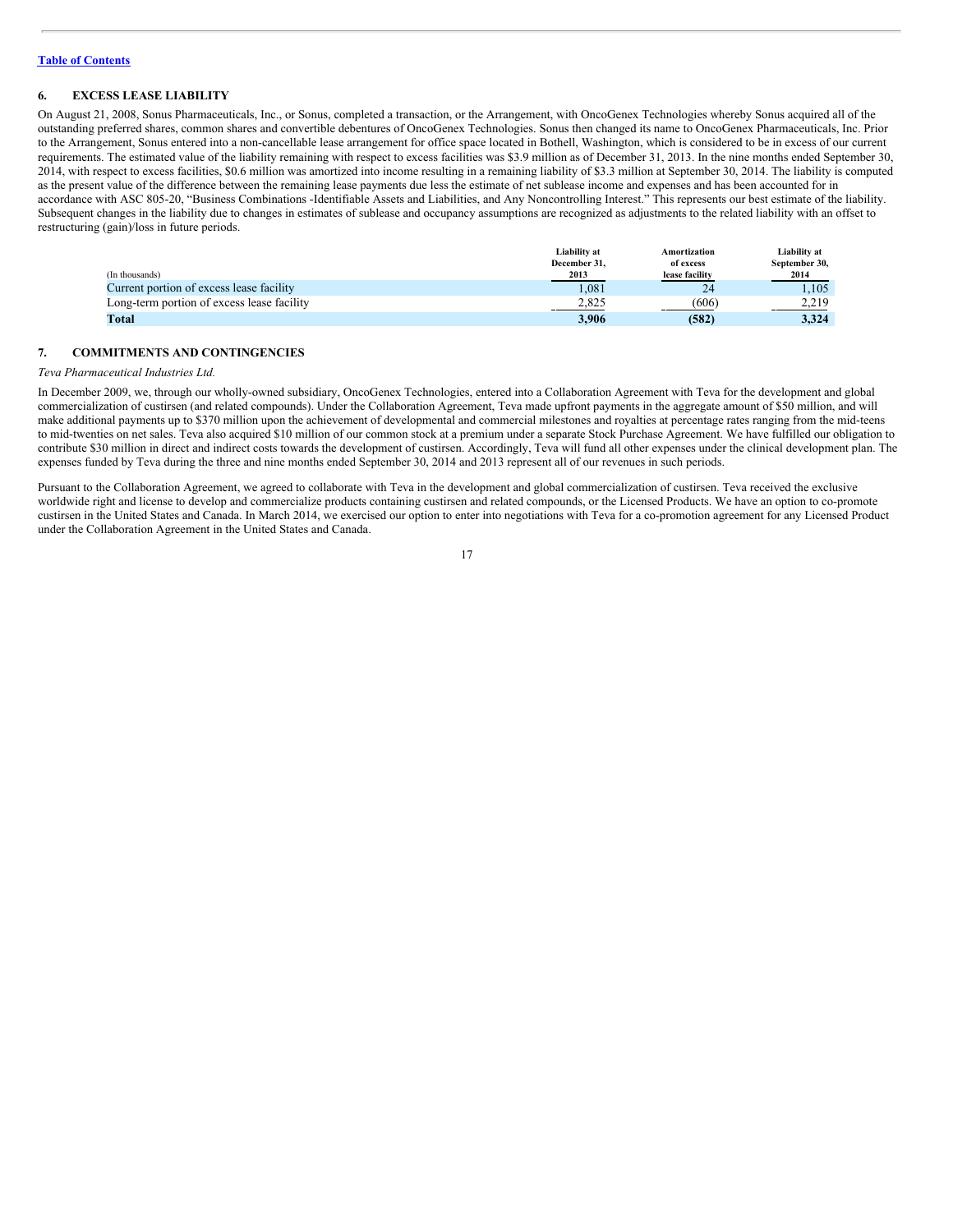In addition to the development costs noted above, Teva is also responsible for all costs relating to product commercialization including costs incurred in relation to our copromotion option, except for start-up costs in advance of commercialization.

#### *Isis Pharmaceuticals Inc. and University of British Columbia*

We are obligated to pay milestone payments of up to CAD \$1.6 million and \$7.75 million pursuant to license agreements with the UBC and Isis, respectively, upon the achievement of specified product development milestones related to apatorsen and OGX-225 and low to mid-single digit royalties on future product sales.

In addition, we are required to pay to Isis 30% of all non-royalty revenue (defined to mean revenue not based on net sales of products) we receive related to custirsen. Isis has disclosed in its SEC filings that it is entitled to receive 30% of the up to \$370 million in milestone payments we may receive from Teva as part of the collaboration agreement; however, we believe that certain of the milestone payments related to sales targets may qualify as royalty revenue (defined to mean revenue based on net sales of products), and therefore be subject to the lesser payment obligations. No assurance can be provided that we will be entitled to receive these milestone payments or, if we are, that the applicable amount payable to Isis will be less than 30%. We are also obligated to pay to UBC certain patent costs and annual license maintenance fees for the extent of the patent life of CAD \$8,000 per year. We paid Isis and UBC USD \$0.8 million and CAD \$0.1 million, respectively, in 2010 upon the initiation of a phase 2 clinical trial of apatorsen in patients with CRPC. We did not make any royalty payments to Isis under the terms of the agreement in 2013 or the first nine months of 2014. The UBC agreements have effective dates ranging from November 1, 2001 to April 5, 2005 and each agreement expires upon the later of 20 years from its effective date or the expiry of the last patent licensed thereunder, unless otherwise terminated.

Unless otherwise terminated, the Isis agreements for custirsen and apatorsen will continue for each product until the later of 10 years after the date of the first commercial product sale, or the expiration of the last to expire of any patents required to be licensed in order to use or sell the product, unless OncoGenex Technologies abandons either custirsen or apatorsen and Isis does not elect to unilaterally continue development. The Isis agreement for OGX-225 will continue into perpetuity unless OncoGenex Technologies abandons the product and Isis does not elect to unilaterally continue development.

To facilitate the execution and performance of the Collaboration Agreement with Teva, we amended the license agreement with Isis and UBC, as it pertains to custirsen, in December 2009.

The amendment to the license agreement with Isis provides, among other things, that if we are subject to change of control with a third party, where the surviving company immediately following such change of control has the right to develop and sell the product, then (i) a milestone payment of \$20 million will be due and payable to Isis 21 days following the first commercial sale of the product in the United States; and (ii) unless such surviving entity had previously sublicensed the product and a royalty rate payable to Isis by us has been established, the applicable royalty rate payable to Isis will thereafter be the maximum amount payable under the license agreement. Any non-royalty milestone amounts previously paid will be credited toward the \$20 million milestone if not already paid. As a result of the \$10 million milestone payment payable to Isis in relation to the Collaboration Agreement, the remaining amount owing in the event of change of control discussed above is a maximum of \$10 million. Because we have now licensed the product to Teva and established a royalty rate payable to Isis, no royalty rate adjustments would apply if Teva were to acquire us and become the surviving company.

# *Lease Arrangements*

We have an operating lease agreement for office space being used in Vancouver, Canada, which expires in September 2015.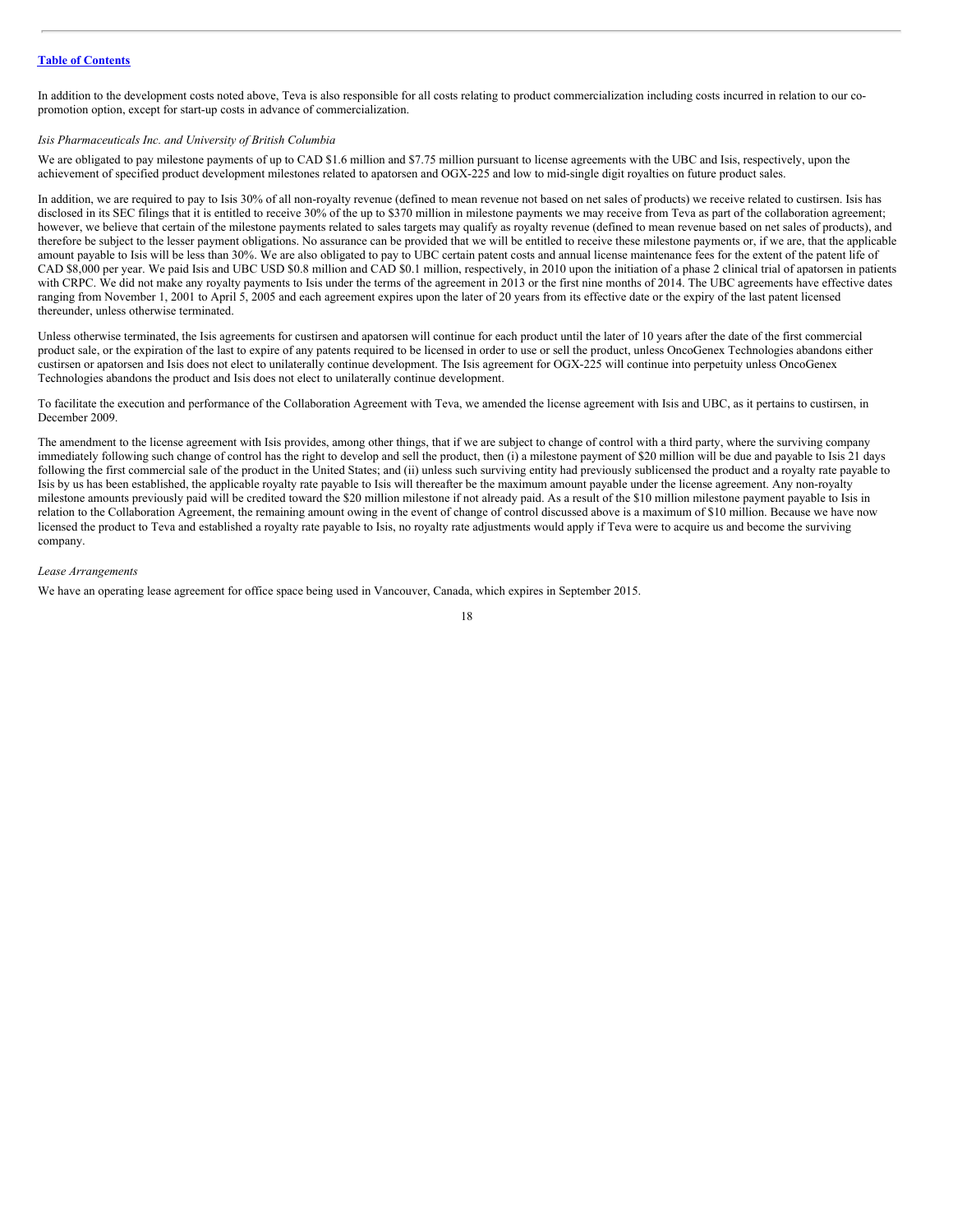Future minimum lease payments under the Vancouver lease are as follows (in thousands):

| 2014         | $\sim$ $\sim$<br>ر ے |
|--------------|----------------------|
| 2015         | 75<br>____           |
| <b>Total</b> | 100                  |

In November 2006, prior to the Arrangement, Sonus entered into a non-cancellable operating lease agreement for office space in Bothell, Washington, expiring in 2017 (note 6). In connection with the lease, Sonus was required to provide a cash security deposit of approximately \$0.5 million, which is included in Other Assets. In addition, a standby letter of credit for \$0.3 million is deposited in a restricted money market account as collateral. We have recorded a liability in the excess facilities lease charge of \$3.3 million at September 30, 2014 (note 6).

If we are unable to exit or sublet portions of this leased space, the future minimum lease payments are as follows (in thousands):

| 2014         | 561      |
|--------------|----------|
| 2015         | 2,313    |
| 2016         | 2,382    |
| Remainder    | $-2,454$ |
| <b>Total</b> | \$7,710  |

Consolidated rent expense related to the Bothell, Washington and Vancouver, Canada offices in the three and nine months ended September 30, 2014 was \$0.7 million and \$2.1 million, respectively. Consolidated rent expense for the three and nine months ended September 30, 2013 was \$0.7 million and \$2.1 million, respectively.

#### *Guarantees and Indemnifications*

We indemnify our officers, directors and certain consultants for certain events or occurrences, subject to certain limits, while the officer, director or consultant is or was serving at our request in such capacity. The term of the indemnification period is equal to each officer's, director's and consultant's lifetime.

The maximum amount of potential future indemnification is unlimited; however, we have obtained director and officer insurance that limits our exposure and may enable us to recover a portion of any future amounts paid. We believe that the fair value of these indemnification obligations is minimal. Accordingly, we have not recognized any liabilities relating to these obligations as of September 30, 2014.

We have agreements with certain organizations with which we do business that contain indemnification provisions pursuant to which we typically agree to indemnify the party against certain types of third-party claims. We accrue for known indemnification issues when a loss is probable and can be reasonably estimated. There were no accruals for or expenses related to indemnification issues for any period presented.

# **8. SUBSEQUENT EVENTS**

We performed an evaluation of events occurring subsequent to September 30, 2014. Based on this evaluation, no material events have occurred requiring financial statement disclosure.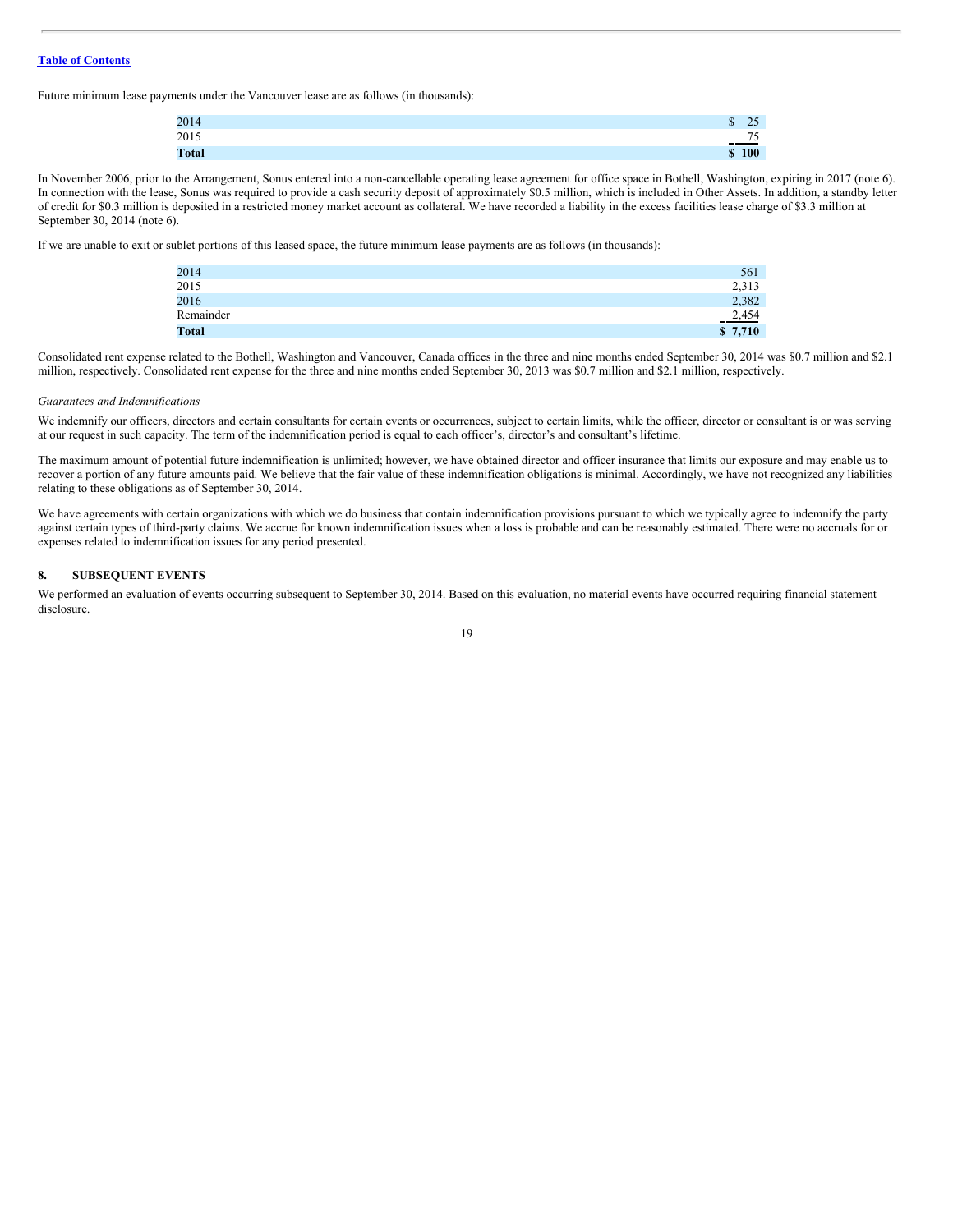#### <span id="page-19-0"></span>**Item 2. Management's Discussion and Analysis of Financial Condition and Results of Operations**

#### **INFORMATION REGARDING FORWARD LOOKING STATEMENTS**

This document contains "forward-looking statements" within the meaning of the Private Securities Litigation Reform Act of 1995. These forward-looking statements involve a number of risks and uncertainties. We caution readers that any forward-looking statement is not a guarantee of future performance and that actual results could differ materially from those contained in the forward-looking statement. These statements are based on current expectations of future events. Such statements include, but are not limited to, statements about future financial and operating results, plans, objectives, expectations and intentions, costs and expenses, interest rates, outcome of contingencies, financial condition, results of operations, liquidity, business strategies, cost savings, objectives of management and other statements that are not historical facts. You can find many of these statements by looking for words like "believes," "expects," "anticipates," "estimates," "may," "should," "will," "could," "plan," "intend" or similar expressions in this document or in documents incorporated by reference into this document. We intend that such forward-looking statements be subject to the safe harbors created thereby. Examples of these forward-looking statements include, but are not limited to:

- progress and preliminary and future results of clinical trials conducted by us or our collaborators;
- anticipated regulatory filings and requirements and future clinical trials conducted by us or our collaborators;
- timing and amount of future contractual payments, product revenue and operating expenses;
- market acceptance of our products and the estimated potential size of these markets; and
- our anticipated future capital requirements and the terms of any capital financing agreements.

These forward-looking statements are based on the current beliefs and expectations of our management and are subject to significant risks and uncertainties. If underlying assumptions prove inaccurate or unknown risks or uncertainties materialize, actual results may differ materially from current expectations and projections. Factors that might cause such a difference include those discussed in Item 1A "Risk Factors," as well as those discussed elsewhere in the Quarterly Report on Form 10-Q. You are cautioned not to place undue reliance on these forward-looking statements, which speak only as of the date of this document or, in the case of documents referred to or incorporated by reference, the date of those documents.

All subsequent written or oral forward-looking statements attributable to us or any person acting on our behalf are expressly qualified in their entirety by the cautionary statements contained or referred to in this section. We do not undertake any obligation to release publicly any revisions to these forward-looking statements to reflect events or circumstances after the date of this document or to reflect the occurrence of unanticipated events, except as may be required under applicable U.S. securities law. If we do update one or more forward-looking statements, no inference should be drawn that we will make additional updates with respect to those or other forward-looking statements.

#### **Overview**

We are a biopharmaceutical company committed to the development and commercialization of new therapies that address treatment resistance in cancer patients. We have three product candidates in our pipeline: custirsen, apatorsen and OGX-225, each of which has a distinct mechanism of action and represents a unique opportunity for cancer drug development. Of the product candidates in our pipeline, custirsen and apatorsen are clinical-stage assets.

Our product candidates custirsen, apatorsen and OGX-225 focus on mechanisms of treatment resistance in cancer patients and are designed to block the production of specific proteins that we believe promote treatment resistance and survival of tumor cells and are over-produced in response to a variety of cancer treatments. Our aim in targeting these particular proteins is to disable the tumor cell's adaptive defenses, thereby rendering the tumor cells more susceptible to attack with a variety of cancer therapies. We believe this approach will increase survival time and improve the quality of life for cancer patients.

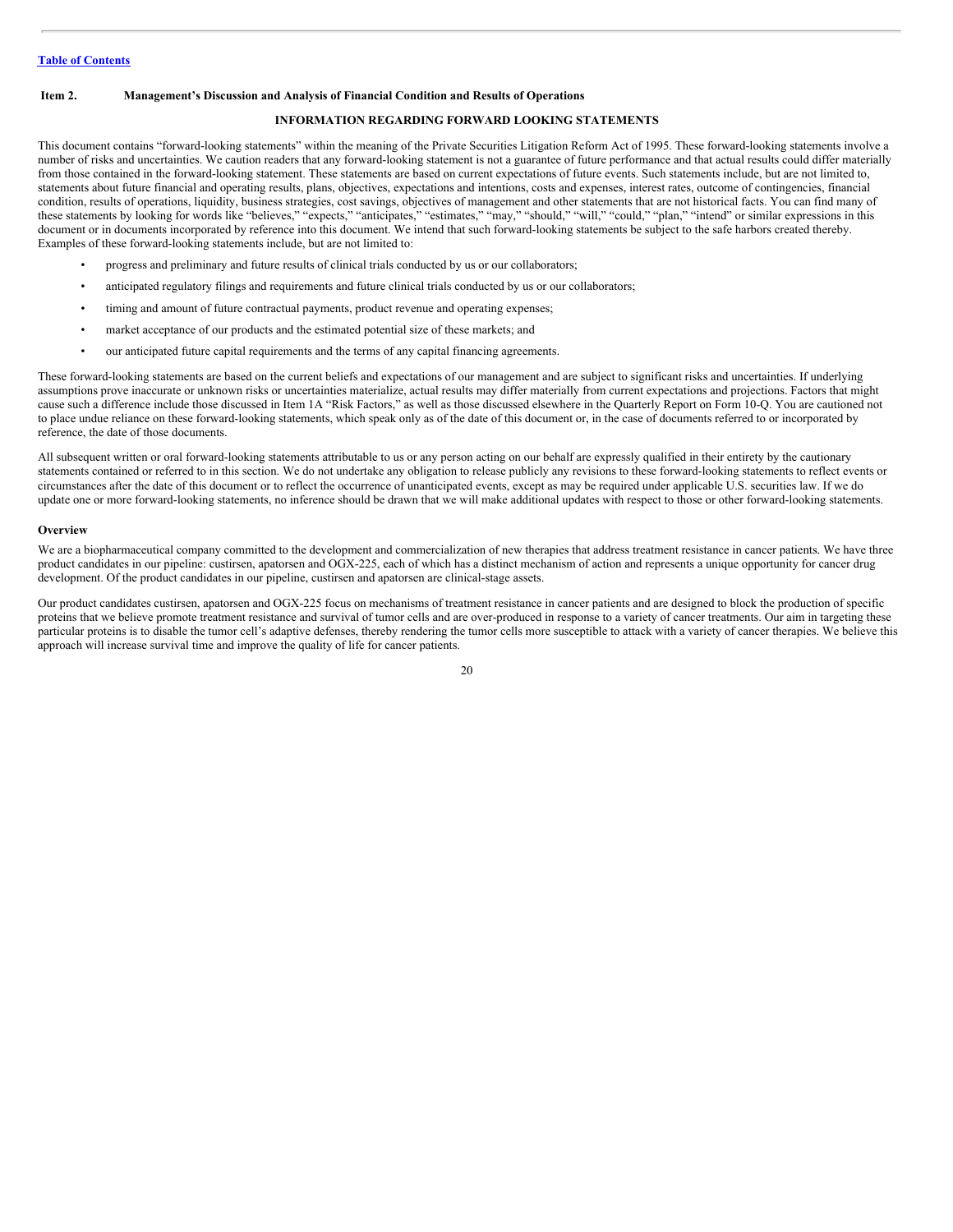#### *Product Candidate Custirsen*

In December 2009, we entered into a collaboration agreement with Teva for the development and global commercialization of custirsen (and related compounds targeting clusterin, excluding apatorsen and OGX-225).

We and Teva have developed a clinical development plan under which the following three phase 3 clinical trials have been initiated:

- The SYNERGY Trial: The Phase 3 clinical trial to evaluate a survival benefit for custirsen in combination with first-line docetaxel treatment in patients with castrate resistant prostate cancer, or CRPC. Results of the SYNERGY trial were presented at the European Society for Medical Oncology (ESMO) 2014 Congress in September 2014. Final survival results indicated that the addition of custirsen to standard first-line docetaxel/prednisone therapy did not meet the primary endpoint of a statistically significant improvement in overall survival, or OS, in men with metastatic CRPC, compared to docetaxel/prednisone alone (median survival 23.4 months vs. 22.2 months, respectively; hazard ratio 0.93 and one-sided p value 0.207). Investigators concluded that post-hoc analyses suggested a possible effect from custirsen in patients with poor prognosis features. The adverse events observed were similar to custirsen's known adverse event profile.
- The AFFINITY Trial: The Phase 3 clinical trial to evaluate a survival benefit for custirsen in combination with cabazitaxel treatment as second-line chemotherapy in patients with CRPC. We initiated this Phase 3 clinical trial in August 2012 and completed enrollment of 635 patients in September 2014. The trial is designed to show a survival benefit with 85% power based on a hazard ratio of 0.75. One interim analysis is planned for futility at 50% of the required total death events, which is currently projected to be completed in the first quarter of 2015.
- The ENSPIRIT Trial: The Phase 3 clinical trial to evaluate a survival benefit for custirsen in combination with docetaxel treatment as second-line chemotherapy in patients with non-small cell lung cancer, or NSCLC. We expect to enroll approximately 1,100 patients in order to show a survival benefit with 90% power based on a hazard ratio of 0.80. This trial was initiated by Teva in September 2012. Two formal interim futility analyses are planned, which may result in early termination of the trial if there is inadequate evidence of clinical benefit or futility**.** The first interim futility analysis was completed in August 2014, and the trial is continuing based on the recommendation of the Independent Data Monitoring Committee. The second interim futility analysis is based on overall survival, or OS, futility determination. The trial will not be stopped early in order to claim efficacy.

Custirsen has received Fast Track designation from the U.S. Food and Drug Administration, or FDA, for second-line treatment of metastatic CRPC when combined with cabazitaxel and prednisone and for the second-line treatment of advanced NSCLC when combined with docetaxel in patients with disease progression following treatment with a first-line, platinum-based chemotherapy doublet regimen.

We and collaborating investigators have conducted five phase 2 clinical trials to evaluate the ability of custirsen to enhance the effects of therapy in patients with prostate, nonsmall cell lung and breast cancers. Results have been presented for each of these phase 2 trials. Our phase 3 registration trials have been designed based on our phase 2 clinical trials. Data from these phase 2 studies demonstrate the potential benefit of adding custirsen to existing cancer therapies.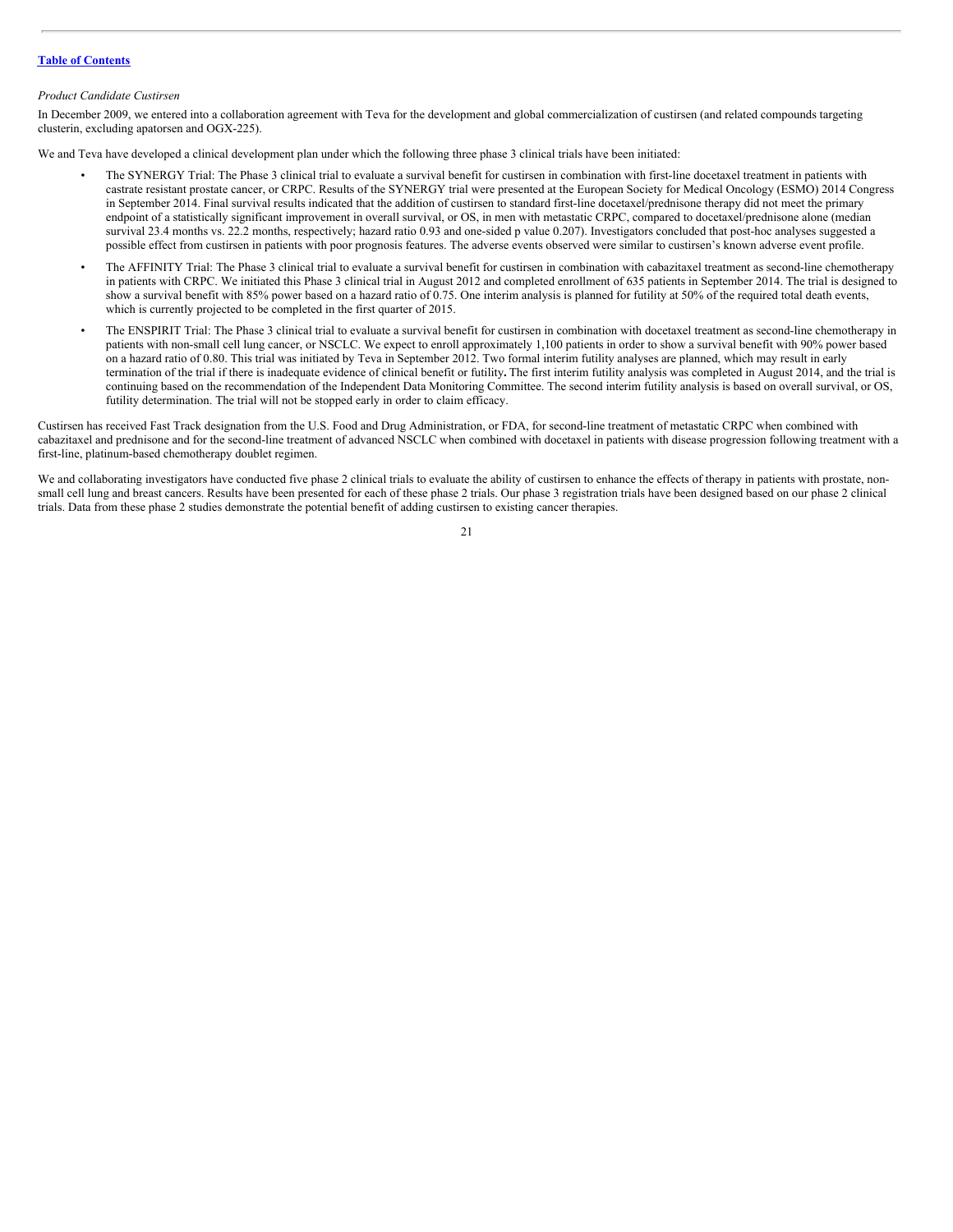#### *Product Candidate Apatorsen*

Apatorsen is our product candidate designed to inhibit production of heat shock protein 27, or Hsp27, a cell-survival protein expressed in many types of cancers including bladder, non-small cell lung, pancreatic, prostate and breast cancers. Hsp27 expression is stress-induced, including by many anti-cancer therapies. Overexpression of Hsp27 is thought to be an important factor leading to the development of treatment resistance and is associated with metastasis and negative clinical outcomes in patients with various tumor types.

In 2013, we initiated the "ORCA" (**O**n-going studies evaluating treatment **R**esistance in **CA**ncer) program which encompasses clinical studies designed to evaluate whether inhibition of Hsp27 can lead to improved prognosis and treatment outcomes for cancer patients. Our goal is to advance cancer treatment by conducting clinical trials for apatorsen across multiple cancer indications including bladder, lung, pancreatic and prostate cancers. We are conducting parallel clinical trials to evaluate apatorsen in several cancer indications and treatment combinations to accelerate the development of apatorsen. As part of this strategy, we are supporting specific investigator-sponsored trials to allow assessment of a broader range of clinical indications for future OncoGenex-sponsored trials and possible market approval.

Our current apatorsen development activities for bladder cancer include the following clinical trials:

- The Borealis-1™ Trial: An OncoGenex-sponsored Phase 2 trial of apatorsen in patients with metastatic bladder cancer. Borealis-1 is a three-arm, randomized, placebo-controlled trial evaluating apatorsen in combination with first-line gemcitabine and cisplatin treatment in the metastatic setting. Patients may also continue weekly apatorsen infusions as maintenance treatment until disease progression if they complete a minimum of four cycles of gemcitabine and cisplatin. Each arm has enrolled approximately 60 patients and the trial is being conducted in sites throughout the United States, Canada and Europe. The trial is being conducted as an event-driven trial such that we anticipate the final analysis will have at least 80% power to show a critical hazard ratio of approximately 0.66 to 0.72. The survival results are expected to be announced by the end of the first quarter of 2015.
- The Borealis-2™ Trial: The investigator-sponsored, randomized Phase 2 trial evaluating apatorsen in combination with docetaxel treatment compared to docetaxel treatment alone in patients with advanced or metastatic bladder cancer who have disease progression following first-line platinum-based chemotherapy. Patients may also continue weekly apatorsen infusions as maintenance treatment until disease progression or unacceptable toxicity if they complete all 10 cycles of docetaxel, or are discontinued from docetaxel due to docetaxel toxicity. This trial is designed to have adequate power to detect a survival benefit corresponding to a hazard ratio of approximately 0.667. The primary analysis is to be performed at one-sided 0.10 significance level with 90% power to detect a difference in overall survival. We expect to enroll approximately 200 patients. This trial was initiated in April 2013 and is enrolling patients.

Our current apatorsen development activities for NSCLC include the following clinical trials:

The Spruce™ Trial: An investigator-sponsored, randomized, placebo-controlled Phase 2 trial evaluating apatorsen plus carboplatin and pemetrexed therapy or placebo plus carboplatin and pemetrexed therapy in patients with previously untreated advanced non-squamous NSCLC. Patients also continue weekly apatorsen or placebo infusions as maintenance treatment until disease progression if they complete a minimum of 3 cycles of chemotherapy treatment. The trial is expected to randomize approximately 155 patients**.** The aim of the trial is to determine if adding apatorsen to carboplatin and pemetrexed therapy can extend PFS outcome. Additional analyses are expected to include tumor response rates, overall survival, safety, tolerability and the effect of therapy on Hsp27 levels. This trial was initiated in August 2013 and is enrolling patients. We expect to complete patient enrollment in the first half of 2015.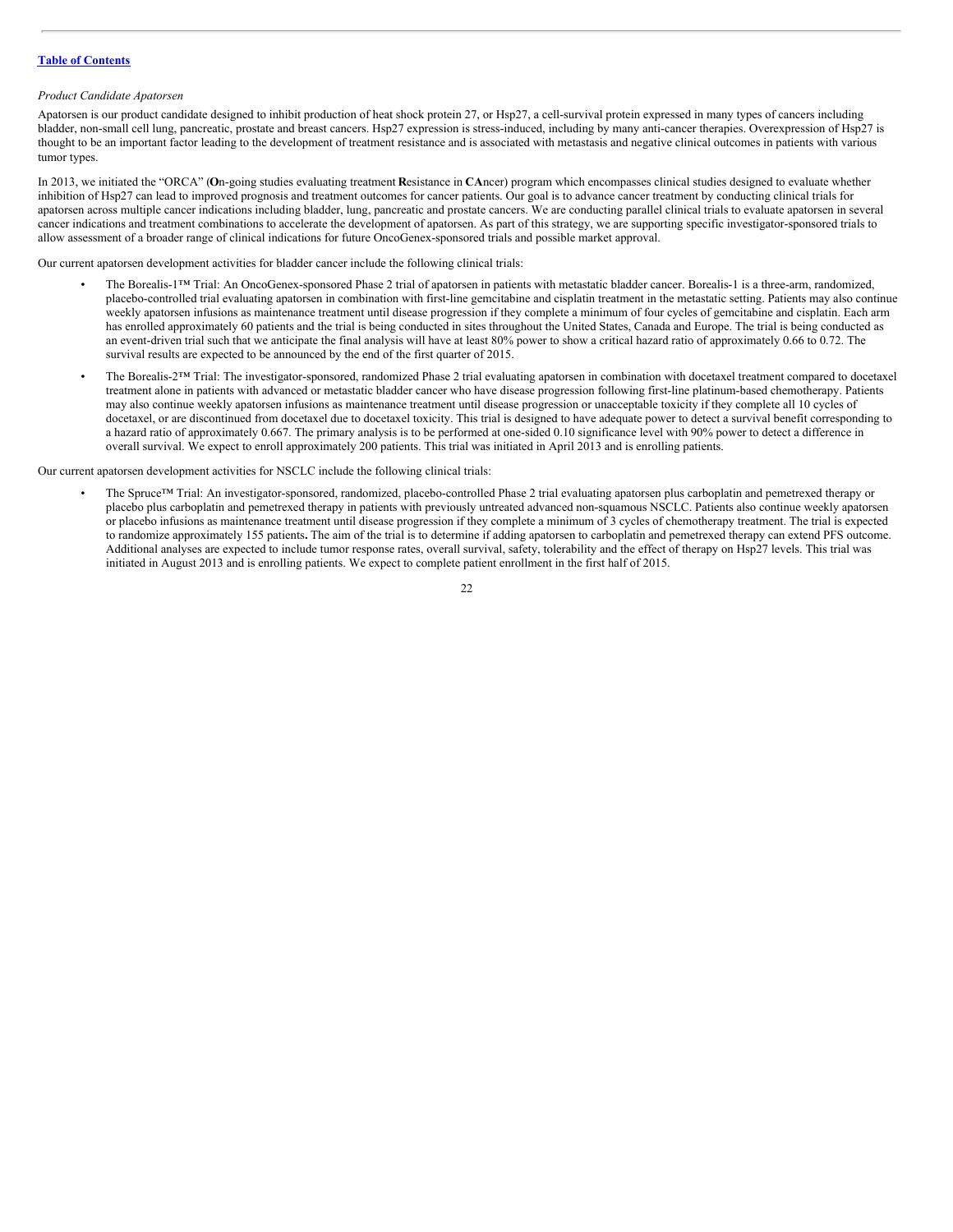• The Cedar™ Trial: An investigator-sponsored, randomized Phase 2 trial evaluating apatorsen plus gemcitabine and carboplatin therapy or gemcitabine and carboplatin therapy alone in patients with previously untreated advanced squamous NSCLC. Patients also continue weekly apatorsen infusions as maintenance treatment after chemotherapy until disease progression. The trial is expected to randomize approximately 140 patients. The aim of the trial is to determine if adding apatorsen to gemcitabine and carboplatin therapy can extend PFS outcome. Additional analyses will include tumor response rates, overall survival, safety, and health-related quality of life. Additional analyses are expected to determine the effect of therapy on Hsp27 levels and to explore potential biomarkers that may help predict response to treatment. The trial was initiated in July 2014.

Our current apatorsen development activities for pancreatic cancer include the following clinical trial:

• The Rainier™ Trial: An investigator-sponsored, randomized, placebo-controlled Phase 2 trial evaluating apatorsen in combination with Abraxane® (paclitaxel protein-bound particles for injectable suspension)(albumin-bound) and gemcitabine in approximately 130 patients with previously untreated metastatic pancreatic cancer. The objective of the trial will be overall survival, with additional analyses to evaluate PFS, tumor response rates, safety, tolerability, and the effect of therapy on Hsp27 levels. The trial was initiated in August 2013 and is enrolling patients. We expect to complete patient enrollment by the end of the first half of 2015.

Our current apatorsen development activities for prostate cancer include the following clinical trial:

The Pacific™ Trial: An investigator-sponsored, randomized Phase 2 trial evaluating apatorsen in men with CRPC who are experiencing a rising PSA while receiving Zytiga® (abiraterone acetate). The aim of the trial is to determine if adding apatorsen to Zytiga treatment can reverse or delay treatment resistance by evaluating the PFS rate at a milestone Day 60 assessment. Other secondary endpoints such as PSA and objective responses, time to disease progression, CTCs and Hsp27 levels are expected to be evaluated. We expect approximately 80 patients will be enrolled. The trial was initiated in December 2012 and is enrolling patients.

Results of these trials may direct future company-sponsored trials in indications that show promising clinical benefits.

#### *Product Candidate OGX-225*

OGX-225 is our product candidate designed to inhibit the production of Insulin Growth Factor Binding Proteins -2 and -5 (IGFBP-2, IGFBP-5), two proteins that when overexpressed affect the growth of cancer cells. Increased IGFBP-2 and IGFBP-5 production are observed in many human cancers, including prostate, breast, colorectal, nonsmall cell lung, glioblastoma, acute myeloid leukemia, acute lymphoblastic leukemia, neuroblastoma, and melanoma. The increased production of these proteins is linked to faster rates of cancer progression, treatment resistance, and shorter survival duration in humans.

Preclinical studies with human prostate and breast cancer cells have shown that reducing IGFBP-2 and IGFBP-5 production with OGX-225 sensitized these tumor types to hormone ablation therapy or chemotherapy and induced tumor cell death. We have begun development activities for OGX-225 and toxicology studies are ongoing.

#### **Collaboration Revenue**

Revenue recognized to date is attributable to the upfront payment we received in the fourth quarter of 2009 pursuant to our Collaboration Agreement with Teva, as well as cash reimbursements from Teva for certain costs incurred by us under the clinical development plan. Our policy is to account for these reimbursements as collaboration revenue.

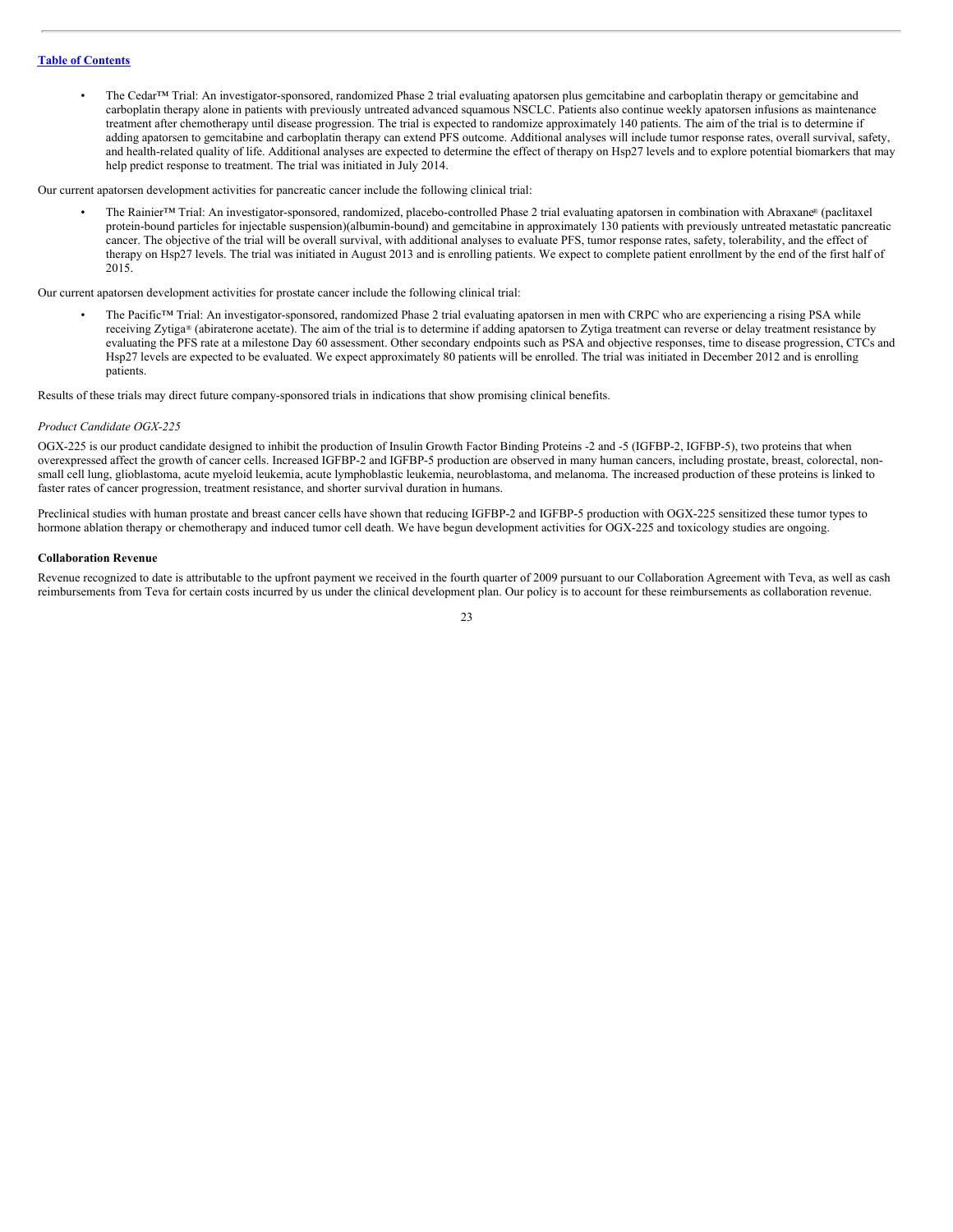We are eligible to receive payments of up to \$370 million upon the achievement of developmental and commercial milestones set forth in our collaboration agreement with Teva. At present, we are unable to predict the timing or likelihood of such milestone payments. We did not receive any payments from Teva as a result of the achievement of developmental or commercial milestones in 2013 or the first nine months of 2014. Isis has disclosed in its SEC, filings that it is entitled to receive 30% of the up to \$370 million in milestone payments we may receive from Teva as part of the collaboration agreement. We disagree with its assessment but believe there may be some lesser payment obligation. See Note 3 of Notes to Consolidated Financial Statements included elsewhere in this Quarterly Report on Form 10-Q for further details on our collaboration with Teva.

#### **Research and Development Expenses**

Research and development, or R&D, expenses consist primarily of costs for clinical trials, contract manufacturing, personnel costs, milestone payments to third parties, facilities, regulatory activities, preclinical studies and allocations of other R&D-related costs. External expenses for clinical trials include fees paid to clinical research organizations, clinical trial site costs and patient treatment costs.

Currently, we manage our clinical trials through contract research organizations and independent medical investigators at their sites and at hospitals and expect this practice to continue. Through our clinical development programs, we are developing each of our product candidates in parallel for multiple disease indications. Due to the number of ongoing projects and our ability to utilize resources across several projects, we do not record or maintain information regarding the indirect operating costs incurred for our research and development programs on a program-specific basis. In addition, we believe that allocating costs on the basis of time incurred by our employees does not accurately reflect the actual costs of a project.

Several of our clinical trials have been supported by grant funding that was received directly by the hospitals and/or clinical investigators conducting the clinical trials as investigator-sponsored trials, thereby allowing us to complete these clinical trials at a lower cost to us.

Per the terms of our collaboration agreement with Teva, we have spent the required \$30 million in development costs related to custirsen. Teva is required to fund all additional expenses under our clinical development plan.

Since our drug candidates are in the early stages of development, we cannot estimate completion dates for development activities or when we might receive material net cash inflows from our R&D projects, if ever.

Our projects or intended R&D activities may be subject to change from time to time as we evaluate our R&D priorities and available resources.

#### **General and Administrative Expenses**

General and administrative, or G&A, expenses consist primarily of salaries and related costs for our personnel in executive, finance and accounting, corporate external communications, human resources and other administrative functions, as well as consulting costs, including market research, business consulting and intellectual property. Other costs include professional fees for legal and auditing services, insurance and facility costs.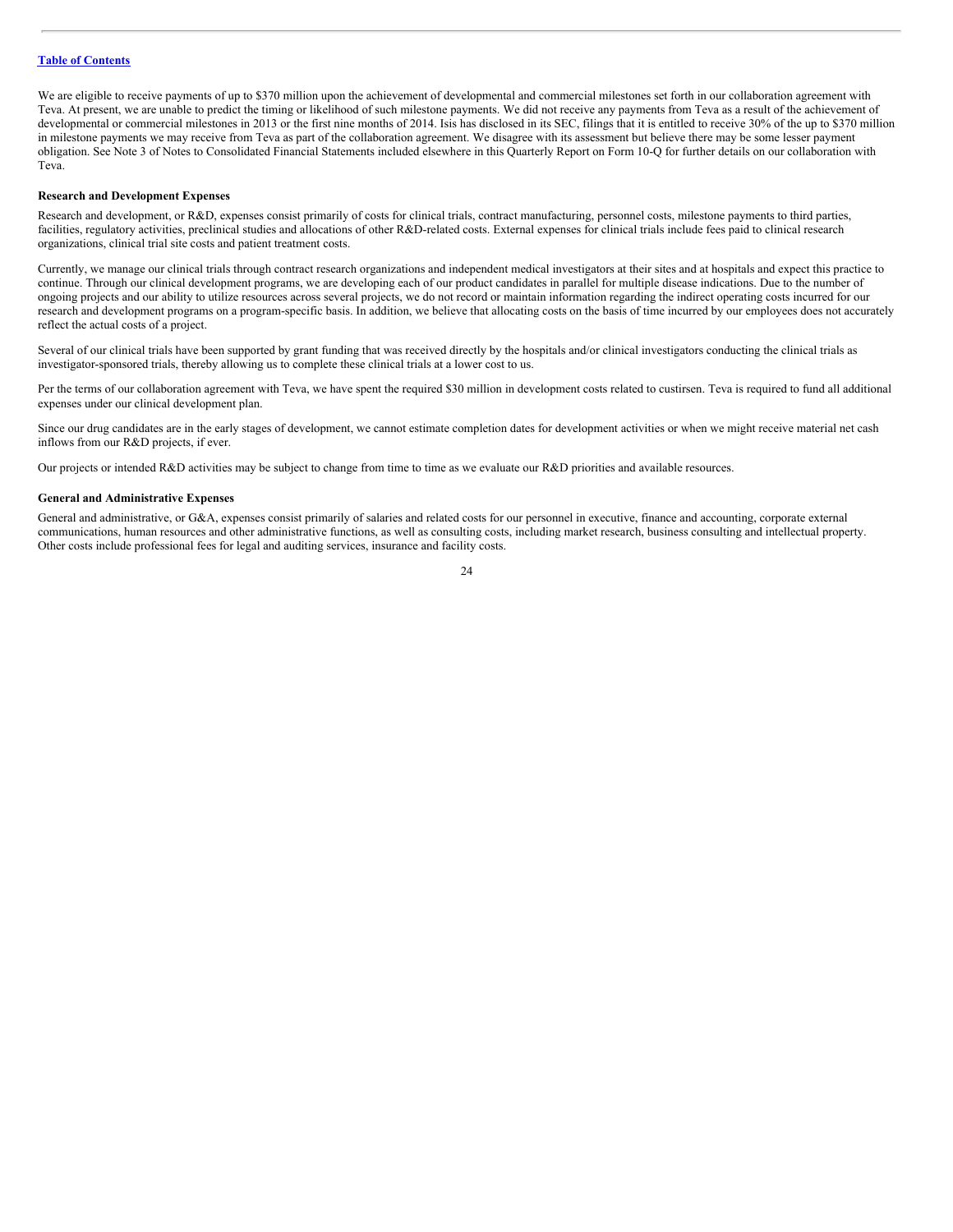#### **Warrant liability**

The following is a summary of outstanding warrants to purchase common stock that are classified as liabilities at September 30, 2014:

|                                                     | Total<br>Outstanding |                    |                        |
|-----------------------------------------------------|----------------------|--------------------|------------------------|
|                                                     | and<br>Exercisable   | Price per<br>Share | <b>Expiration Date</b> |
| (1) Warrants issued in October 2010 financing       | 1.587.301            | \$20.00            | October 2015           |
| (2) Series A Warrants issued in July 2014 financing | 2.779.933            | \$4.00             | July 2019              |
| (3) Series B Warrants issued in July 2014 financing | 670.269              | \$4.00             | July 2019              |

No warrants were exercised during the three months ended September 30, 2014 or 2013.

We reassess the fair value of the common stock warrants classified as liabilities at each reporting date utilizing a Black-Scholes pricing model. Inputs used in the pricing model include estimates of stock price volatility, expected warrant life and risk-free interest rate. The computation of expected volatility was based on the historical volatility of shares of our common stock for a period that coincides with the expected life of the warrants.

#### **Results of Operations**

*Three and Nine Months Ended September 30, 2014 and 2013*

#### *Revenue*

Revenue for the three and nine months ended September 30, 2014 decreased to \$4.8 million and increased to \$21.5 million, respectively, from \$9.9 million and \$21.3 million for the three and nine months ended September 30, 2013, respectively. The decrease for the three months ended September 30, 2014 as compared to 2013 was due primarily to higher revenue earned from reimbursable purchases of combination drugs used in the AFFINITY trial during the third quarter of 2013. The increase in the nine months ended September 30, 2014 as compared to 2013 was due to an increase in revenue earned through our strategic collaboration with Teva as a result of the clinical development activities associated with the AFFINITY trial.

# *Research and Development Expenses*

Our research and development expenses for our clinical development programs for the three and nine months ended September 30, 2014 and 2013 are as follows (in thousands):

|                                         |         | Three months ended<br>Nine months ended<br>September 30,<br>September 30, |          |          |
|-----------------------------------------|---------|---------------------------------------------------------------------------|----------|----------|
|                                         | 2014    | 2014<br>2013                                                              |          | 2013     |
| Clinical development programs:          |         |                                                                           |          |          |
| Custirsen                               | \$4,607 | \$9.912                                                                   | \$20,573 | \$20,480 |
| Apatorsen                               | 2,315   | 5.200                                                                     | 7,629    | 13,172   |
| Other research and development          | 2,664   | 2,892                                                                     | 8,170    | 8,470    |
| Total research and development expenses | \$9,586 | \$18,004                                                                  | \$36,372 | \$42,122 |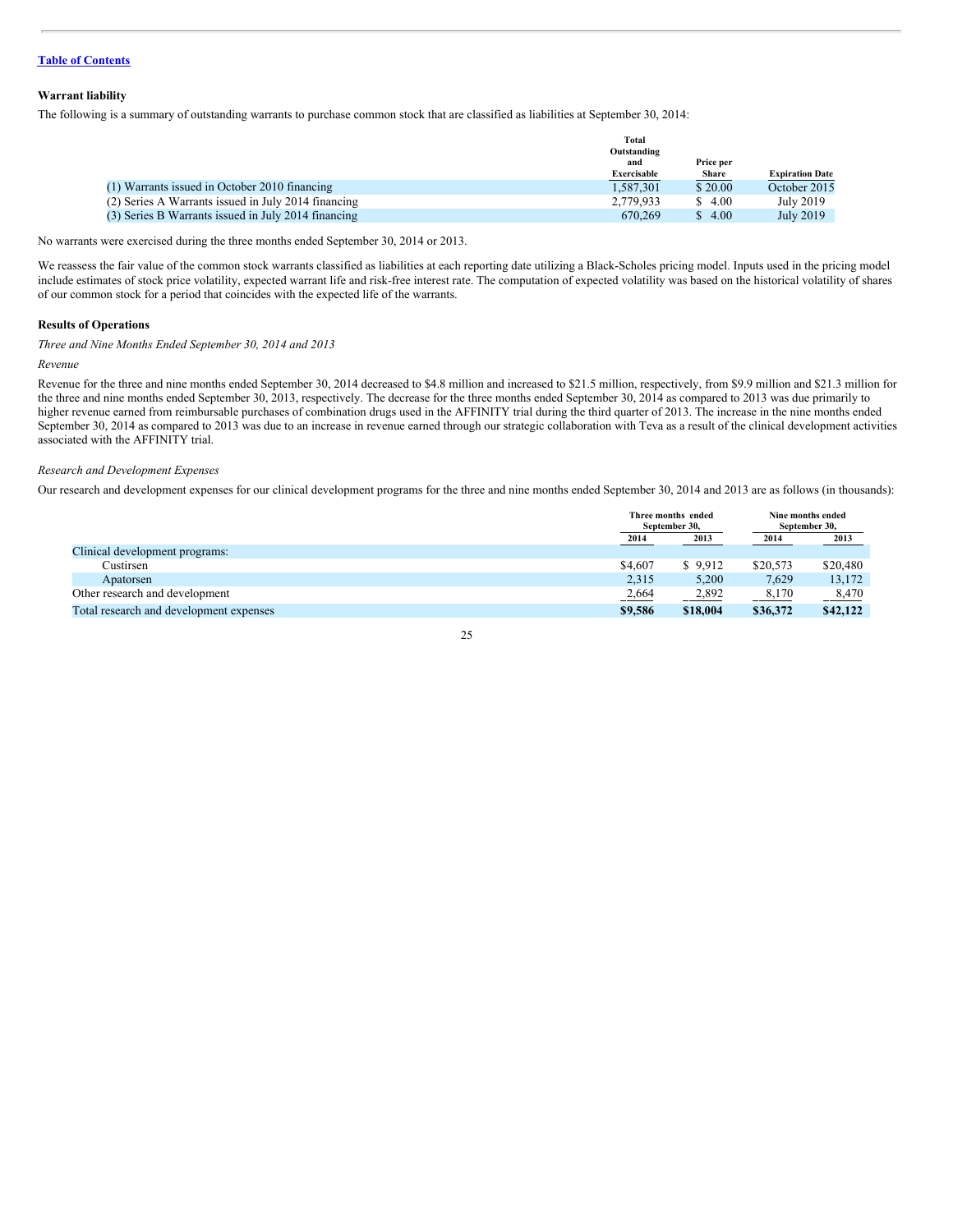R&D expenses for the three and nine months ended September 30, 2014 decreased to \$9.6 million and \$36.4 million, respectively, from \$18.0 million and \$42.1 million in the three and nine months ended September 30, 2013, respectively. The decreases in the three and nine month periods ended 2014 as compared to 2013 were due primarily to lower clinical trial costs for Borealis-1 as a result of patients coming off treatment and fewer combination drug purchases for the AFFINITY trial in 2014.

#### *General and Administrative Expenses*

G&A expenses for the three and nine months ended September 30, 2014 remained consistent at \$2.5 million and increased to \$7.9 million, respectively, from \$2.5 million and \$7.4 million in the three and nine months ended September 30, 2013, respectively. The increase in the nine months ended September 30, 2014 as compared to the nine months ended September 30, 2013 was primarily due to higher consulting and investor relations costs. These were partially offset by lower salaries and wages.

#### *Gain (Loss) on Warrants*

We recorded gains of \$2.9 million and \$2.8 million on the revaluation of our outstanding liability-classified warrants during the three and nine months ended September 30, 2014, respectively. We recorded gains of \$0.5 million and \$2.9 million on revaluation of the warrants during the three and nine months ended September 30, 2013, respectively. We revalue warrants that are classified as liabilities at each balance sheet date to fair value.

#### **Liquidity and Capital Resources**

We have incurred an accumulated deficit of \$154.3 million through September 30, 2014, and we expect to incur substantial additional losses in the future as we expand our R&D activities and other operations, as more fully described below. We have not generated any revenue from product sales to date, and we may not generate product sales revenue in the near future, if ever.

Our operations to date have been primarily funded through the sale of our equity securities and payments received from Teva. As of September 30, 2014, our cash, cash equivalents, and short-term investments increased to \$54.0 million from \$39.2 million as of December 31, 2013, primarily as a result of proceeds received from the underwritten registered direct offering completed in July 2014 and from the sale of common stock through our "at the market" equity offering program.

In July 2014, we completed an underwritten registered direct offering of 5,559,866 Series A units at a price per unit of \$3.48 and 1,340,538 Series B units at a price per unit of \$3.47. Each Series A unit consisted of one share of common stock, par value \$0.001 per share, and a Series A warrant to purchase up to one-half of one share of common stock at an initial exercise price of \$4.00 per share. Each Series B unit consisted of a Pre-Funded Series B warrant to purchase up to one share of common stock at an initial exercise price of \$0.01 per share and a Series B warrant to purchase up to one-half of one share of common stock at an initial exercise price of \$4.00 per share. We received net proceeds of approximately \$22.4 million, after deducting the underwriting discount and offering expenses.

Based on our current expectations, we believe our capital resources will be sufficient to fund our currently planned operations into the third quarter of 2016. Our currently planned operations are set forth below under the heading "Operating Capital and Capital Expenditure Requirements."

#### **Cash Flows**

#### *Cash Used in Operations*

For the nine months ended September 30, 2014, net cash used in operating activities decreased to \$10.4 million from \$28.4 million in the nine months ended September 30, 2013. The decrease in cash used in operations in 2014 compared to 2013 was primarily attributable to an increase in cash reimbursements from Teva in 2014.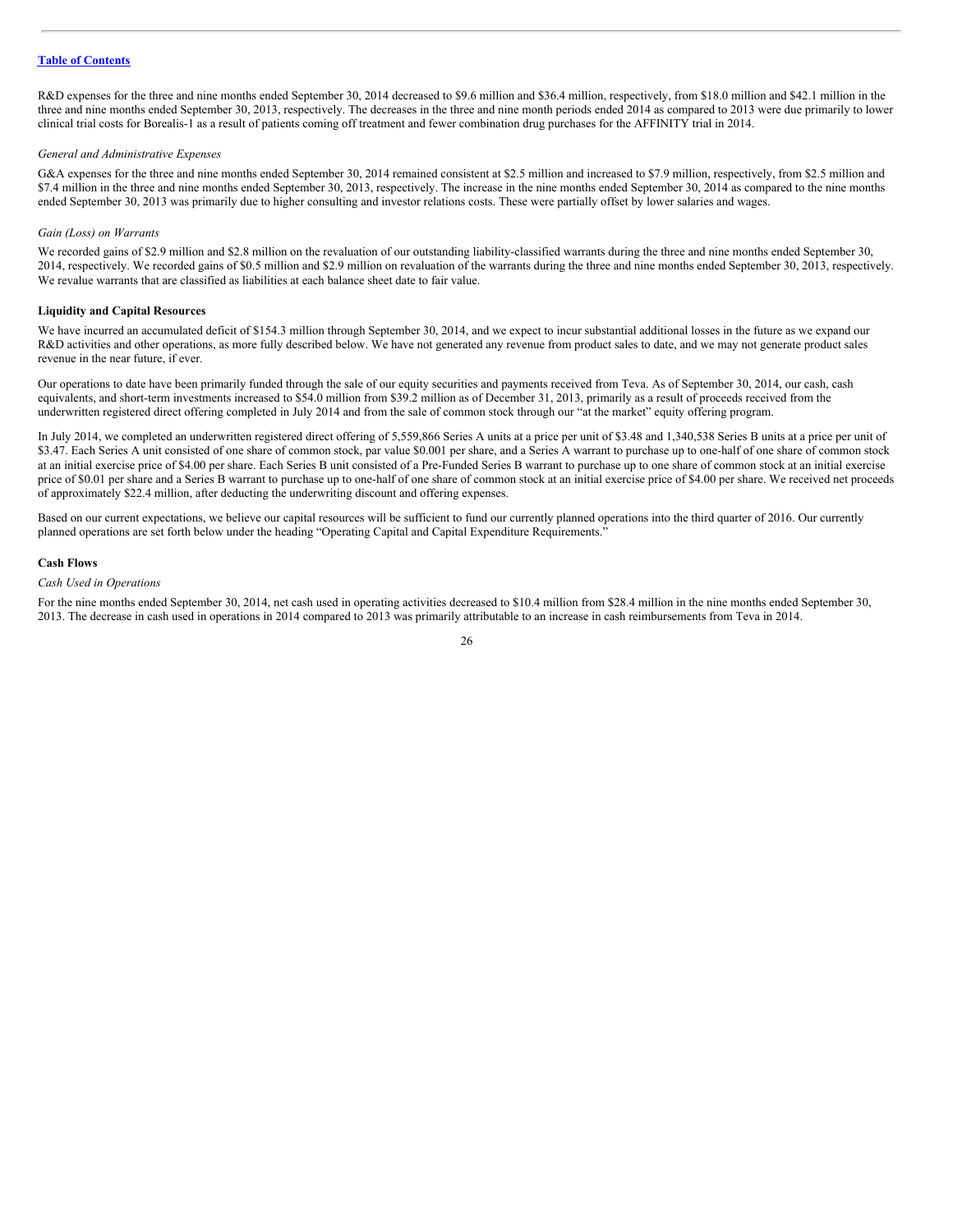#### *Cash Provided by Financing Activities*

For the nine months ended September 30, 2014, net cash provided by financing activities increased to \$25.2 million from \$10,000 in the nine months ended September 30, 2013. The increase in cash provided by financing activities in the nine months ended September 30, 2014 and 2013 was the result of proceeds from the underwritten registered direct offering completed in July 2014, the sale of shares of common stock through our "at the market" equity offering program and the exercise of stock options**.**

#### *Cash Provided by Investing Activities*

For the nine months ended September 30, 2014, net cash provided by investing activities decreased to \$19.5 million from \$23.2 million for the nine months ended September 30, 2013. Net cash provided by investing activities in the nine months ended September 30, 2014 and 2013 was due to transactions involving marketable securities in the normal course of business.

#### **Operating Capital and Capital Expenditure Requirements**

Based on our current expectations we believe that our cash, cash equivalents, short-term investments and receivables from Teva will be sufficient to fund our currently planned operations into the third quarter of 2016, which may include:

- announcing AFFINITY trial results, a Phase 3 trial that is evaluating a survival benefit for custirsen in combination with cabazitaxel as second-line chemotherapy in 635 patients with CRPC with final results expected late 2015 or early 2016, depending on timing of the event-driven final analysis;
- continuing enrollment in the ENSPIRIT trial, a Phase 3 trial that is evaluating a survival benefit for custirsen in combination with docetaxel as second-line chemotherapy in approximately 1,100 patients with NSCLC and for which the first interim futility analysis was completed in 2014;
- announcing Borealis-1 trial results, an OncoGenex-sponsored randomized, placebo-controlled Phase 2 trial evaluating apatorsen in combination with standard first-line chemotherapy in approximately 180 patients with metastatic bladder cancer by the end of the first quarter of 2015;
- completing enrollment in the Borealis-2 trial, an investigator-sponsored, randomized, controlled Phase 2 trial evaluating apatorsen in patients with advanced or metastatic bladder cancer who have disease progression following initial platinum-based chemotherapy first-line treatment and are eligible to receive docetaxel second-line chemotherapy;
- completing enrollment and final data analysis in the Spruce trial, an investigator-sponsored, randomized, placebo-controlled Phase 2 trial evaluating apatorsen treatment with carboplatin and pemetrexed chemotherapy in patients with previously untreated advanced non-squamous NSCLC;
- continued enrollment in the Cedar trial, an investigator-sponsored, randomized Phase 2 trial evaluating apatorsen treatment with gemcitabine and carboplatin chemotherapy in patients with previously untreated advanced squamous NSCLC;
- completing enrollment and final data analysis in the Rainier trial, an investigator-sponsored, randomized, placebo-controlled Phase 2 trial evaluating apatorsen in combination with Abraxane® and gemcitabine in patients with previously untreated metastatic pancreatic cancer; and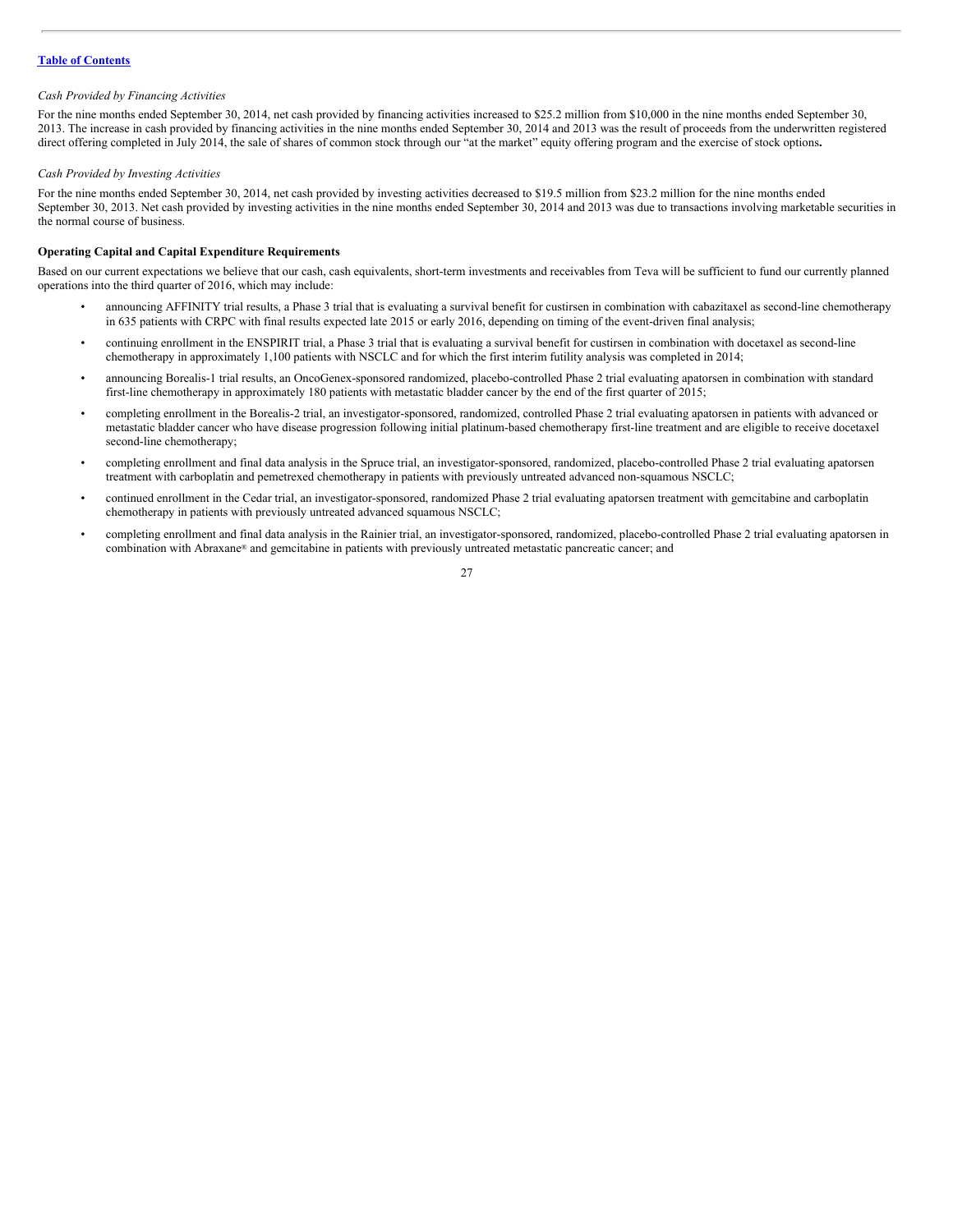• continuing enrollment in the Pacific trial, an investigator-sponsored randomized Phase 2 trial evaluating apatorsen treatment in combination with Zytiga in patients with prostate cancer with preliminary results expected in 2015.

Results from the additional custirsen and apatorsen trials may be released at a date that is beyond the period for which we currently project we have available cash resources. We have based this estimate on assumptions that may prove to be wrong, and we could utilize our available capital resources sooner than we currently expect. If we were to conduct development activities with respect to our other product candidates beyond those development activities described above, including activities with respect to OGX-225, or if the clinical trials cost more than we anticipate, we would require additional funding to support such operations. If we need to extend our cash availability or to conduct any such currently unplanned development activities, we would seek such necessary funding through the licensing or sale of certain of our product candidates, by executing a partnership or collaboration agreement, or through private or public offerings of our equity or debt, including the sale of common stock pursuant to an at-the market offering. However, we can provide no assurance that such funding would be available to us on favorable terms, or at all.

Our future capital requirements will depend on many factors, including:

- maintaining our relationship with Teva and Teva's ongoing level of focus and efforts to develop custirsen;
- our ability to obtain additional funding through a partnership or collaboration agreement with a third party or licenses of certain of our product candidates, or through private or public offerings of our equity or debt;
- timing, costs and results of clinical trials, preclinical development and regulatory approvals;
- success of custirsen, apatorsen and our other product candidates, including receipt of milestone and royalty payments;
- timing, costs and results of drug discovery and R&D; and
- costs related to obtaining, defending and enforcing patents.

#### **Off-Balance Sheet Arrangements**

We do not have any off-balance sheet financing arrangements at September 30, 2014.

#### **Contingencies and Commitments**

We previously disclosed certain contractual obligations and contingencies and commitments relevant to us within the financial statements and Management Discussion and Analysis of Financial Condition and Results of Operations in our Annual Report on Form 10-K for the year ended December 31, 2013, as filed with the SEC on March 11, 2014. There have been no material changes to our "Contractual Obligations" table in Part II, Item 7, "Management's Discussion and Analysis of Financial Condition and Results of Operations" of our 2013 Form 10-K. For more information regarding our current contingencies and commitments, see note 7 to the financial statements included above.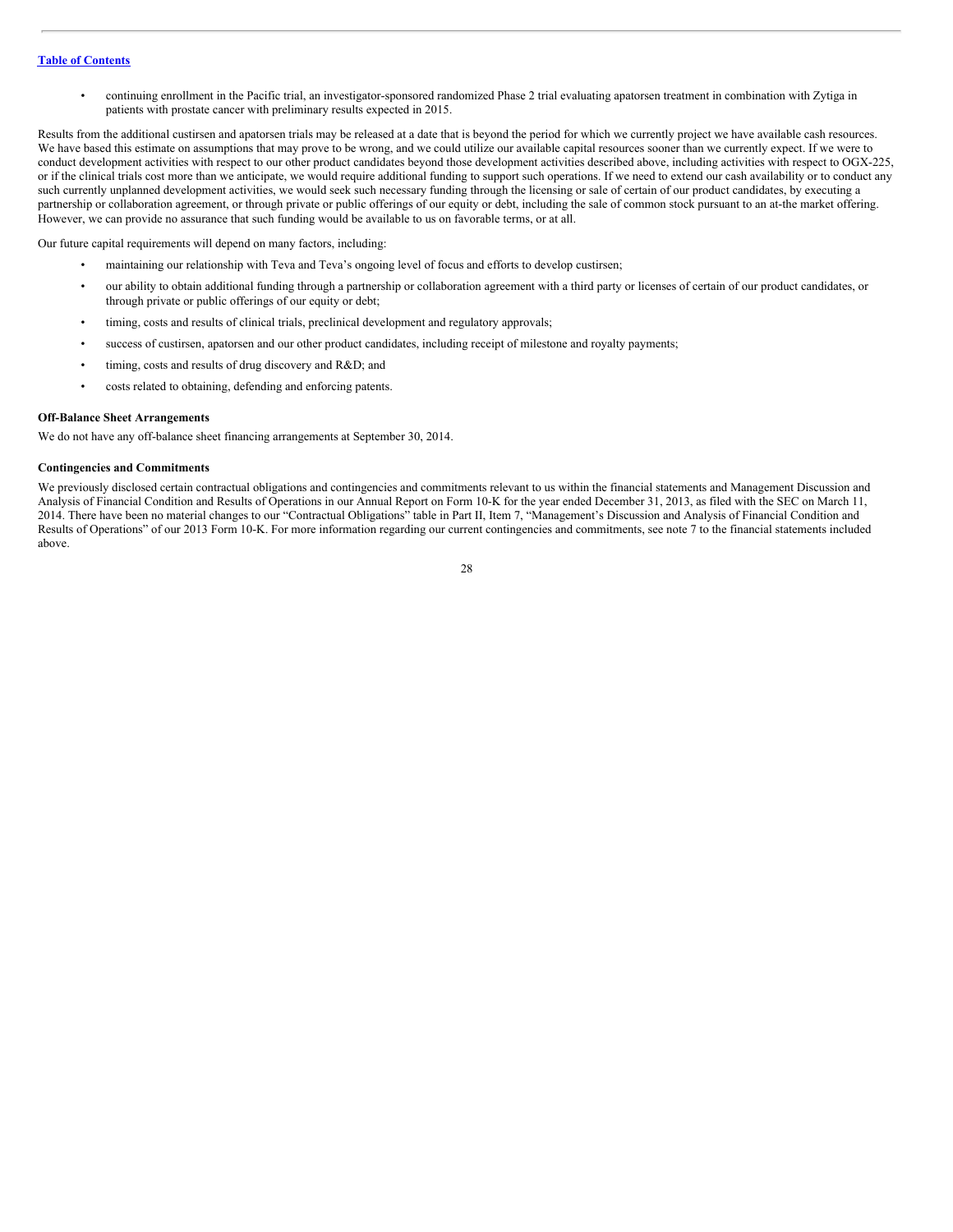### **Material Changes in Financial Condition**

|                                | September 30,<br>2014 | December 31,<br>2013 |
|--------------------------------|-----------------------|----------------------|
| (In thousands)<br>Total assets | 62.651                | 55.689               |
| Total liabilities              | 23,800                | 18.478               |
| Total equity                   | 38,851                | 37.211               |

The increase in assets at September 30, 2014 compared with December 31, 2013 was primarily due to increased cash, cash equivalents and marketable securities resulting from the underwritten registered direct offering completed in July 2014 and the sale of shares of common stock through our "at the market" equity offering program. The increase in liabilities at September 30, 2014 compared with December 31, 2013 is primarily due to higher clinical trial accruals associated with patient enrollment and treatment in the AFFINITY trial and our investigator sponsored trials evaluating apatorsen.

#### **Critical Accounting Policies and Estimates**

The preparation of financial statements in accordance with U.S. GAAP requires management to make estimates and assumptions that affect reported amounts and related disclosures. We have discussed those estimates that we believe are critical and require the use of complex judgment in their application in our Annual Report on Form 10-K for the year ended December 31, 2013, filed with the SEC on March 11, 2014. Since December 31, 2013, there have been no material changes to our critical accounting policies or the methodologies or assumptions we apply under them.

#### **New Accounting Standards**

See Note 2, "Accounting Policies," of the consolidated financial statements for information related to the adoption of new accounting standards in 2014, none of which had a material impact on our financial statements, and the future adoption of recently issued accounting standards, which we do not expect to have a material impact on our financial statements.

# <span id="page-28-0"></span>**Item 3. Quantitative and Qualitative Disclosures About Market Risk**

# **Interest Rate Risk**

Interest rate risk is the risk that the fair values and future cash flows of financial instruments will fluctuate because of the changes in market interest rates. We invest our cash in a variety of financial instruments, primarily in short-term bank deposits, money market funds, and domestic and foreign commercial paper and government securities. These investments are denominated in U.S. dollars, and we monitor our exposure to interest rate changes. We have very limited interest rate risk due to having only a few assets or liabilities subject to fluctuations in interest rates. Our investment portfolio includes only marketable securities with active secondary or resale markets to help ensure portfolio liquidity. Due to the nature of our highly liquid marketable securities, a change in interest rates would not materially change the fair market value. We have estimated the effect on our portfolio of a hypothetical increase in interest rates by one percent to be a reduction of approximately \$0.4 million in the fair value of our investments as of September 30, 2014.

#### **Foreign Currency Exchange Risk**

We are exposed to risks associated with foreign currency transactions on certain contracts and payroll expenses related to our Canadian subsidiary, OncoGenex Technologies, denominated in Canadian dollars, and we have not hedged these amounts. As our unhedged foreign currency transactions fluctuate, our earnings might be negatively affected. Accordingly, changes in the value of the U.S. dollar relative to the Canadian dollar might have an adverse effect on our reported results of operations and financial condition,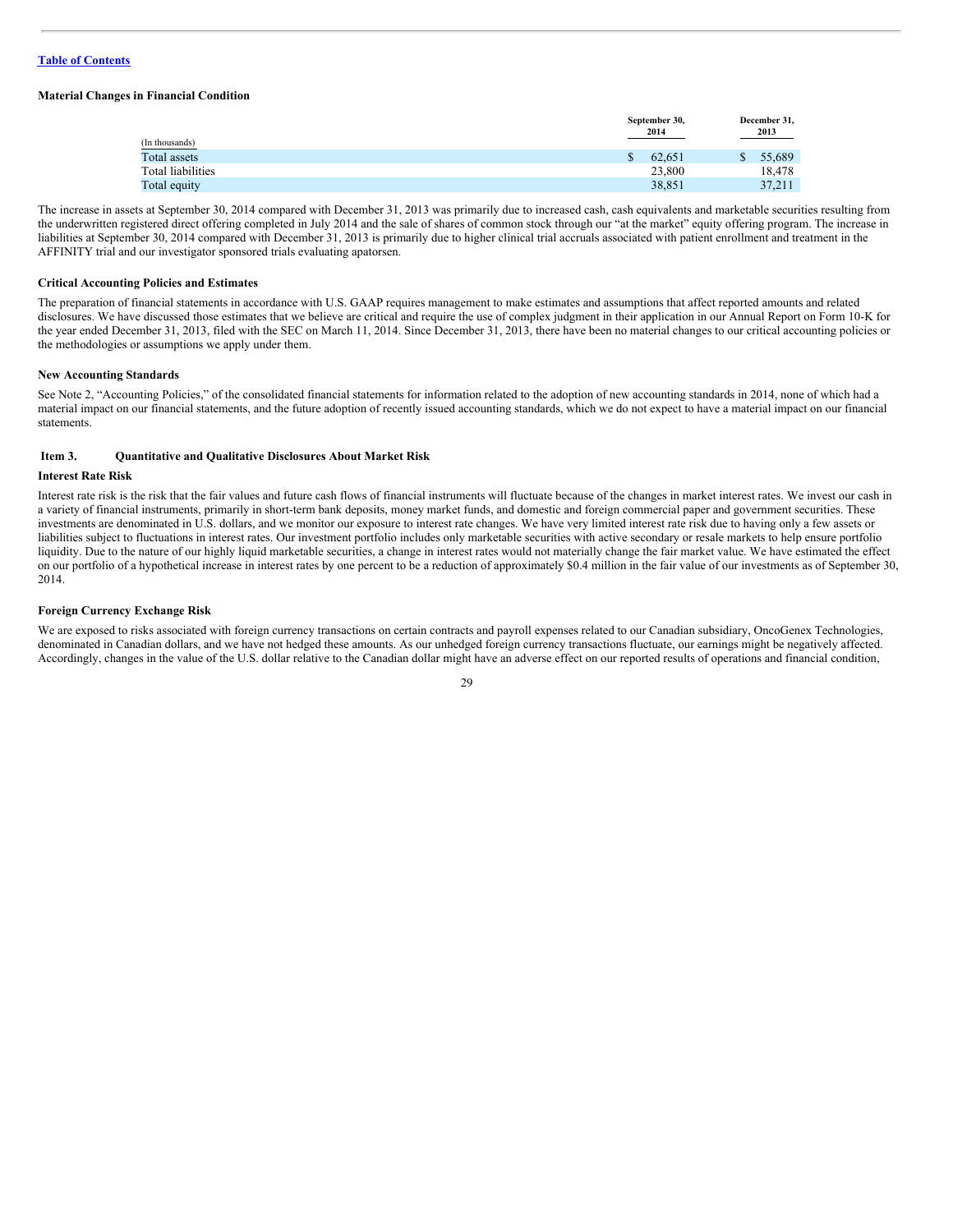and fluctuations in exchange rates might harm our reported results and accounts from period to period. We have estimated the effect on our reported results of operations of a hypothetical increase of 10 percent in the exchange rate of the Canadian dollar against the U.S. dollar to be approximately \$0.2 million for the nine months ended September 30, 2014.

# <span id="page-29-0"></span>**Item 4. Controls and Procedures**

### **Evaluation of Disclosure Controls and Procedures**

We maintain disclosure controls and procedures that are designed to ensure that material information required to be disclosed in our periodic reports filed or submitted under the Securities Exchange Act of 1934, as amended, or the Exchange Act, is recorded, processed, summarized and reported within the time periods specified in the SEC's rules and forms. Our disclosure controls and procedures are also designed to ensure that information required to be disclosed in the reports we file or submit under the Exchange Act are accumulated and communicated to our management, including our principal executive officer and principal financial officer as appropriate, to allow timely decisions regarding required disclosure.

During the quarter ended September 30, 2014, we carried out an evaluation, under the supervision and with the participation of our management, including our principal executive officer and principal financial officer, of the effectiveness of the design and operation of our disclosure controls and procedures, as defined in Rules 13a-15(e) and 15d-15(e) under the Exchange Act. Based upon that evaluation, our principal executive officer and principal financial officer concluded that our disclosure controls and procedures were effective, as of the end of the period covered by this report.

#### **Changes in Internal Control Over Financial Reporting**

We have not made any changes to our internal control over financial reporting (as defined in Rule 13a-15(f) and 15d-15(f) under the Exchange Act) during the quarter ended September 30, 2014 that have materially affected, or are reasonably likely to materially affect, our internal control over financial reporting.

#### **Limitations on Effectiveness of Controls**

Our management does not expect that our disclosure controls and procedures or our internal controls will prevent all errors and all fraud. A control system, no matter how well conceived and operated, can provide only reasonable, not absolute, assurance that the objectives of the control system are met. Further, the design of a control system must reflect the fact that there are resource constraints, and the benefits of controls must be considered relative to their costs. Because of the inherent limitations in all control systems, no evaluation of controls can provide absolute assurance that all control issues and instances of fraud, if any, within our company have been detected.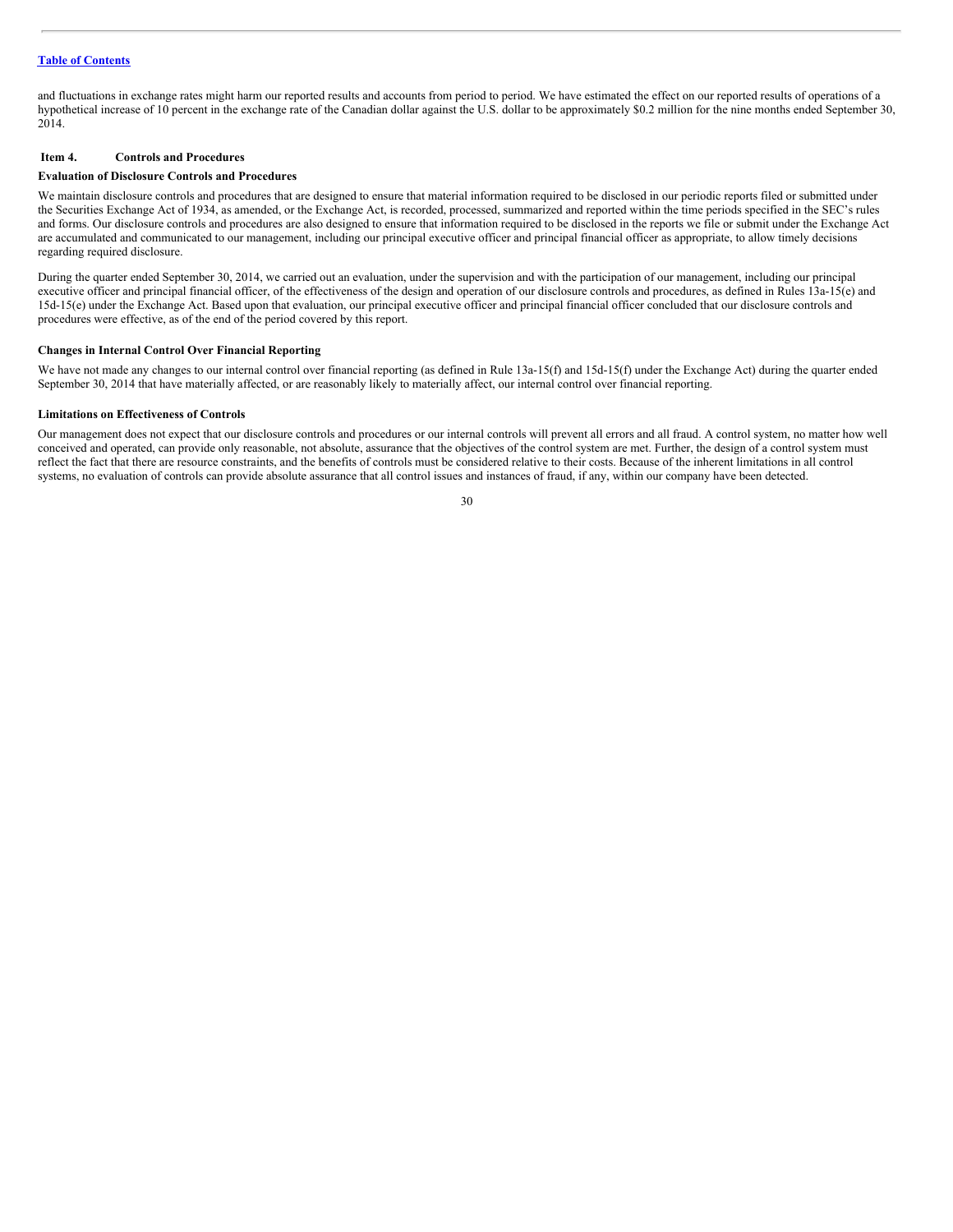# **PART II. OTHER INFORMATION**

#### <span id="page-30-0"></span>**Item 1A. Risk Factors**

#### **Risks Related to Our Business**

Investing in our common stock involves a high degree of risk. You should consider carefully the risks and uncertainties described below, together with all of the other information contained in this Quarterly Report on Form 10-Q and in the other periodic and current reports and other documents we file with the Securities and Exchange Commission, before deciding to invest in our common stock. If any of the following risks materialize, our business, financial condition, results of operation and future prospects will likely be materially and adversely affected. In that event, the market price of our common stock could decline and you could *lose all or part of your investment.*

#### **Risks Related to Our Business**

#### We have incurred losses since inception and anticipate that we will continue to incur losses for the foreseeable future. We have never had any products *available for commercial sale and we may never achieve or sustain profitability.*

We are a clinical-stage biopharmaceutical company, are not profitable, have incurred losses in each year since our inception and do not expect to become profitable in the foreseeable future. We have never had any products available for commercial sale, and we have not generated any revenue from product sales nor do we anticipate that we will generate revenue from product sales in the foreseeable future. Our revenue to date has been collaboration revenue under our collaboration agreement with Teva. We have not yet submitted any products for approval by regulatory authorities, and we continue to incur research and development and general and administrative expenses related to our operations. We expect to continue to incur losses for the foreseeable future, and we expect these losses to increase as we continue our research activities and conduct development of, and seek regulatory approvals for, our product candidates, and prepare for and begin to commercialize any approved products. If our product candidates fail in clinical trials or do not gain regulatory approval, or if our product candidates do not achieve market acceptance, we may never become profitable. Even if we achieve profitability in the future, we may not be able to sustain profitability in subsequent periods.

#### *Clinical trials may not demonstrate a clinical benefit of our product candidates.*

Positive results from preclinical studies and early clinical trials, including those results from the custirsen or apatorsen clinical trials conducted to date, should not be relied on as evidence that later-stage or large-scale clinical trials will succeed. We will be required to demonstrate with substantial evidence through well-controlled clinical trials that our product candidates are safe and effective for use in a diverse population before we can seek regulatory approvals for their commercial sale. Success in early clinical trials does not mean that future clinical trials will be successful because product candidates in later-stage clinical trials may fail to demonstrate sufficient safety and efficacy to the satisfaction of the FDA and other non-U.S. regulatory authorities, despite having progressed through initial clinical trials. Further, preliminary results from our clinical trials may not be confirmed in final data, or may change materially.

Even after the completion of our planned Phase 3 clinical trials, the FDA or other non-U.S. regulatory authorities may disagree with our clinical trial design and our interpretation of data, and may require us to conduct additional clinical trials to demonstrate the efficacy of our product candidates.

#### We are highly dependent on the success of our lead product candidates, custirsen and apatorsen, and we cannot give any assurance that they, or any of our *other product candidates, will receive regulatory approval or will be successfully commercialized.*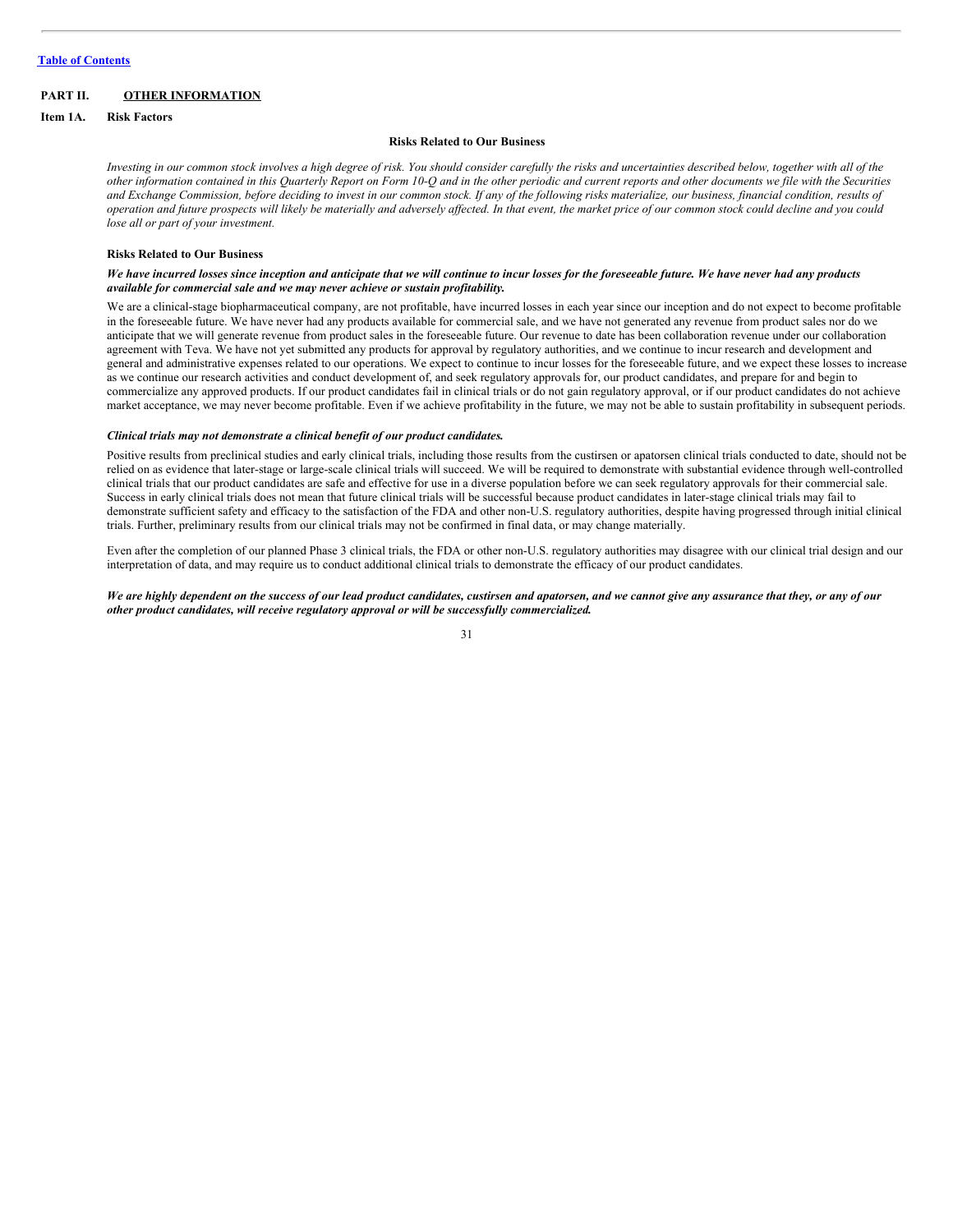In order to market custirsen, we and Teva must, among other things, complete ongoing clinical trials, including Phase 3 or registration clinical trials, to demonstrate safety and efficacy. We have a registration trial with custirsen in patients with CRPC, referred to as the SYNERGY trial. In April 2014, we announced that top-line survival results indicated that the addition of custirsen to standard first-line docetaxel/prednisone therapy did not meet the primary endpoint of a statistically significant improvement in overall survival in men with metastatic CRPC, compared to docetaxel/prednisone alone. Based on the results, we may decide not to continue to advance the development and commercialization of custirsen or Teva may decide to terminate our collaboration agreement, either of which would harm or prevent the commercialization of this product candidate. The failure to further develop and eventually commercialize custirsen could have a material adverse effect on our business and financial condition.

In the second half of 2012, we initiated the AFFINITY trial, in combination with cabazitaxel as second-line chemotherapy in patients with CRPC and our partner, Teva, initiated an additional registration trial in patients with NSCLC, referred to as the ENSPIRIT trial.

Apatorsen has been evaluated in humans, although we have limited safety data and have not yet established efficacy in humans. Completing the additional chronic toxicity studies and clinical trials will be required for apatorsen to establish the safety and efficacy of this product candidate. We are conducting parallel clinical trials to evaluate apatorsen in several cancer indications and treatment combinations to accelerate the development of apatorsen.

OGX-225 has not been tested in humans. Our preclinical testing of this product candidate may not be favorable and we may not be able to clinically evaluate OGX-225.

Our clinical development programs for our product candidates may not receive regulatory approval either if such product candidates fail to demonstrate that they are safe and effective in clinical trials and consequently fail to obtain necessary approvals from the FDA, or similar non-U.S. regulatory agencies, or if we have inadequate financial or other resources to advance these product candidates through the clinical trial process. If competitive products developed by third parties show significant benefit in the cancer indications in which we are developing our product candidates, any planned supportive or primary registration trials may be delayed, altered or not initiated and custirsen, apatorsen and our other product candidates may never receive regulatory approval. Any failure to obtain regulatory approval of custirsen, apatorsen or our other product candidates could have a material and adverse effect on our business.

#### We depend on our collaborative relationship with Teva to further develop and commercialize custirsen, and if our relationship is not successful or is terminated, we may not be able to effectively develop and/or commercialize custirsen, which would have a material adverse effect on our business.

We depend on Teva to collaborate with us in ongoing efforts to develop and eventually globally commercialize custirsen. Furthermore, under the collaboration agreement, we and Teva must agree on any changes to the clinical development plan for custirsen. As a result of our dependence on Teva, the eventual success or commercial viability of custirsen is largely beyond our control. The financial returns to us, if any, under the collaboration agreement depend in large part on the achievement of development and commercialization milestones, plus a share of any revenue from sales. Therefore, our success, and any associated financial returns to us and our investors, will depend in large part on Teva's performance under the collaboration agreement. We are subject to a number of additional specific risks associated with our dependence on our collaborative relationship with Teva, including:

• possible disagreements with Teva regarding the collaboration agreement, sharing of costs under the clinical development plan or ownership of proprietary rights;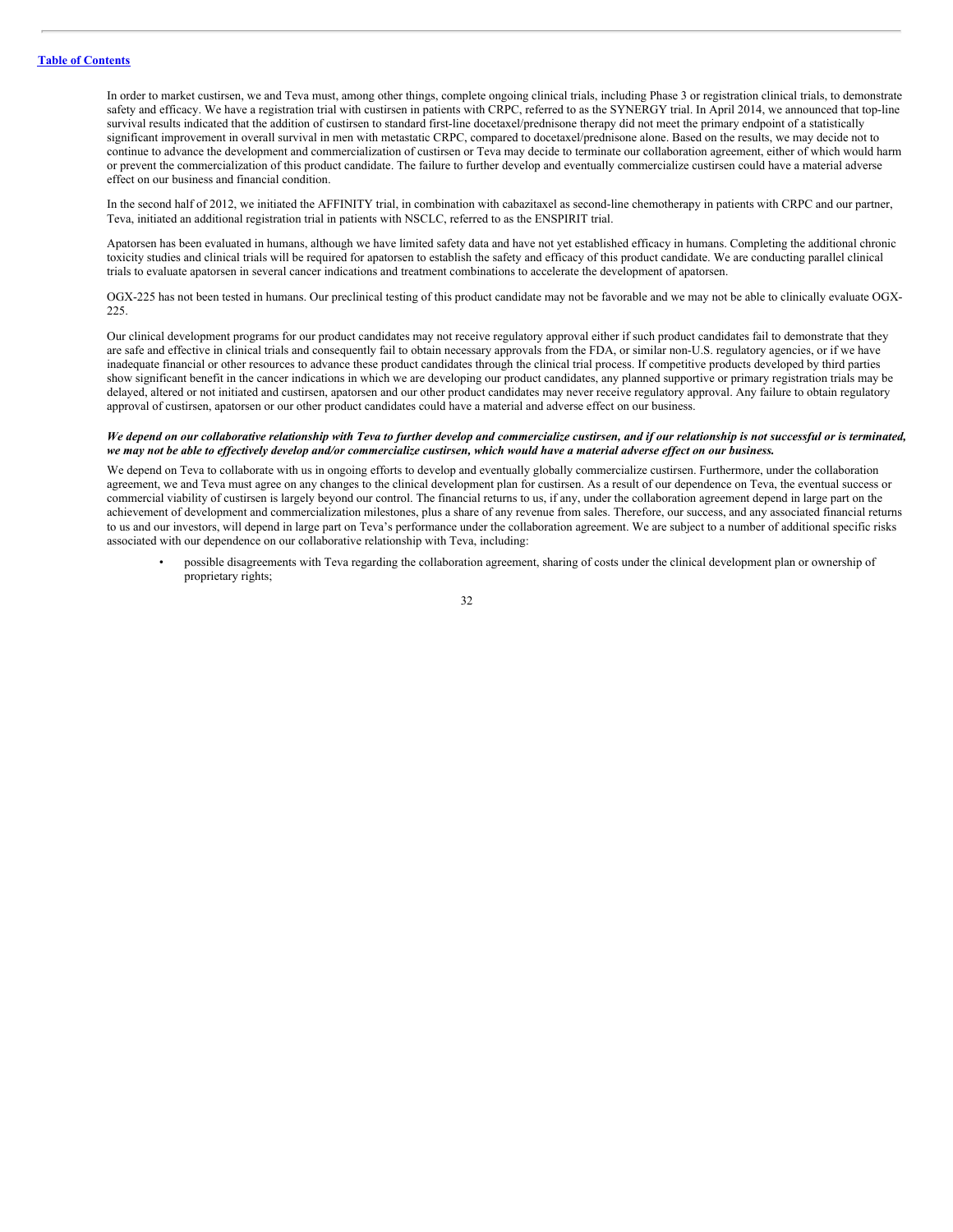- possible disagreements as to the timing, nature and extent of our development plans, including clinical trials or regulatory approval strategy or commercialization plan;
- adverse decisions by Teva or the Joint Steering Committee regarding the development and commercialization of custirsen;
- loss of significant rights if we fail to meet our obligations under the collaboration agreement;
- our limited control over clinical trials of custirsen; and
- changes in key management personnel at Teva, including in members of the Joint Steering Committee.

If we and Teva are unable to reach an agreement under our clinical development plan, or if either we or Teva fail to perform our respective obligations or effectively manage our relationship, any clinical trial, regulatory approval or development progress could be significantly delayed or halted, could result in costly or timeconsuming litigation or arbitration and could have a material adverse effect on our business.

Decisions by Teva to either reduce or eliminate its participation in the oncology field, to emphasize other competitive agents currently in its portfolio, to add additional competitive agents to its portfolio or to terminate the development of custirsen could result in a decision to terminate the collaboration agreement, in which event, among other things, we may be responsible for paying any remaining costs of all three Phase 3 clinical trials. Any such termination could adversely affect the timing and extent of our development and commercialization activities, which could cause significant delays and funding shortfalls for those activities and seriously harm our business.

#### Our product candidates may cause undesirable and potentially serious side effects during clinical trials that could delay or prevent their regulatory approval or *commercialization.*

Since patients in our clinical trials have advanced stages of cancer, we expect that additional adverse events, including serious adverse events, will occur.

Undesirable side effects caused by any of our product candidates could cause us or regulatory authorities to interrupt, delay or halt clinical trials and could result in the denial of regulatory approval by the FDA or non-U.S. regulatory authorities for any or all targeted indications. This, in turn, could prevent us from commercializing our product candidates and generating revenue from their sale. In addition, if our product candidates receive marketing approval and we or others later identify undesirable side effects caused by the product:

- Teva may elect to terminate the ongoing clinical trials and cease development of custirsen;
- regulatory authorities may withdraw their approval of the product;
- we may be required to recall the product, change the way the product is administered, conduct additional clinical trials or change the labeling of the product;
- a product may become less competitive and product sales may decrease; and
- our reputation may suffer.

Any one or a combination of these events could prevent us from achieving or maintaining market acceptance of the affected product or could substantially increase the costs and expenses of commercializing the product, which in turn could delay or prevent us from generating significant revenue from the sale of the product. Recent events have raised questions about the safety of marketed drugs and may result in increased cautiousness by the FDA in reviewing new drugs based on safety, efficacy or other regulatory considerations and may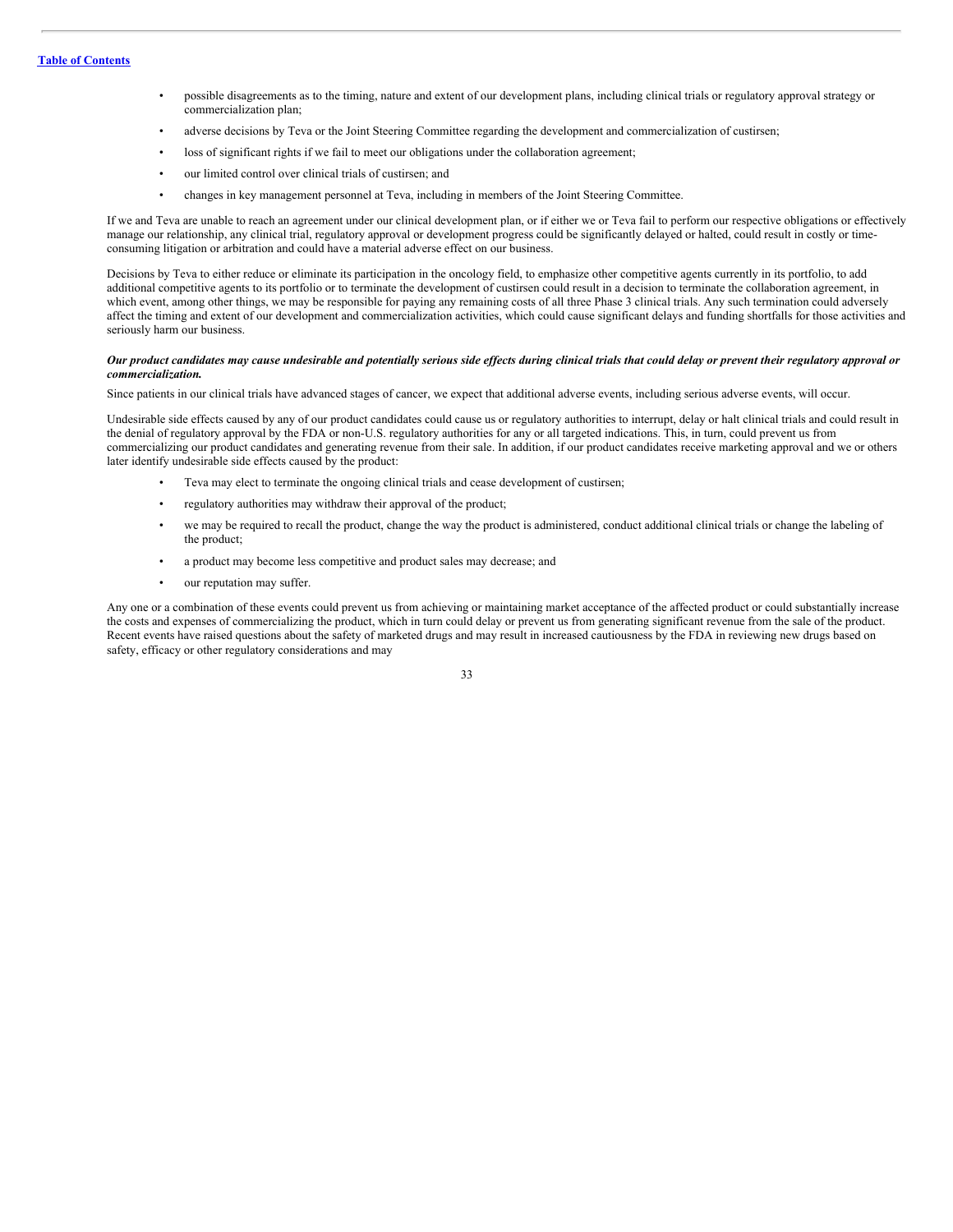result in significant delays in obtaining regulatory approvals, additional clinical trials being required, or more stringent product labeling requirements. Any delay in obtaining, or the inability to obtain, applicable regulatory approvals would prevent us from commercializing our product candidates.

#### Although we have entered into a collaboration agreement with Teva for custirsen, we have not yet partnered with third-party collaborators with respect to any of our other product candidates, and we cannot control whether we will be able to do so on favorable terms, if at all.

Our business strategy relies in part on potentially partnering successful product candidates with larger companies to complement our internal development and commercialization efforts. While we have successfully entered into a collaboration agreement with Teva with respect to custirsen, it may be difficult for us to find third parties that are willing to enter into a collaboration on acceptable economic terms, if at all, with respect to our other product candidates. We also will be competing with many other companies as we seek partners for our other product candidates and may not be able to compete successfully against those companies. If we are not able to enter into collaboration arrangements for our other product candidates and custirsen does not achieve regulatory approval or is delayed, we would be required to undertake and fund further development, clinical trials, manufacturing and commercialization activities solely at our own expense and risk. If we are unable to finance and/or successfully execute those expensive activities, our business could be materially and adversely affected, and we may be forced to discontinue clinical development of these product candidates.

#### Our clinical trials may be suspended or terminated at any time, including by the FDA, other regulatory authorities, a Data Safety Monitoring Board overseeing the clinical trial at issue, by a clinical trial site or investigator, by Teva in the case of custirsen or by us. Any failure or significant delay in completing clinical trials for our product candidates could materially harm our financial results and the commercial prospects for our product candidates.

We do not know whether any of our currently planned or on-going clinical trials for custirsen or apatorsen will proceed or be completed on schedule, if at all, or, with respect to our other product candidates, whether we will be able to initiate any future preclinical studies or clinical trials, as applicable, beyond those currently planned. The completion of our clinical trials currently in progress could also be substantially delayed or prevented by several factors, including:

- decrease in Teva's level of focus or a discontinuation of its efforts to develop custirsen;
- delay or failure to obtain required future additional funding, when needed, through private or public offerings of our equity securities, debt financings, or the execution of a licensing, partnership or collaboration agreement with a third party for any of our product candidates;
- lack of efficacy evidenced during clinical trials;
- inadequate evidence of clinical benefit or futility;
- slower than expected rates of patient recruitment, enrollment and final analysis;
- failure of patients to complete the clinical trial;
- unforeseen safety issues;
- termination of our clinical trials by one or more clinical trial sites, investigators, data safety monitoring boards, or FDA;
- inability or unwillingness of patients or medical investigators to follow clinical trial protocols;
- inability to monitor patients adequately during or after treatment;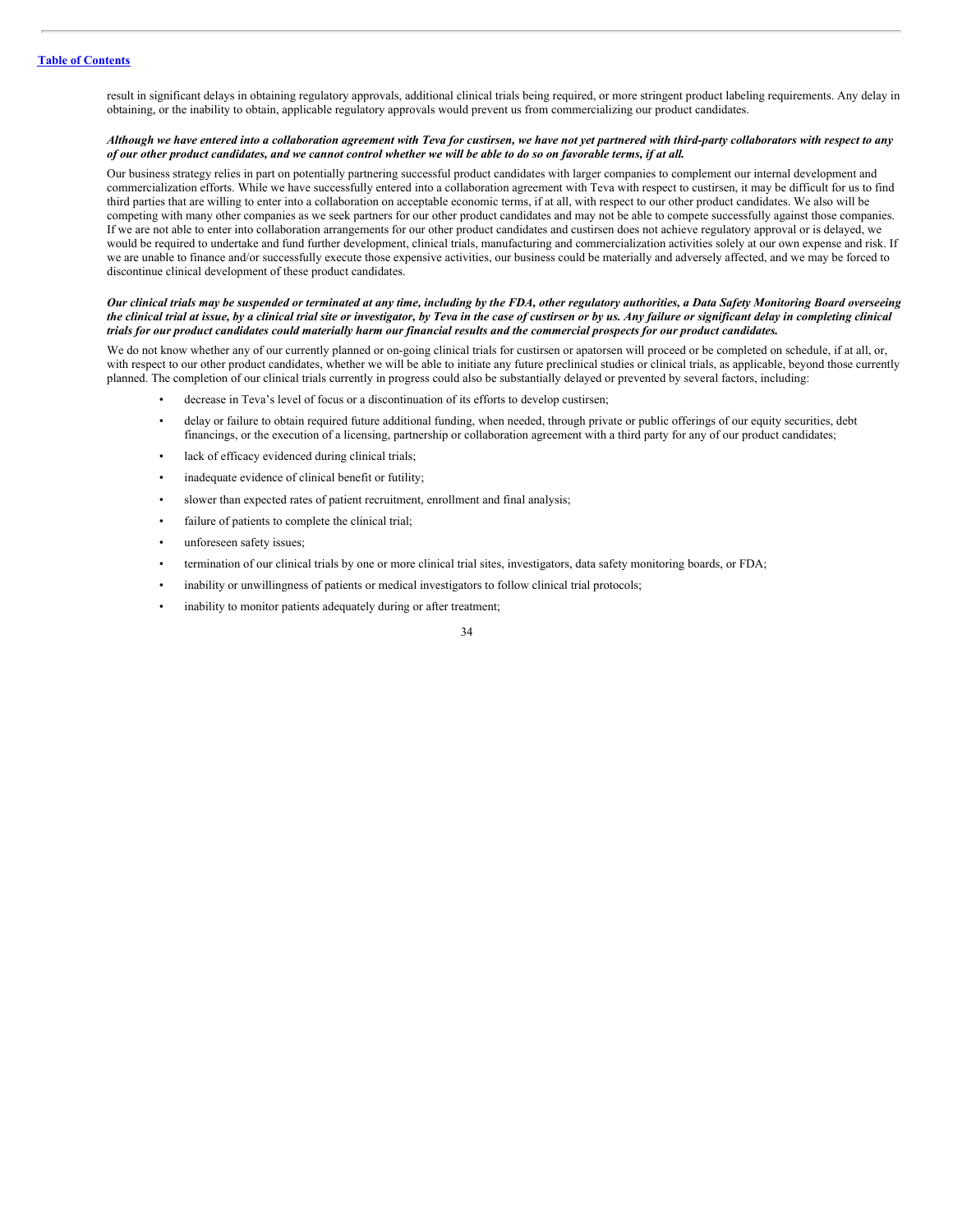- introduction of competitive products that may impede our ability to retain patients in clinical trials; and
- delay or failure to obtain sufficient manufacturing supply of custirsen or apatorsen;

The completion or commencement of future preclinical studies or clinical trials could be substantially delayed or prevented by several factors, including:

- decrease in Teva's level of focus or a discontinuation of its efforts to develop custirsen;
- delay or failure to obtain required future additional funding, when needed, through private or public offerings of our equity securities, debt financings, or the execution of a licensing, partnership or collaboration agreement with a third party for any of our product candidates;
- delay or failure to obtain sufficient manufacturing supply of custirsen or apatorsen;
- limited number of, and competition for, suitable patients with the particular types of cancer required for enrollment in our clinical trials;
- limited number of, and competition for, suitable sites to conduct clinical trials;
- introduction of new product candidates to the market in therapeutic areas similar to those that we are developing for our product candidates;
- concurrent evaluation of new investigational product candidates in therapeutic areas similar to those that we are developing for our product candidates;
- delay or failure to obtain the FDA's or non-U.S. regulatory agencies' approval or agreement to commence a clinical trial, including our Phase 3 or registration clinical trials or amendment of those trials under a special protocol assessment;
- delay or failure to obtain sufficient supplies for our clinical trials; delay or failure to reach agreement on acceptable clinical trial agreement terms or clinical trial protocols with prospective sites or investigators;
- delay or failure to obtain the approval of the Institutional Review Board to conduct a clinical trial at a prospective site; and
- our decision to alter the development strategy for one or more clinical or preclinical products.

#### We rely, in part, on third parties to conduct clinical trials for our product candidates and plan to rely on third parties to conduct future clinical trials. If these third parties do not successfully carry out their contractual duties or meet expected deadlines, we may be unable to obtain regulatory approval for or *commercialize our current and future product candidates.*

To implement our product development strategies, we rely on third parties, such as collaborators, contract research organizations, medical institutions, clinical investigators and contract laboratories, to conduct clinical trials of our product candidates. In particular, we have limited control over the two custirsen Phase 3 trials over which Teva has primary oversight. Although we rely on third parties to conduct our clinical trials, we are responsible for ensuring that each of our clinical trials is conducted in accordance with our investigational plan and protocol. Moreover, the FDA and non-U.S. regulatory authorities require us to comply with regulations and standards, commonly referred to as Good Clinical Practices, or GCPs, for conducting, monitoring, recording and reporting the results of clinical trials to ensure that the data and results are scientifically credible and accurate and that the clinical trial subjects are adequately informed of the potential risks of participating in clinical trials. Our reliance on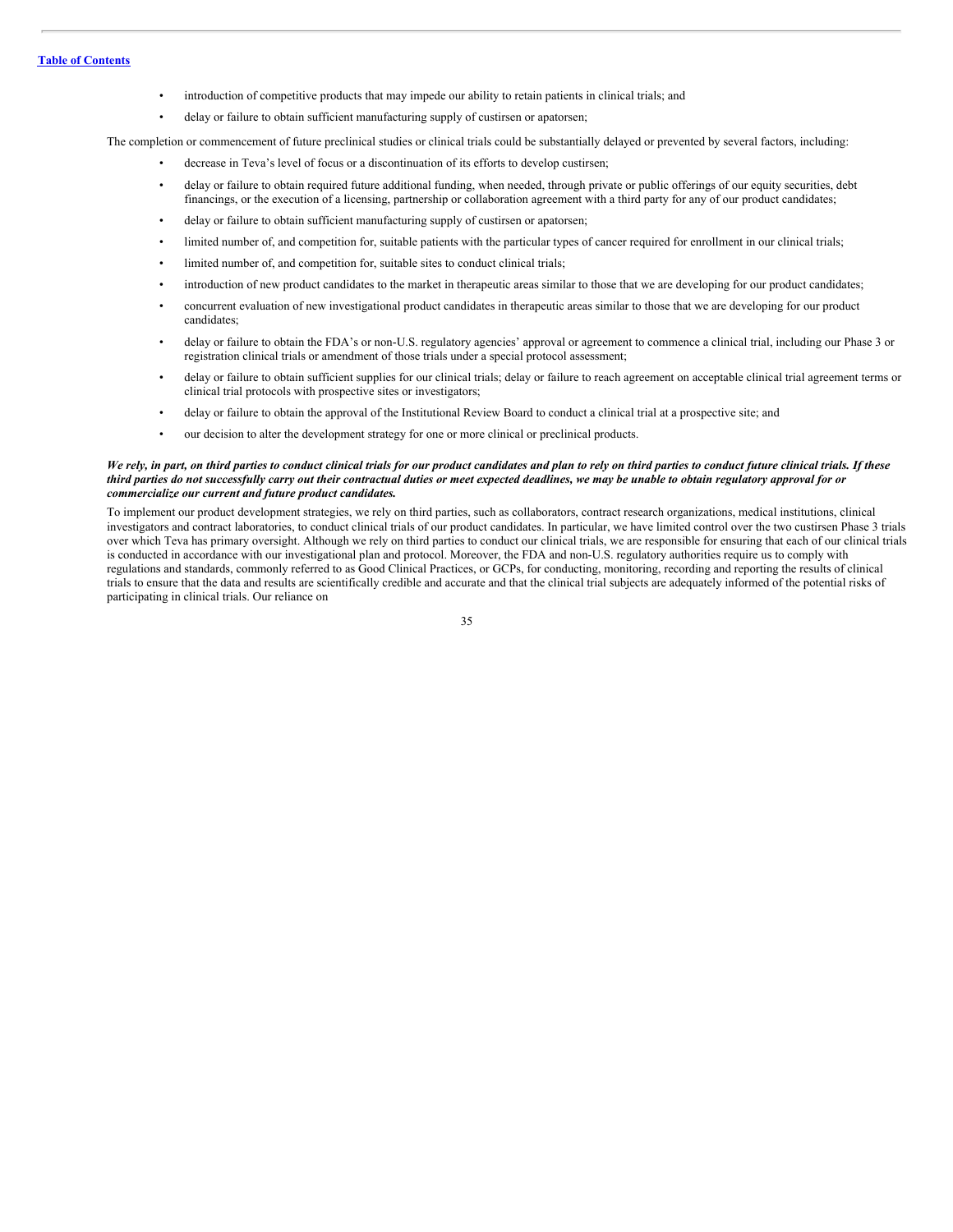third parties does not relieve us of these responsibilities and requirements. If the third parties conducting our clinical trials do not perform their contractual duties or obligations, do not meet expected deadlines or need to be replaced or if the quality or accuracy of the clinical data they obtain is compromised due to the failure to adhere to GCPs or for any other reason, we may need to enter into new arrangements with alternative third parties and our clinical trials may be extended, delayed or terminated. In addition, a failure by such third parties to perform their obligations in compliance with GCPs may cause our clinical trials to fail to meet regulatory requirements, which may require us to repeat our clinical trials.

#### If we were to be successfully sued related to our products or operations, we could face substantial liabilities that may exceed our resources.

We may be held liable if any of our products or operations cause injury or death or are found otherwise unsuitable during product testing, manufacturing, marketing or sale. These risks are inherent in the development of pharmaceutical products. We currently maintain commercial general and umbrella liability policies with combined limits of \$10 million per occurrence and in the aggregate, in addition to a \$10 million per claim and annual aggregate product liability insurance policy related to our clinical trials consistent with industry standards. When necessary for our products, we intend to obtain additional product liability insurance. Insurance coverage may be prohibitively expensive, may not fully cover potential liabilities or may not be available in the future. Inability to obtain sufficient insurance coverage at an acceptable cost or otherwise to protect against potential product liability claims could prevent or inhibit the commercialization of our products. If we were to be sued for any injury caused by or associated with our products or operations, the litigation could consume substantial time and attention of our management, and the resulting liability could exceed our total assets.

#### Because we depend on financing from third parties for our operations, our business may fail if such financing becomes unavailable or is not available on *commercially reasonable terms.*

To date, we have financed our operations primarily through the sale of our equity securities and from payments we receive pursuant to the collaboration agreement with Teva. We believe that our existing capital resources and interest on such resources will be sufficient to meet our current operating requirements into the third quarter of 2016. If, however, the collaboration agreement with Teva is terminated, Teva fails to fulfill its obligations under the collaboration agreement, patients live longer as a result of new or investigational therapies, the trials proceed slower than expected or are initiated later than expected, we change our development plans, acquire rights to new product candidates or cannot find third-party collaborators for our other product candidates, we may need additional capital sooner than we expect. Our future capital requirements will depend on many factors, including, without limitation:

- maintaining our partnership with Teva;
- the scope and results of our clinical trials and preclinical studies;
- whether we experience delays in our clinical and preclinical development programs, or slower-than-anticipated product development or rate of events;
- whether we are able to enter into additional third-party collaborative partnerships to develop and/or commercialize any of our other product candidates on terms that are acceptable to us;
- whether we are able to enter into additional third-party collaborative partnerships to develop and/or commercialize any of our other product candidates on terms that are acceptable to us;
- the timing and requirements of, and the costs involved in, conducting studies required to obtain regulatory approvals for our product candidates from the FDA and comparable foreign regulatory agencies;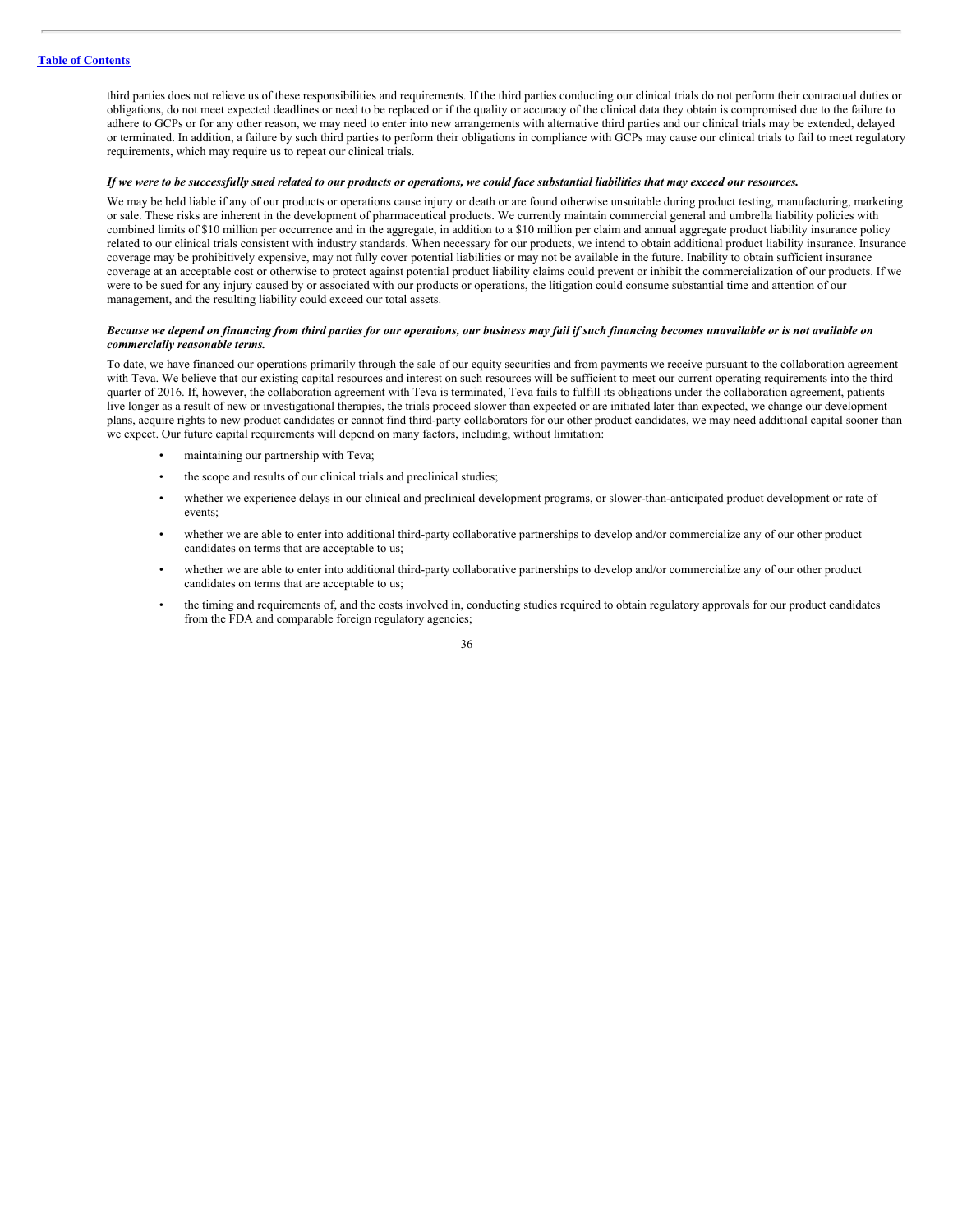- the availability of third parties to perform the key development tasks for our product candidates, including conducting preclinical studies and clinical trials and manufacturing our product candidates to be tested in those studies and trials and the associated costs of those services;
- the costs involved in preparing, filing, prosecuting, maintaining, defending the validity of and enforcing patent claims and other costs related to patent rights and other intellectual property rights, including litigation costs and the results of such litigation;
- whether we modify our development program, including terminating and starting new trials; and
- whether opportunities to acquire additional product candidates arise and the costs of acquiring and developing those product candidates.

If we are unable to raise funds on acceptable terms when it becomes necessary to do so, we may not be able to continue developing our product candidates, acquire or develop additional product candidates or respond to competitive pressures or unanticipated requirements. For these reasons, any inability to raise additional funds when we require it could have a material adverse effect on our business.

#### If our competitors develop and market products that are more effective, safer or less expensive than our future product candidates, our clinical trials and *commercial opportunities will be negatively af ected.*

The life sciences industry is highly competitive, and we face significant competition from many pharmaceutical, biopharmaceutical and biotechnology companies that are researching and marketing products designed to address cancer indications for which we are currently developing products or for which we may develop products in the future. We are aware of several other companies that are developing therapeutics that seek to promote tumor cell death. Any products we may develop in the future are also likely to face competition from other drugs and therapies. Many of our competitors have significantly greater financial, manufacturing, marketing and drug development resources than we do. Large pharmaceutical companies, in particular, have extensive experience in clinical testing and in obtaining regulatory approvals for drugs. These companies also have significantly greater research and marketing capabilities than we do. In addition, many universities and private and public research institutes are, or may become, active in cancer research, and develop products that may directly compete with ours. If our competitors market products that are more effective, safer or less expensive than our future product candidates, if any, or that reach the market sooner than our future product candidates, if any, we may not achieve commercial success.

#### If new therapies become broadly used, we may need to conduct clinical trials of our product candidates in combination with these new therapies to demonstrate safety and efficacy of the combination. Additional trials will delay the development of our product candidates and increase our costs. The failure of certain of our product candidates to work in combination with these new therapies would have an adverse effect on our business.

Our intention is to combine certain of our product candidates with therapies that are broadly used by clinicians and considered highly effective. As new therapies are developed, we will need to assess these therapies to determine whether to conduct clinical trials of our product candidates in combination with them to demonstrate safety and efficacy of the combination. If we determine that it is appropriate to conduct additional clinical trials of our product candidates in combination with these new therapies, the development of our product candidates will be delayed and our costs will be increased. If these clinical trials generate safety concerns or lack of efficacy, our business would be adversely affected.

#### We rely on third parties to manufacture and supply our product candidates and other agents used in our clinical trials. A decrease in the availability or quality *of any of these products or*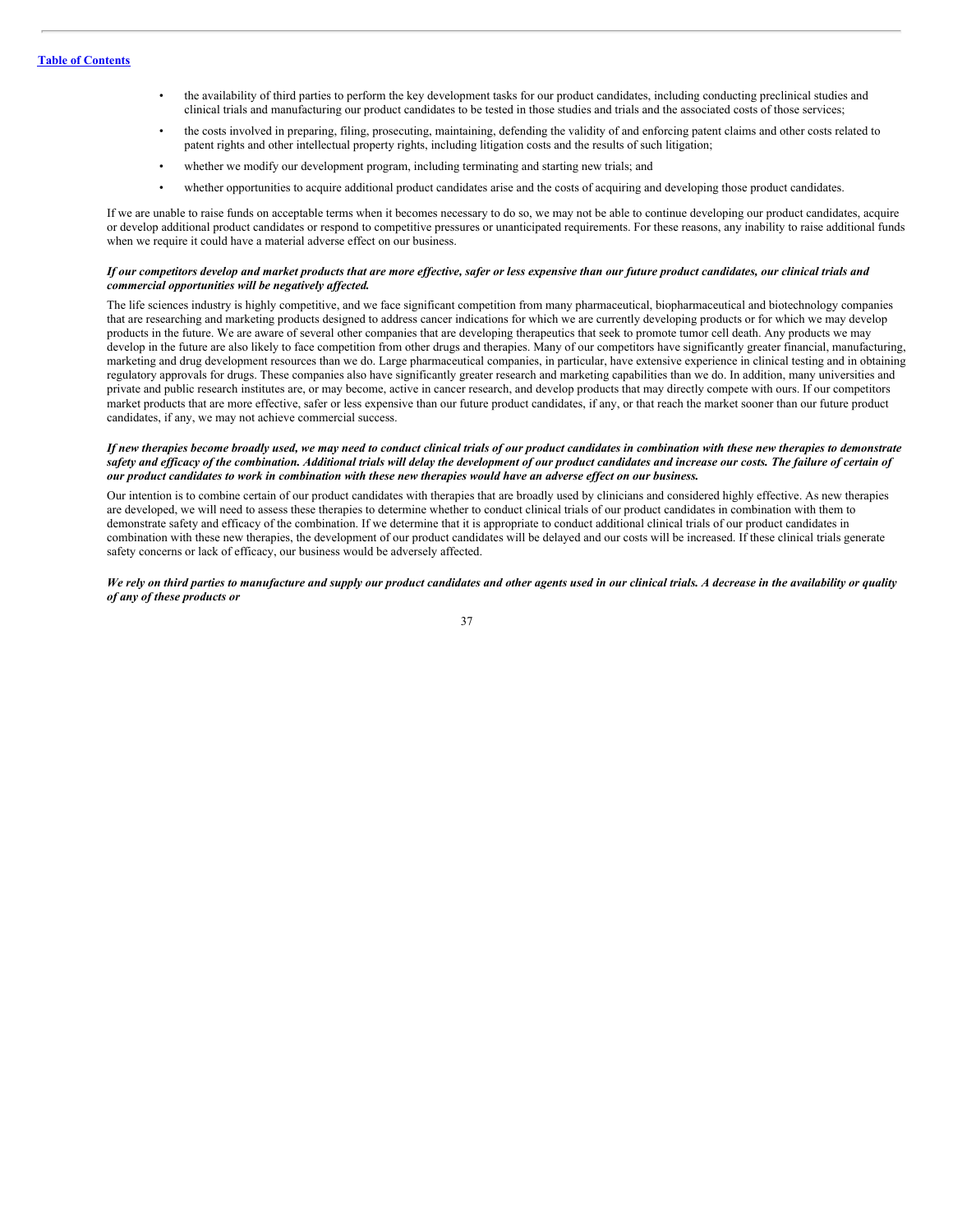# agents could increase clinical trial costs, delay or halt clinical development or regulatory approval of our product candidates or commercialization of our future *product candidates, resulting in additional losses and depriving us of potential product revenue.*

We do not own or operate manufacturing facilities, and we depend on third-party contract manufacturers for production of all of our product candidates and rely on other companies and their manufacturers for other agents used in all of our clinical trials. We lack the resources and the capability to manufacture any of our product candidates ourselves. To date, our product candidates have been manufactured in limited quantities for preclinical studies and clinical trials. All active pharmaceutical ingredient, or API, and drug product for custirsen and apatorsen have been manufactured for us by third parties pursuant to a purchase order or short-term contract that has been fulfilled.

If, in the future, one of our product candidates is approved for commercial sale, we, or a pharmaceutical partner that has licensed such product candidate, will need to manufacture that product candidate in commercial quantities. We cannot provide assurance that the third-party manufacturers with which we have contracted in the past will have sufficient capacity to satisfy our future manufacturing needs, that we will be able to negotiate additional purchases of API or drug product from these or alternative manufacturers on terms favorable to us, if at all, or that a pharmaceutical partner that has licensed such product candidate will have sufficient capacity or expertise to satisfy future needs.

Third-party manufacturers may fail to perform under their contractual obligations, or may fail to deliver the required commercial quantities of bulk API or finished drug product on a timely basis and at commercially reasonable prices. We have experienced manufacturing quality issues resulting in an unusable lot of product candidate in the past. Any performance failure on the part of our contract manufacturers could delay clinical development or regulatory approval of our product candidates or commercialization of our future product candidates, depriving us of potential product revenue and resulting in additional losses. If we are required to identify and qualify an alternate manufacturer, we may be forced to delay or suspend our clinical trials, regulatory submissions, required approvals or commercialization of our product candidates, which may cause us to incur higher costs and could prevent us from commercializing our product candidates successfully. If we are unable to find one or more replacement manufacturers capable of production at a reasonably favorable cost, in adequate volumes, of adequate quality and on a timely basis, we would likely be unable to meet demand for our product candidates and our clinical trials could be delayed or we could lose potential revenue. Our ability to replace an existing API manufacturer may be difficult because the number of potential manufacturers is limited to approximately five manufacturers, and the FDA must inspect any replacement manufacturer and review information related to product produced at the manufacturer before they can begin manufacturing our product candidates. It may be difficult or impossible for us to identify and engage a replacement manufacturer on acceptable terms in a timely manner, if at all. We expect to continue to depend on third-party contract manufacturers for the foreseeable future.

Our product candidates require precise, high-quality manufacturing. Any of our contract manufacturers will be subject to ongoing periodic unannounced inspection by the FDA and non-U.S. regulatory authorities to ensure strict compliance with current Good Manufacturing Practices, or cGMP, and other applicable government regulations and corresponding standards. If our contract manufacturers fail to achieve and maintain high manufacturing standards in compliance with cGMP regulations, we may experience manufacturing errors resulting in patient injury or death, product recalls or withdrawals, delays or interruptions of production or failures in product testing or delivery, delay or prevention of filing or approval of marketing applications for our product candidates, cost overruns or other problems that could seriously affect our business.

Significant manufacturing scale-up may require additional validation studies, which the FDA must review and approve. Additionally, any third-party manufacturers we retain to manufacture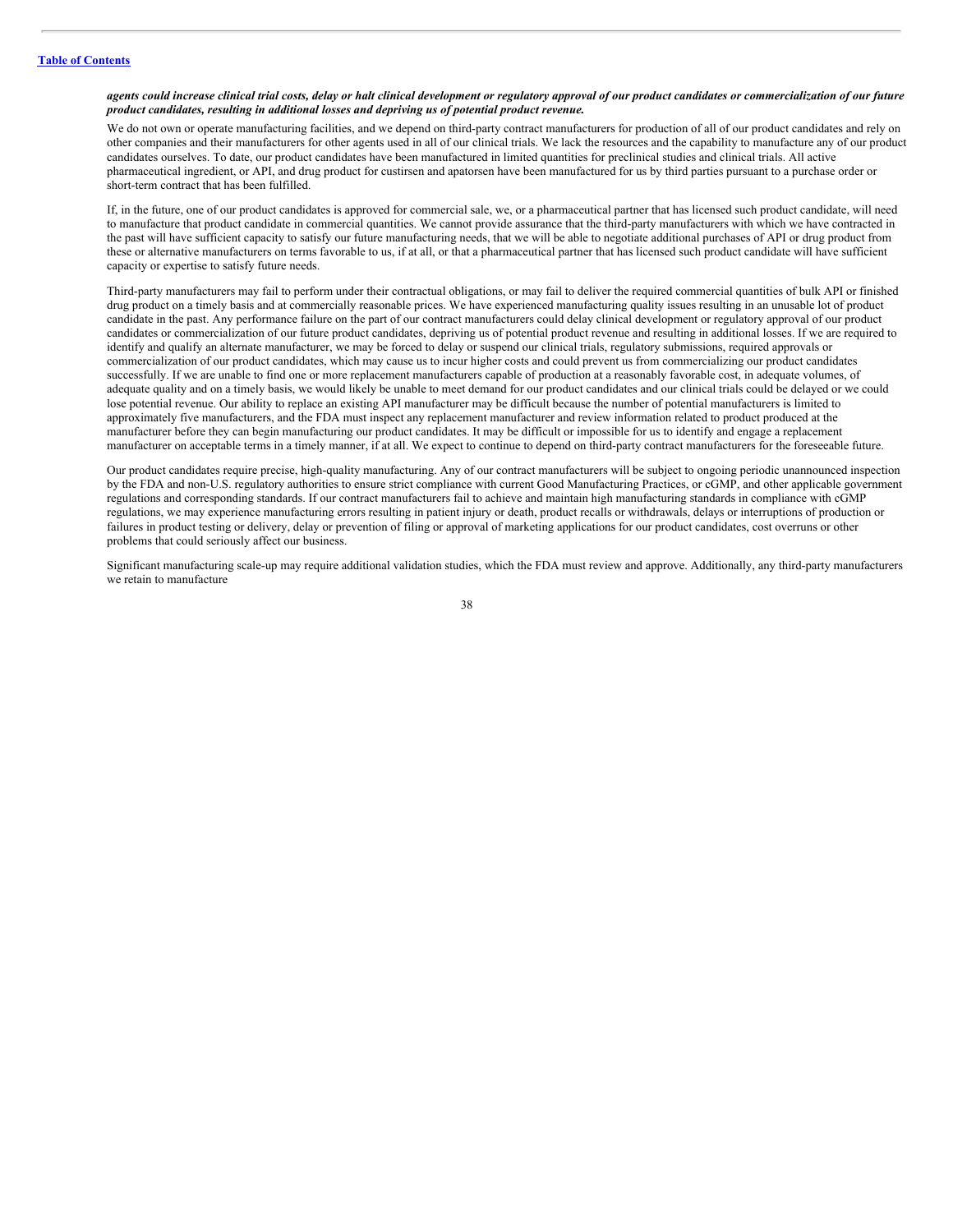our product candidates on a commercial scale must pass an FDA pre-approval inspection for conformance to cGMP regulations before we can obtain approval of our product candidates. If we are unable to successfully increase the manufacturing capacity for a product candidate in conformance with cGMP regulations, the regulatory approval or commercial launch of any related products may be delayed or there may be a shortage in supply.

We also rely on third-parties for the provision of other agents used in our clinical trials, and in some circumstances these agents are provided to us at no cost. We have no assurance that these third-parties will continue to provide their products to us at no cost.

#### Even if we or Teva receive regulatory approval to market our product candidates, the market may not be receptive to our products.

Even if our product candidates obtain regulatory approval, they may not gain market acceptance among physicians, patients, healthcare payors and/or the medical community. We believe that the degree of market acceptance will depend on a number of factors, including:

- timing of market introduction of competitive products;
- safety and efficacy of our products;
- prevalence and severity of any side effects;
- potential advantages or disadvantages over alternative treatments;
- strength of marketing and distribution support;
- price of our products, both in absolute terms and relative to alternative treatments; and
- availability of coverage and reimbursement from government and other third-party payors.

If our future product candidates fail to achieve market acceptance, we may not be able to generate significant revenue or achieve or sustain profitability.

#### If we fail to acquire and develop products or product candidates at all or on commercially reasonable terms, we may be unable to grow our business.

We currently do not have internal discovery capabilities and depend on pharmaceutical and biotechnology companies and other researchers to sell or license products or product candidates to us. To date, three of our product candidates have been derived from technologies discovered by the Vancouver Prostate Centre and licensed to us by UBC. We intend to continue to rely on research institutions and other biotechnology or pharmaceutical companies as sources of product candidates. We cannot guarantee that the Vancouver Prostate Centre or UBC will continue to develop new product candidate opportunities, that we will continue to have access to such opportunities or that we will be able to purchase or license these product candidates on commercially reasonable terms, if at all. If we are unable to purchase or license new product candidates from the Vancouver Prostate Centre or UBC, we will be required to identify alternative sources of product candidates.

The success of our product pipeline strategy depends on our ability to identify, select and acquire pharmaceutical product candidates. Proposing, negotiating and implementing an economically viable product acquisition or license is a lengthy and complex process. We compete for partnering arrangements and license agreements with pharmaceutical and biotechnology companies and academic research institutions. Our competitors may have stronger relationships with third parties with whom we are interested in collaborating and/or may have more established histories of developing and commercializing products. As a result,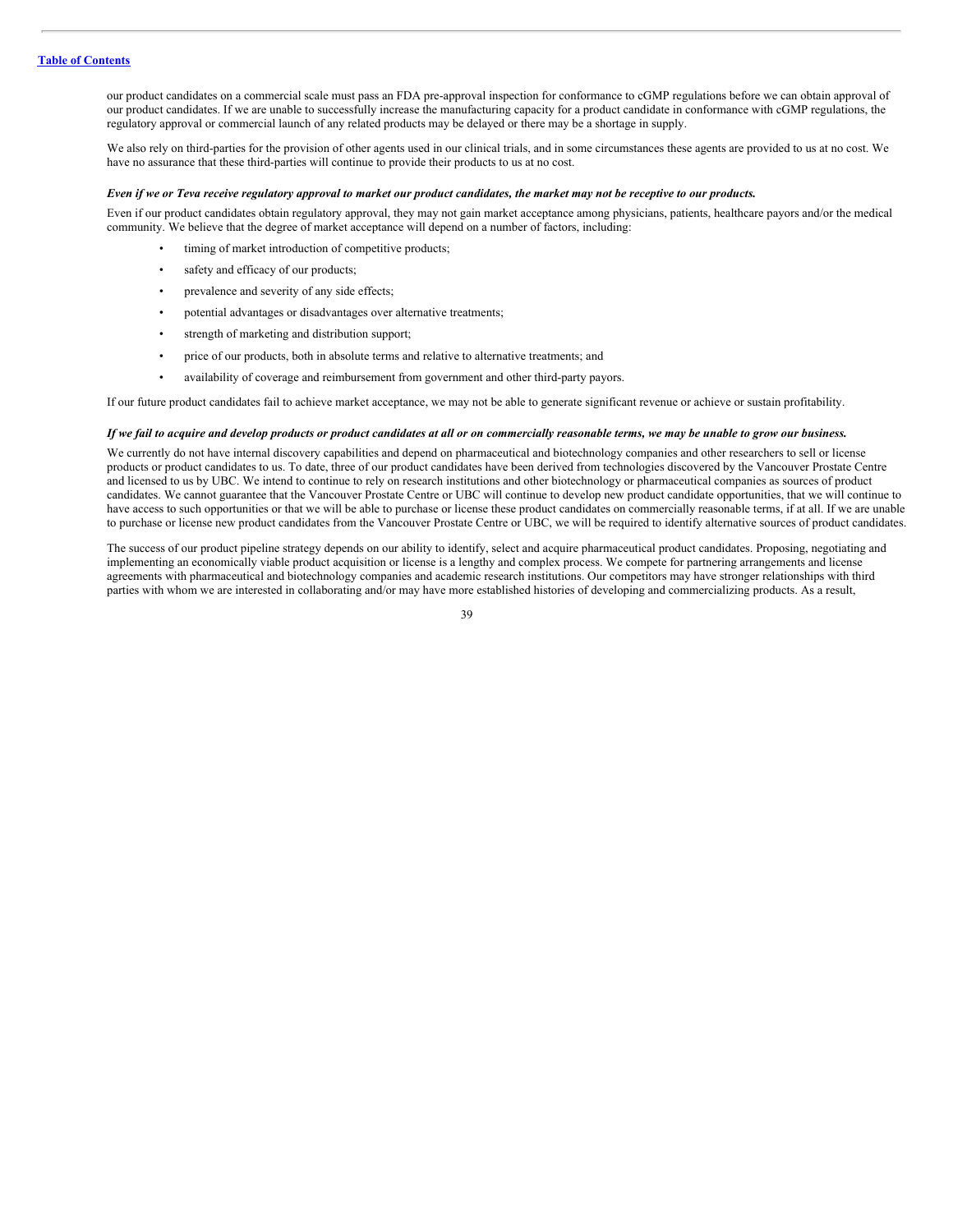our competitors may have a competitive advantage in entering into partnering arrangements with such third parties. In addition, even if we find promising product candidates, and generate interest in a partnering or strategic arrangement to acquire such product candidates, we may not be able to acquire rights to additional product candidates or approved products on terms that we find acceptable, if at all. If we fail to acquire and develop product candidates from others, we may be unable to grow our business.

We expect that any product candidate that we acquire rights to will require additional development efforts prior to commercial sale, including extensive clinical evaluation and approval by the FDA and non-U.S. regulatory authorities. All product candidates are subject to the risks of failure inherent in pharmaceutical product development, including the possibility that the product candidate will not be shown to be sufficiently safe and effective for approval by regulatory authorities. Even if the product candidates are approved, we can make no assurance that we would be capable of economically producing the product or that the product would be commercially successful.

#### We will need to retain additional personnel and expand our other resources in order to develop our other product candidates. If we fail to effectively expand our operations, including attracting and retaining key management and scientific personnel, we may be unable to successfully develop or commercialize our *product candidates and our business may be materially adversely af ected.*

We will need to expand and effectively manage our managerial, operational, financial, development and other resources in order to successfully pursue our development and commercialization efforts for our existing and future product candidates. Our success depends on our continued ability to attract, retain and motivate highly qualified personnel, such as management, clinical and preclinical personnel, including our executive officers Scott Cormack, John Bencich and Cindy Jacobs. In addition, although we have entered into employment agreements with each of Mr. Cormack, Mr. Bencich and Dr. Jacobs, such agreements permit the executive to terminate his or her employment with us at any time, subject to providing us with advance written notice.

Should custirsen receive marketing approval in the United States and Canada, we would need to hire a substantial number of specialized personnel, including fieldbased medical affairs representatives. In turn, we would need to increase our administrative headcount to support such expanded development and commercialization operations with respect to our product candidates. Our ability to attract and retain qualified personnel in the future is subject to intense competition for qualified personnel among biotechnology, pharmaceutical and other businesses and our current financial position. The loss of the services of any of our senior management could delay or prevent the development and commercialization of our product candidates, or have other adverse effects on our business for an indefinite term. In particular, if we lose any members of our current senior management team, we may not be able to find suitable replacements in a timely fashion, if at all, and our business may be harmed as a result. If any of such events were to occur, among other things, we may not be able to comply with our contractual obligations to Teva under our collaboration agreement or advance our product candidates, which could have a material adverse effect on our business.

We have scientific and clinical advisors who assist us in formulating our development and clinical strategies. These advisors are not our employees and may have commitments to, or consulting or advisory contracts with, other entities that may limit their availability to us. In addition, our advisors may have arrangements with other companies to assist those companies in developing products or technologies that may compete with ours.

*We may encounter dif iculties in managing our expected growth and in expanding our operations successfully.*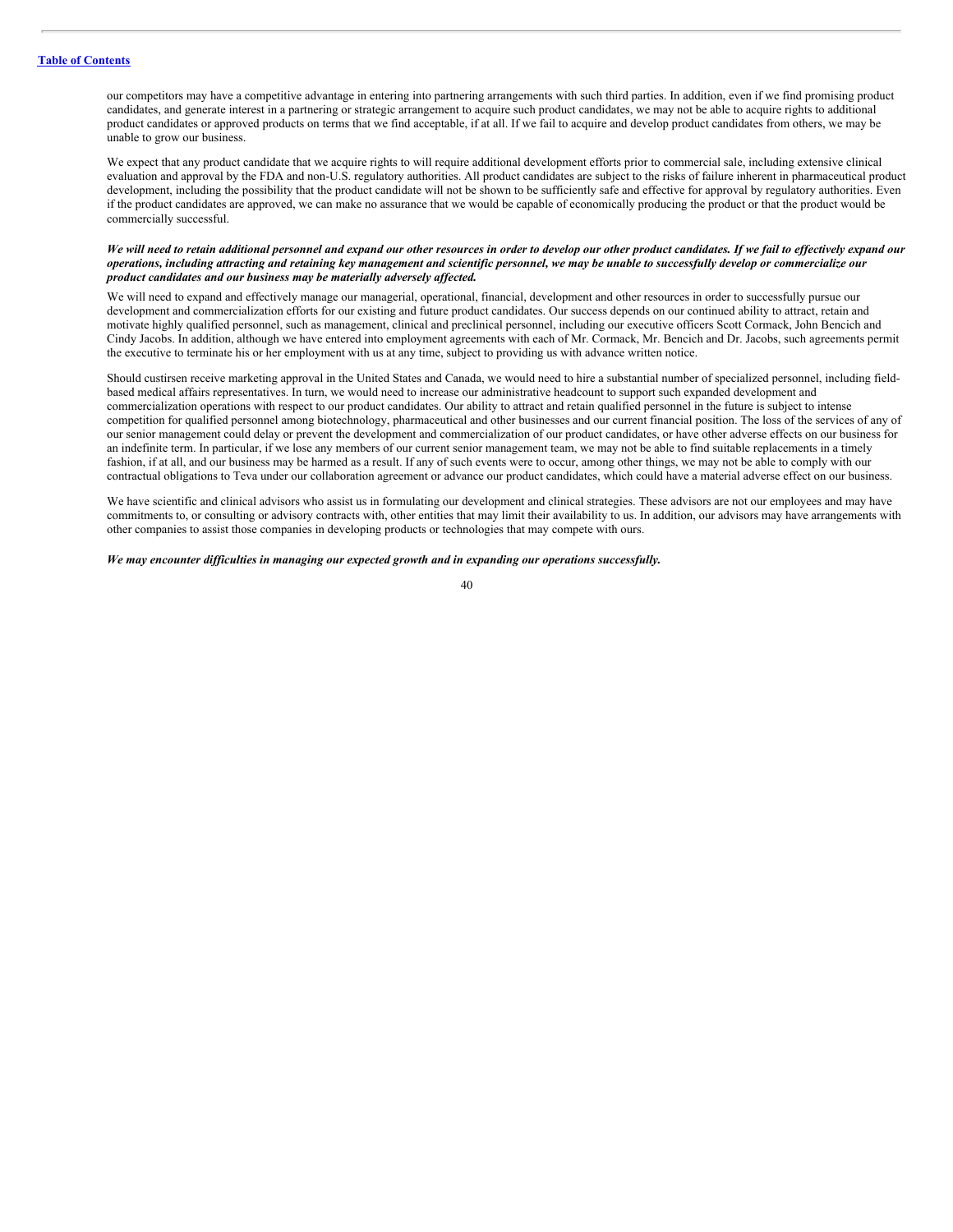As we advance our product candidates through development, we will need to develop or expand our development, regulatory, manufacturing, marketing and sales capabilities or contract with third parties to provide these capabilities for us. Maintaining additional relationships and managing our future growth will impose significant added responsibilities on members of our management. We must be able to manage our development efforts effectively, manage our clinical trials effectively, hire, train and integrate additional management, development, administrative and sales and marketing personnel, improve our managerial, development, operational and finance systems, and expand our facilities, all of which may impose a strain on our administrative and operational infrastructure.

Under our collaboration agreement with Teva, Teva is responsible for the commercialization costs associated with custirsen. In addition, as we have primary responsibility for the oversight of the second-line chemotherapy trial in CRPC, we must be able to manage our development responsibilities effectively, which may impose a strain on our administrative and operational infrastructure.

Furthermore, we may acquire additional businesses, products or product candidates that complement or augment our existing business. Integrating any newly acquired business, product or product candidate could be expensive and time-consuming. We may not be able to integrate any acquired business, product or product candidate successfully or operate any acquired business profitably. Our future financial performance will depend, in part, on our ability to manage any future growth effectively and our ability to integrate any acquired businesses. We may not be able to accomplish these tasks, which failure could prevent us from successfully growing our business.

#### *We may be adversely af ected if our controls over financial reporting fail or are circumvented.*

We regularly review and update our internal controls, disclosure controls and procedures, and corporate governance policies. In addition, we are required under the Sarbanes Oxley Act of 2002 to report annually on our internal control over financial reporting. If it were to be determined that our internal control over financial reporting is not effective, such shortcoming could have an adverse effect on our business and financial results and the price of our common stock could be negatively affected. This reporting requirement could also make it more difficult or more costly for us to obtain certain types of insurance, including director and officer liability insurance, and we may be forced to accept reduced policy limits and coverage or incur substantially higher costs to obtain the same or similar coverage. Any system of internal controls, however well designed and operated, is based in part on certain assumptions and can provide only reasonable, not absolute, assurances that the objectives of the system are met. Any failure or circumvention of the controls and procedures or failure to comply with regulation concerning control and procedures could have a material effect on our business, results of operation and financial condition. Any of these events could result in an adverse reaction in the financial marketplace due to a loss of investor confidence in the reliability of our financial statements, which ultimately could negatively affect the market price of our shares, increase the volatility of our stock price and adversely affect our ability to raise additional funding. The effect of these events could also make it more difficult for us to attract and retain qualified persons to serve on our Board and our Board committees and as executive officers.

#### **Risks Related to Our Intellectual Property**

#### *Our proprietary rights may not adequately protect our technologies and product candidates.*

Our commercial success will depend on our ability to obtain patents and/or regulatory exclusivity and maintain adequate protection for our technologies and product candidates in the United States and other countries. We will be able to protect our proprietary rights from unauthorized use by third parties only to the extent that our proprietary technologies and future product candidates are covered by valid and enforceable patents or are effectively maintained as trade secrets.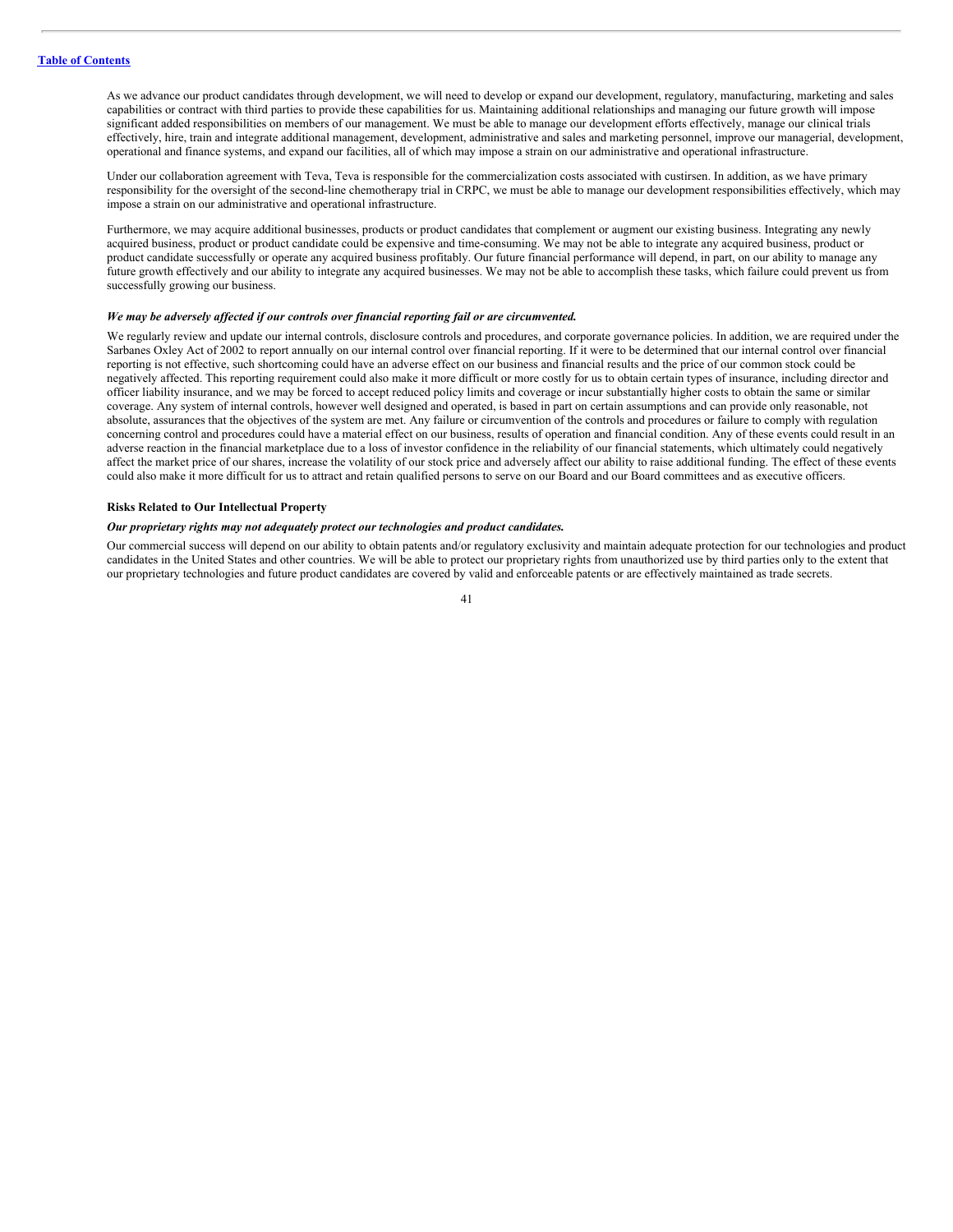We and our collaborators, including Teva, intend to apply for additional patents covering both our technologies and product candidates, as we deem appropriate. We or our collaborators may, however, fail to apply for patents on important technologies or product candidates in a timely fashion, if at all. Our existing patents and any future patents we or our collaborators obtain may not be sufficiently broad to prevent others from practicing our technologies or from developing competing products and technologies. In addition, we do not always control the patent prosecution of subject matter that we license from others. Accordingly, we are sometimes unable to exercise a significant degree of control over such intellectual property as we would over our own.

Moreover, the patent positions of biopharmaceutical companies are highly uncertain and involve complex legal and factual questions for which important legal principles remain unresolved. As a result, the validity and enforceability of our patents cannot be predicted with certainty. In addition, the U.S. Supreme Court has revised certain tests regarding granting patents and assessing the validity of patents to make it more difficult to obtain patents. As a consequence, issued patents may be found to contain invalid claims according to the revised standards. Some of our patents or those of our collaborators may be subject to challenge and subsequent invalidation or significant narrowing of claim scope in a re-examination proceeding, or during litigation, under the revised criteria. We cannot guarantee that:

- we or our licensors were the first to make the inventions covered by each of our issued patents and pending patent applications;
- we or our licensors were the first to file patent applications for these inventions;
- others will not independently develop similar or alternative technologies or duplicate any of our technologies;
- any of our or our licensors' pending patent applications will result in issued patents;
- any of our or our licensors' patents will be valid or enforceable;
- any patents issued to us or our licensors and collaboration partners will provide us with any competitive advantages, or will not be challenged by third parties; and
- we will develop additional proprietary technologies that are patentable, or the patents of others will not have an adverse effect on our business.

The actual protection afforded by a patent varies on a product-by-product basis, from country to country and depends on many factors, including the type of patent, the scope of its coverage, the availability of regulatory related extensions, the availability of legal remedies in a particular country and the validity and enforceability of the patents. Our ability or the ability of our collaborators to maintain and solidify our proprietary position for our product candidates will depend on our success in obtaining effective claims and enforcing those claims once granted. Our issued patents and those that may issue in the future, or those licensed to us or our collaborators, may be challenged, invalidated, unenforceable or circumvented, and the rights granted under any issued patents may not provide us with proprietary protection or competitive advantages against competitors with similar products. Due to the extensive amount of time required for the development, testing and regulatory review of a potential product, it is possible that, before any of our product candidates can be commercialized, any related patent may expire or remain in force for only a short period following commercialization, thereby reducing any advantage of the patent.

We and our collaborators, including Teva, also rely on trade secrets to protect some of our technology, especially where it is believed that patent protection is appropriate or obtainable. However, trade secrets are difficult to maintain. While we use reasonable efforts to protect our trade secrets, our or our collaboration partners' employees, consultants, contractors or scientific and other advisors may unintentionally or willfully disclose our proprietary information to competitors. Enforcement of claims that a third party has illegally obtained and is using trade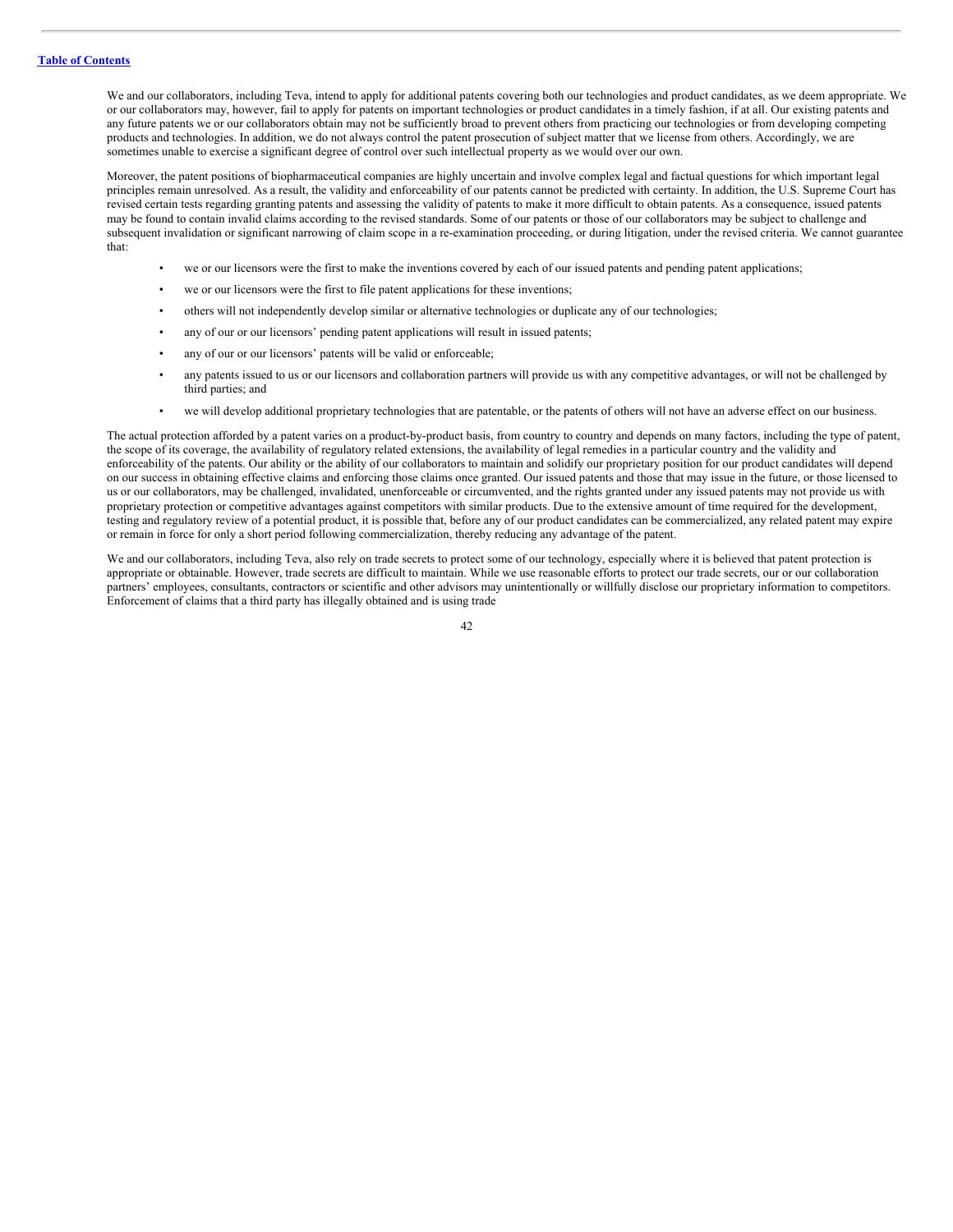secrets is expensive, time consuming and uncertain. In addition, non-U.S. courts are sometimes less willing than U.S. courts to protect trade secrets. If our competitors independently develop equivalent knowledge, methods and know-how, we would not be able to assert our trade secrets against them and our business could be harmed.

#### We and our collaborators, including Teva, may not be able to protect our intellectual property rights throughout the world.

Filing, prosecuting and defending patents on all of our product candidates and products, when and if we have any, in every jurisdiction would be prohibitively expensive. Competitors may use our technologies in jurisdictions where we or our licensors have not obtained patent protection to develop their own products. These products may compete with our products, when and if we have any, and may not be covered by any of our or our licensors' patent claims or other intellectual property rights.

The laws of some non-U.S. countries do not protect intellectual property rights to the same extent as the laws of the United States, and many companies have encountered significant problems in protecting and defending such rights in foreign jurisdictions. The legal systems of certain countries, particularly certain developing countries, do not favor the enforcement of patents and other intellectual property protection, particularly those relating to biotechnology and/or pharmaceuticals, which could make it difficult for us to stop the infringement of our patents. Proceedings to enforce our patent rights in foreign jurisdictions could result in substantial cost and divert our efforts and attention from other aspects of our business.

#### We may become involved in disputes with Teva or potential future collaborators over intellectual property ownership, and publications by our research collaborators and scientific advisors could impair our ability to obtain patent protection or protect our proprietary information, which, in either case, could *have a significant ef ect on our business.*

Inventions discovered under research, material transfer or other such collaborative agreements, including our collaboration agreement with Teva, may become jointly owned by us and the other party to such agreements in some cases and the exclusive property of either party in other cases. Under some circumstances, it may be difficult to determine who owns a particular invention, or whether it is jointly owned, and disputes could arise regarding ownership of those inventions. These disputes could be costly and time consuming and an unfavorable outcome could have a significant adverse effect on our business if we were not able to protect or license rights to these inventions. In addition, our research collaborators and scientific advisors generally have contractual rights to publish our data and other proprietary information, subject to our prior review. Publications by our research collaborators and scientific advisors containing such information, either with our permission or in contravention of the terms of their agreements with us, may impair our ability to obtain patent protection or protect our proprietary information, which could significantly harm our business.

# *The intellectual property protection for our product candidates depends on third parties.*

With respect to custirsen, apatorsen and OGX-225, we have exclusively licensed from UBC certain issued patents and pending patent applications covering the respective antisense sequences underlying these product candidates and their commercialization and use, and we have licensed from Isis certain issued patents and pending patent applications directed to product compositions and chemical modifications used in product candidates for commercialization, use and the manufacturing thereof, as well as some alternative antisense sequences. We have also received a sublicense from Isis under certain third-party patent portfolios directed to such modifications.

The patents and pending patent applications underlying our licenses do not cover all potential product candidates, modifications and uses. In the case of patents and patent applications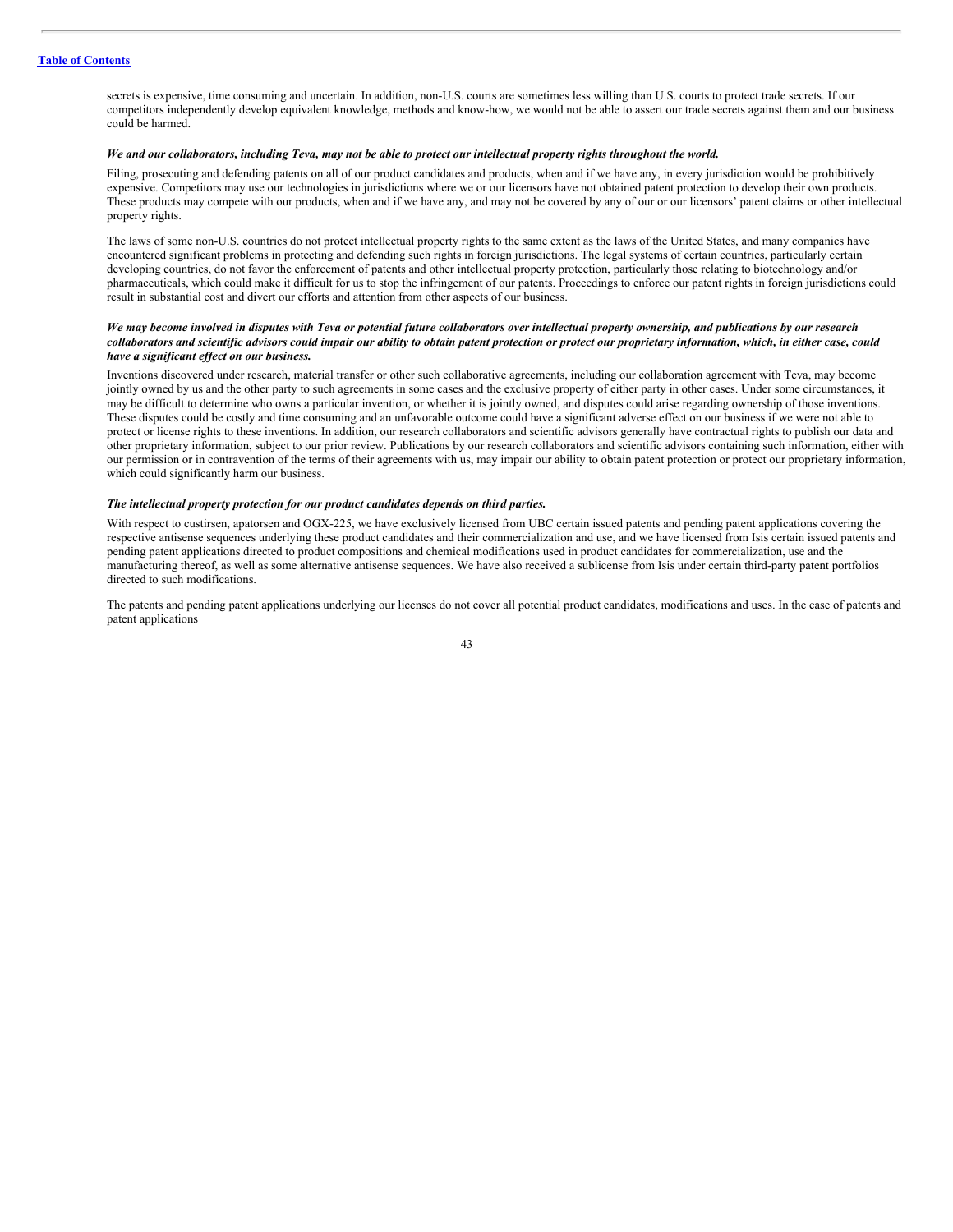licensed from Isis, we do not have and have not had any control over the filing, prosecution or enforcement of these patents or patent applications. We cannot be certain that such prosecution efforts have been or will be conducted in compliance with applicable laws and regulations or will result in valid and enforceable patents. We also cannot be assured that our licensors or their respective licensing partners will agree to enforce any such patent rights at our request or devote sufficient efforts to attain a desirable result. Any failure by our licensors or any of their respective licensing partners to properly protect the intellectual property rights relating to our product candidates could have a material adverse effect on our financial condition and results of operation.

#### The patent protection for our product candidates or products may expire before we are able to maximize their commercial value, which may subject us to *increased competition and reduce or eliminate our opportunity to generate product revenue.*

The patents for our product candidates have varying expiration dates and, when these patents expire, we may be subject to increased competition and we may not be able to recover our development costs. For example, certain of the U.S. patents directed to custirsen and its use that have been licensed from UBC are scheduled to expire in 2020 and 2021. In some of the larger economic territories, such as the United States and Europe, patent term extension/restoration may be available to compensate for time taken during aspects of the product candidate's regulatory review. We cannot, however, be certain that an extension will be granted or, if granted, what the applicable time period or the scope of patent protection afforded during any extended period will be. In addition, even though some regulatory agencies may provide some other exclusivity for a product candidate under its own laws and regulations, we may not be able to qualify the product candidate or obtain the exclusive time period.

If we are unable to obtain patent term extension/restoration or some other exclusivity, we could be subject to increased competition and our opportunity to establish or maintain product revenue could be substantially reduced or eliminated. Furthermore, we may not have sufficient time to recover our development costs prior to the expiration of our U.S. and non-U.S. patents.

#### We may incur substantial costs as a result of litigation or other proceedings relating to patent and other intellectual property rights and we may be unable to *protect our rights to, or use of, our technology.*

If we choose to go to court to stop someone else from using the inventions claimed in our patents or our licensed patents, that individual or company has the right to ask the court to rule that these patents are invalid and/or should not be enforced against that third party. These lawsuits are expensive and would consume time and other resources even if we were successful in stopping the infringement of these patents. In addition, there is a risk that the court will decide that these patents are invalid or unenforceable and that we do not have the right to stop the other party from using the inventions. The U.S. Supreme Court has revised certain tests regarding granting patents and assessing the validity of patents to make it more difficult to obtain patents. Some of our issued patents may be subject to challenge and subsequent invalidation under the revised criteria. There is also the risk that, even if the validity or unenforceability of these patents is upheld, the court will narrow the scope of our claim or will refuse to stop the other party on the grounds that such other party's activities do not infringe our rights.

If we wish to use the technology or compound claimed in issued and unexpired patents owned by others, we will need to obtain a license from the owner, enter into litigation to challenge the validity or enforceability of the patents or incur the risk of litigation in the event that the owner asserts that we infringed its patents. The failure to obtain a license to technology or the failure to challenge an issued patent that we may require to discover, develop or commercialize our product candidates may have a material adverse effect on us.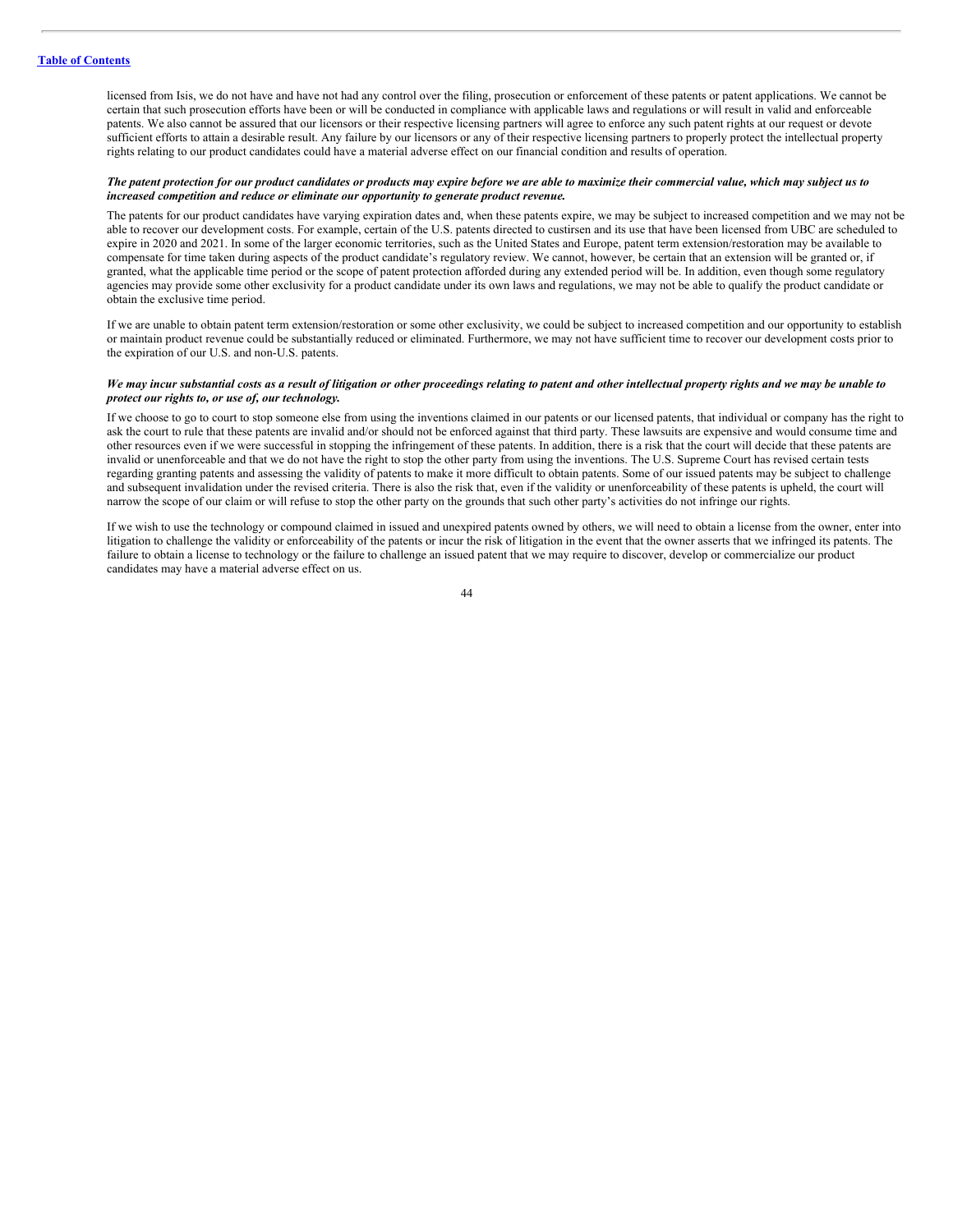If a third party asserts that we infringed its patents or other proprietary rights, we could face a number of risks that could seriously harm our results of operations, financial condition and competitive position, including:

- patent infringement and other intellectual property claims, which would be costly and time consuming to defend, whether or not the claims have merit, and which could delay the regulatory approval process and divert management's attention from our business;
- substantial damages for past infringement, which we may have to pay if a court determines that our product candidates or technologies infringe a competitor's patent or other proprietary rights;
- a court prohibiting us from selling or licensing our technologies or future drugs unless the third party licenses its patents or other proprietary rights to us on commercially reasonable terms, which it is not required to do; and
- if a license is available from a third party, we may have to pay substantial royalties or lump-sum payments or grant cross licenses to our patents or other proprietary rights to obtain that license.

The biotechnology industry has produced a proliferation of patents, and it is not always clear to industry participants, including us, which patents cover various types of products or methods of use. The coverage of patents is subject to interpretation by the courts, and the interpretation is not always uniform. If we are sued for patent infringement, we would need to demonstrate that our product candidates or methods of use either do not infringe the patent claims of the relevant patent, and/or that the patent claims are invalid, and/or that the patent is unenforceable and we may not be able to do this. Proving invalidity, in particular, is difficult since it requires a showing of clear and convincing evidence to overcome the presumption of validity enjoyed by issued patents.

U.S. patent laws as well as the laws of some foreign jurisdictions provide for provisional rights in published patent applications beginning on the date of publication, including the right to obtain reasonable royalties, if a patent subsequently issues and certain other conditions are met.

Because some patent applications in the United States may be maintained in secrecy until the patents are issued, because patent applications in the United States and many foreign jurisdictions are typically not published until 18 months after filing and because publications in the scientific literature often lag behind actual discoveries, we cannot be certain that others have not filed patent applications for technology covered by our licensors' issued patents or our pending applications or our licensors' pending applications, or that we or our licensors were the first to invent the technology.

Patent applications filed by third parties that cover technology similar to ours may have priority over our or our licensors' patent applications and could further require us to obtain rights to issued patents covering such technologies. If another party files a U.S. patent application on an invention similar to ours, we may elect to participate in or be drawn into an interference proceeding declared by the U.S. Patent and Trademark Office to determine priority of invention in the United States. The costs of these proceedings could be substantial, and it is possible that such efforts would be unsuccessful, resulting in a loss of our U.S. patent position with respect to such inventions. Some of our competitors may be able to sustain the costs of complex patent litigation more effectively than we can because they have substantially greater resources. In addition, any uncertainties resulting from the initiation and continuation of any litigation could have a material adverse effect on our ability to raise the funds necessary to continue our operations. We cannot predict whether third parties will assert these claims against us or against the licensors of technology licensed to us, or whether those claims will harm our business. If we are forced to defend against these claims, whether they are with or without any merit and whether they are resolved in favor of or against us or our licensors, we may face costly litigation and diversion of management's attention and resources. As a result of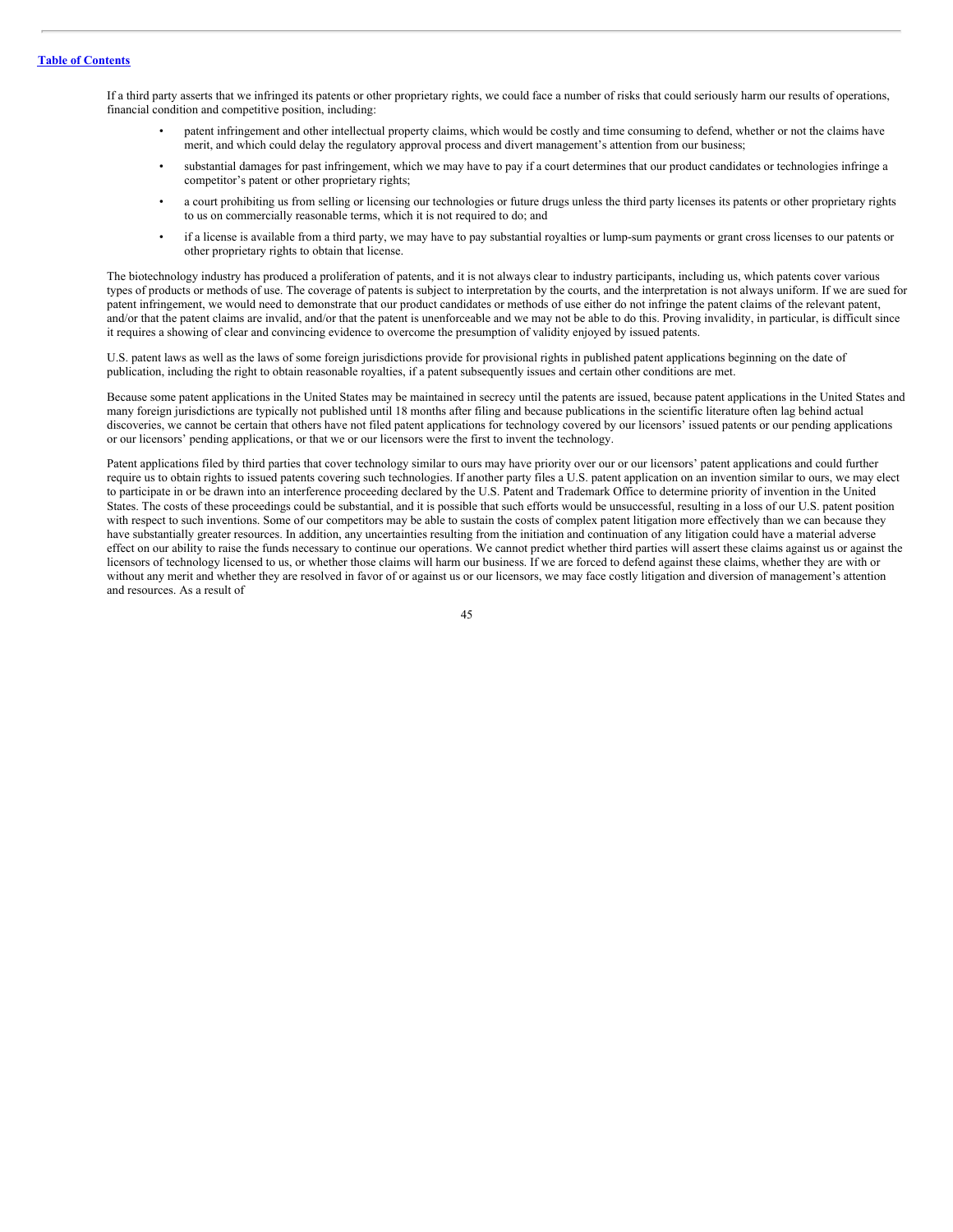these disputes, we may have to develop costly non-infringing technology, or enter into licensing agreements. These agreements, if necessary, may be unavailable on terms acceptable to us, if at all, which could seriously harm our business or financial condition.

#### If we breach any of the agreements under which we license rights to our product candidates or technology from third parties, we could lose license rights that are important to our business. Certain of our license agreements may not provide an adequate remedy for a breach by the licensor.

We license the development and commercialization rights for most of our product candidates, including custirsen, apatorsen and OGX-225, and we expect to enter into similar licenses in the future. Under such licenses, we are subject to various obligations such as sublicensing, royalty and milestone payments, annual maintenance fees, limits on sublicensing, insurance obligations and the obligation to use commercially reasonable best efforts to develop and exploit the licensed technology. If we fail to comply with any of these obligations or otherwise breach these agreements, our licensors may have the right to terminate the license in whole or in part or to terminate the exclusive nature of the license. Loss of any of these licenses or the exclusivity rights provided by the licenses could harm our financial condition and results of operations. In addition, certain of our license agreements with UBC eliminate our ability to obtain money damages in respect of certain claims against UBC.

Under the terms of our collaboration agreement with Teva, we are required to use commercially reasonable efforts to maintain and not to breach in any material manner certain of our third-party license agreements relating to custirsen. If we, or our third party licensors, breach any of these agreements in a material manner, we may be in breach of the collaboration agreement, which may allow Teva to terminate the collaboration agreement.

# We may be subject to damages resulting from claims that we, or our employees or consultants, have wrongfully used or disclosed alleged trade secrets of third *parties.*

Many of our employees were previously employed, and certain of our consultants are currently employed, at universities or biotechnology or pharmaceutical companies, including our competitors or potential competitors. Although we have not received any claim to date, we may be subject to claims that these employees or consultants or we have inadvertently or otherwise used or disclosed trade secrets or other proprietary information of these current or former employers. Litigation may be necessary to defend against these claims. If we fail in defending such claims, in addition to paying monetary damages, we may lose valuable intellectual property rights or personnel. We may be subject to claims that employees of our partners or licensors of technology licensed by us have inadvertently or otherwise used or disclosed trade secrets or other proprietary information of their former employers. We may become involved in litigation to defend against these claims. If we fail in defending such claims, in addition to paying monetary damages, we may lose valuable intellectual property rights or personnel.

#### **Risks Related to our Common Stock**

#### *The price for our common stock is volatile.*

The market prices for our common stock and that of emerging life science companies generally have historically been highly volatile. For example, after the announcement of the top line survival results of our Phase 3 SYNERGY trial, we experienced a significant decrease in our stock price. Future announcements concerning us, the results of our clinical trials or our competitors may also have a significant effect on the market price of our common stock. The stock markets also experience significant price and volume fluctuation unrelated to the operating performance of particular companies. These market fluctuations may also adversely affect the market price of our common stock.

An increase in the market price of our common stock, which is uncertain and unpredictable, may be the sole source of gain from an investment in our common stock. An investment in our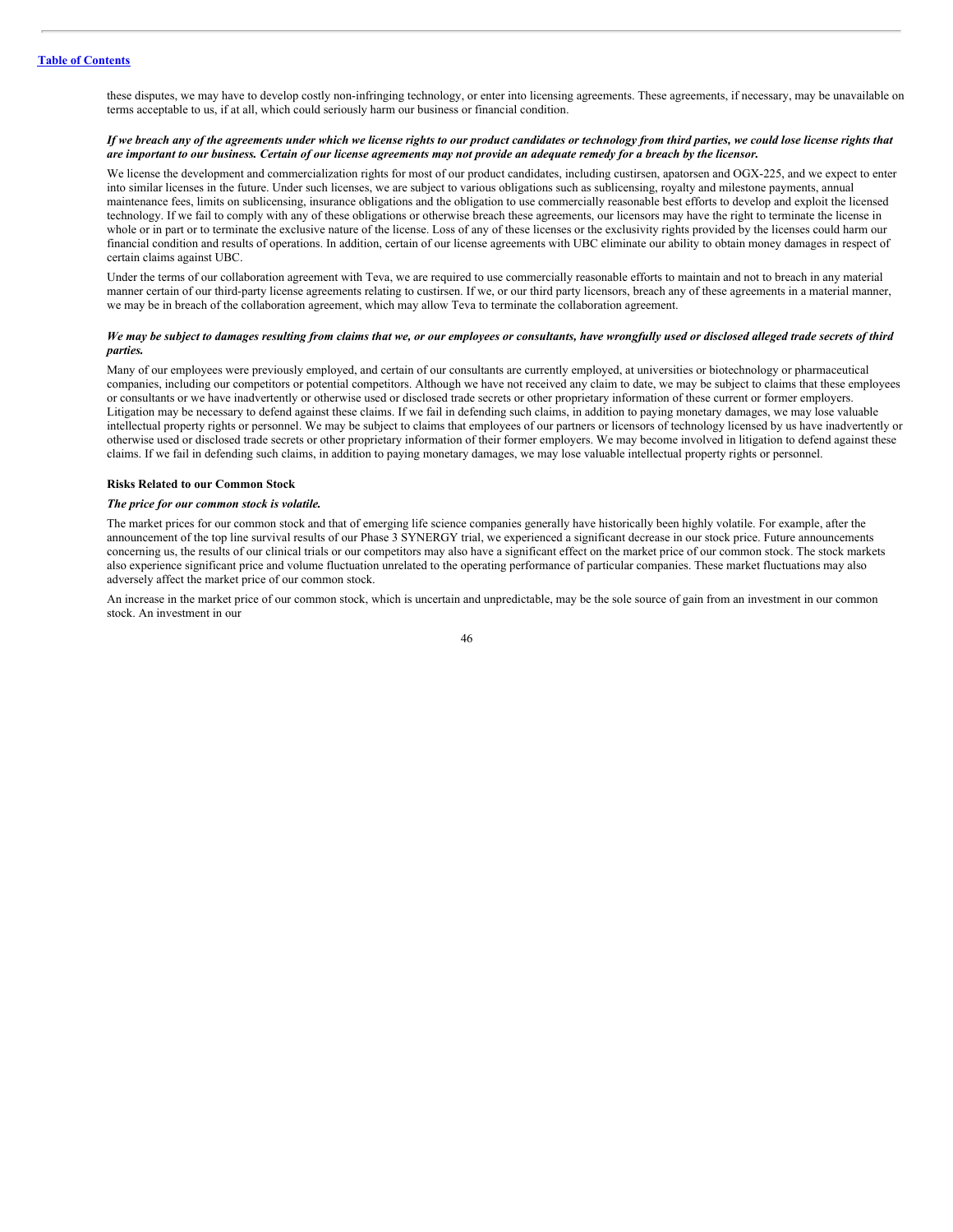common stock may not be appropriate for investors who require dividend income. We have never declared or paid cash dividends on our capital stock and do not anticipate paying any cash dividends on our capital stock in the foreseeable future. We currently intend to retain all available funds and any future earnings to fund the development and growth of our business. As a result, capital appreciation, if any, of our common stock will be the sole source of gain for stockholders for the foreseeable future. Accordingly, an investment in our common stock may not be appropriate for investors who require dividend income or investors who are not prepared to bear a significant risk of losses from such an investment.

#### *We are at risk of securities class action litigation.*

In the past, securities class action litigation has often been brought against a company following a decline in the market price of its securities, including in circumstances where such declines occur in close proximity to the announcement of clinical trial results. This risk is especially relevant for us because our stock price and those of other biotechnology and biopharmaceutical companies have experienced significant stock price volatility in recent years. If we face such litigation, it could result in substantial costs and a diversion of management's attention and resources, which could harm our business.

#### If we raise additional capital, the terms of the financing transactions may cause dilution to existing stockholders or contain terms that are not favorable to us.

To date, our sources of cash have been limited primarily to proceeds from the private or public placement of our securities and proceeds from the collaboration agreement with Teva. In the future, we may seek to raise additional financing through private placements or public offerings of our equity or debt securities. We cannot be certain that additional funding will be available on acceptable terms, if at all. To the extent that we raise additional financing by issuing equity securities, we may do so at a price per share that represents a discount to the then-current per share trading price of our common stock and our stockholders may experience significant dilution. Any debt financing, if available, may involve restrictive covenants, such as limitations on our ability to incur additional indebtedness, limitations on our ability to acquire or license intellectual property rights and other operating restrictions that could adversely affect our ability to conduct our business.

#### Anti-takeover provisions in our stockholder rights plan, our charter documents and under Delaware law could make a third-party acquisition of us difficult.

We have a stockholder rights plan that may have the effect of discouraging unsolicited takeover proposals. Specifically, the rights issued under the stockholder rights plan could cause significant dilution to a person or group that attempts to acquire us on terms not approved in advance by our Board. In addition, our certificate of incorporation and bylaws contain provisions that may discourage unsolicited takeover proposals that stockholders may consider to be in their best interests. These provisions include the ability of our Board to designate the terms of and issue new series of preferred stock and the ability of our Board to amend our bylaws without stockholder approval. In addition, as a Delaware corporation, we are subject to Section 203 of the Delaware General Corporation Law, which generally prohibits a Delaware corporation from engaging in any business combination with any interested stockholder for a period of three years following the date that the stockholder became an interested stockholder, unless certain specific requirements are met as set forth in Section 203. Collectively, these provisions could make a third-party acquisition of us difficult or could discourage transactions that otherwise could involve payment of a premium over prevailing market prices for our common stock.

#### The sale of shares of common stock through our at-the-market equity offering program may cause the price of our common stock to decline and result in *dilution to our existing stockholders***.**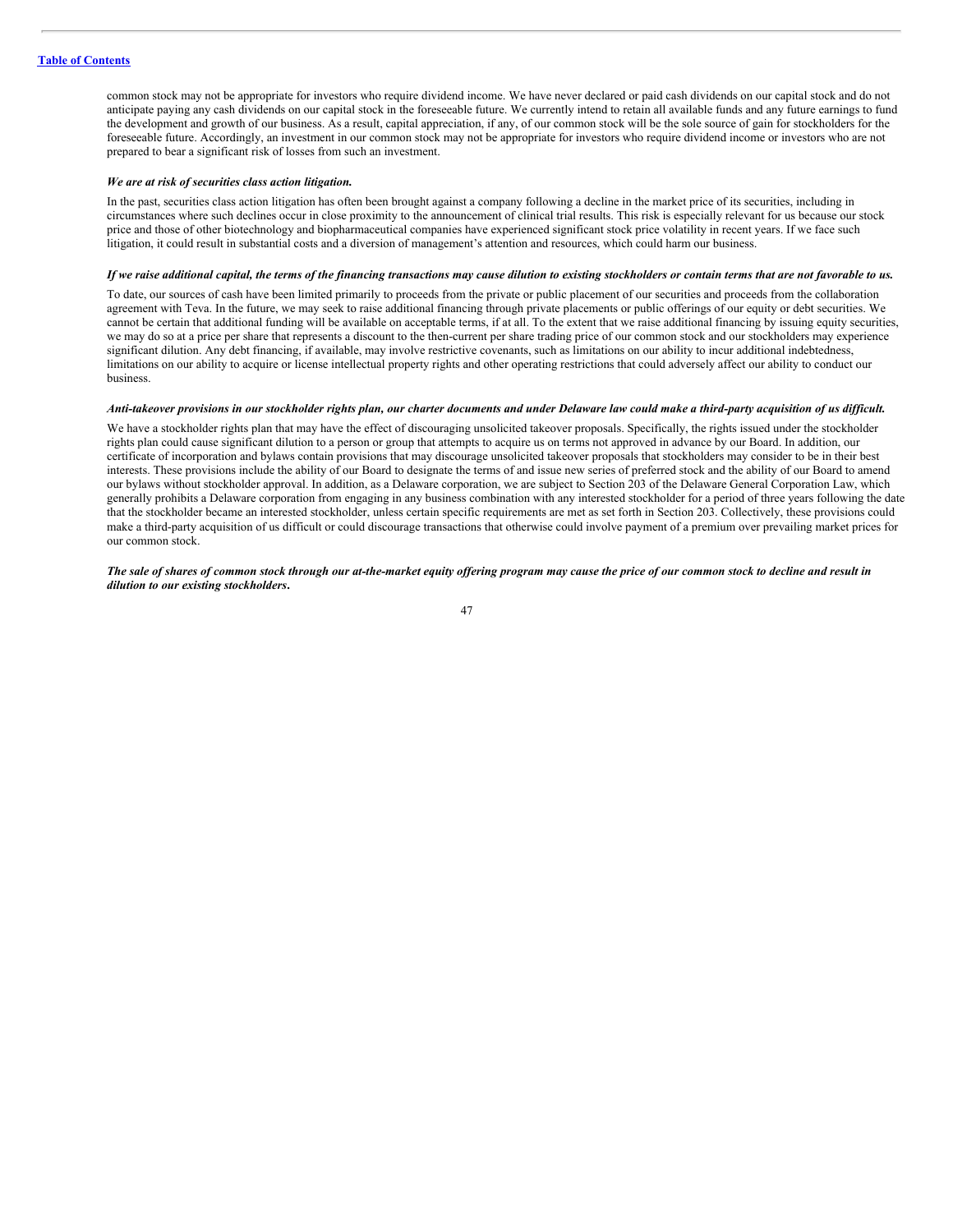Pursuant to our at-the-market equity offering program, we may sell shares of our common stock having aggregate sales proceeds of up to \$25,000,000 from time to time through MLV & Co. LLC, or MLV, as our sales agent. As of September 30, 2014, we had offered and sold 809,214 shares of our common stock pursuant to our "at the market" equity offering program, resulting in net proceeds to us of approximately \$2.9 million. Shares of our common stock having a value of approximately \$22.0 million remain available for sale under this program. When we access the at-the-market equity offering program, we set the parameters for the sale of shares, including the number of shares to be issued, the time period during which sales are requested to be made, limitation on the number of shares that may be sold in any one trading day and any minimum price below which sales may not be made. Subject to the terms and conditions of our Sales Agreement with MLV, they may sell the shares by methods deemed to be an "at the market" offering as defined in Rule 415 under the Securities Act, including by means of ordinary brokers' transactions on The NASDAQ Capital Market or otherwise at market prices prevailing at the time of sale, in block transactions, or as otherwise agreed upon by us and MLV. The sale of additional shares of our common stock pursuant to our Sales Agreement with MLV will have a dilutive impact on our existing stockholders. Sales by us through MLV could cause the market price of our common stock to decline significantly. Sales of our common stock under the Sales Agreement, or the perception that such sales will occur, could also encourage short sales by third parties, which could contribute to the further decline of our stock price. Additionally, the sale of a substantial number of shares of our common stock under the Sales Agreement, or the perception that such sales will occur, could make it more difficult for us to sell equity or equity-related securities in the future at a time and at a price that we might otherwise wish.

#### **Risks Related to Our Industry**

#### *There is a high risk that our drug development activities will not result in commercial products.*

Our product candidates are in various stages of development and are prone to the risks of failure inherent in drug development. We will need to complete significant additional clinical trials before we can demonstrate that our product candidates are safe and effective to the satisfaction of the FDA and non-U.S. regulatory authorities. Clinical trials are expensive and uncertain processes that take years to complete. Failure can occur at any stage of the process, and successful early clinical trials do not ensure that later clinical trials will be successful. Product candidates in later-stage clinical trials may fail to show desired efficacy and safety traits despite having progressed through initial clinical trials. For example, in April 2014, we announced that top-line survival results indicated that the addition of custirsen to standard first-line docetaxel/prednisone therapy did not meet the primary endpoint of a statistically significant improvement in overall survival in men with metastatic CRPC, compared to docetaxel/prednisone alone. A number of companies in the pharmaceutical industry have suffered significant setbacks in advanced clinical trials, even after obtaining promising results in earlier clinical trials. In addition, a clinical trial may prove successful with respect to a secondary objective, but fail to demonstrate clinically significant benefits with respect to a primary objective. Failure to satisfy a primary objective in a Phase 3 clinical trial (registration trial) would generally mean that a product candidate would not receive regulatory approval.

#### The regulatory approval process is expensive, time consuming and uncertain and may prevent us from obtaining approvals for the commercialization of some *or all of our product candidates.*

The research, testing, manufacturing, labeling, approval, selling, marketing and distribution of drug products are subject to extensive regulation by the FDA and non-U.S. regulatory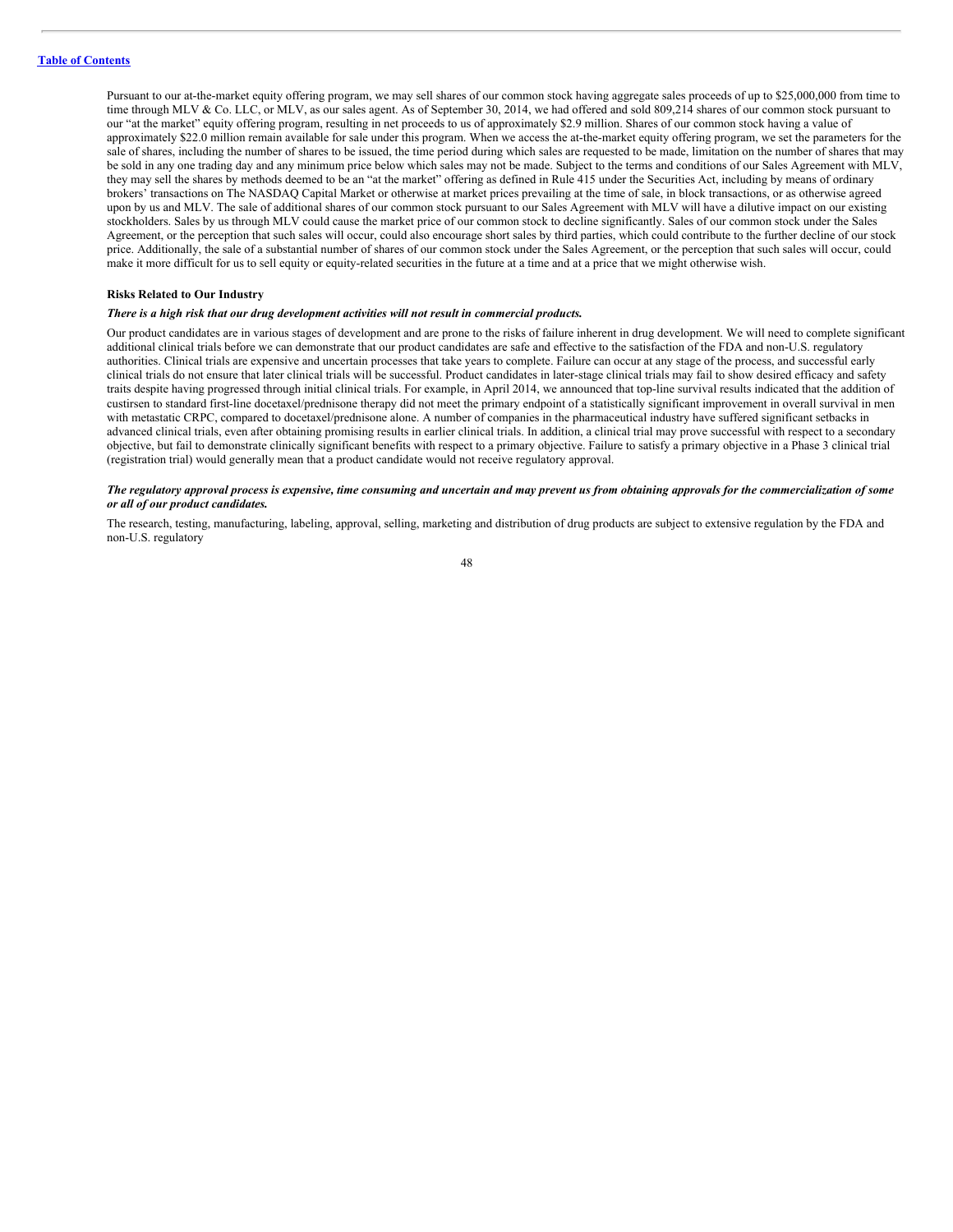authorities, which regulations differ from country to country. We are not permitted to market our product candidates in the United States until we receive approval of an NDA from the FDA. We have not submitted an application for or received marketing approval for any of our product candidates. Obtaining approval of an NDA can be a lengthy, expensive and uncertain process. In addition, failure to comply with FDA, non-U.S. regulatory authorities' or other applicable United States and non-U.S. regulatory requirements may, either before or after product approval, if any, subject us to administrative or judicially imposed sanctions, including:

- restrictions on the products, manufacturers or manufacturing process;
- warning letters:
- civil and criminal penalties;
- injunctions;
- suspension or withdrawal of regulatory approvals;
- product seizures, detentions or import bans;
- voluntary or mandatory product recalls and publicity requirements;
- total or partial suspension of production;
- imposition of restrictions on operations, including costly new manufacturing requirements; and
- refusal to approve pending NDAs or supplements to approved NDAs.

Regulatory approval of an NDA or NDA supplement is not guaranteed, and the approval process is expensive and may take several years. The FDA also has substantial discretion in the drug approval process. Despite the time and expense exerted, failure can occur at any stage, and we could encounter problems that could cause us to abandon clinical trials or to repeat or perform additional preclinical studies and clinical trials. The number of preclinical studies and clinical trials that will be required for FDA approval varies depending on the drug candidate, the disease or condition that the drug candidate is designed to address, and the regulations applicable to any particular drug candidate. The FDA can delay, limit or deny approval of a drug candidate for many reasons, including:

- a drug candidate may not be deemed safe or effective;
- the FDA may not find the data from preclinical studies and/or clinical trials sufficient;
- the FDA might not approve our third-party manufacturer's processes or facilities;
- the FDA may change its approval policies or adopt new regulations; and
- third-party products may enter the market and change approval requirements.

#### Even if we obtain regulatory approvals for our product candidates, the terms of approvals and ongoing regulation of our product candidates may limit how we *manufacture and market our product candidates, which could materially af ect our ability to generate revenue.*

If any of our product candidates are approved, the approved product and its manufacturer will be subject to continual review. Any regulatory approval that we receive for a product candidate is likely to be subject to limitations on the indicated uses for which the end product may be marketed, or include requirements for potentially costly post-approval follow-up clinical trials. In addition, if the FDA and/or non-U.S. regulatory authorities approve any of our product candidates, the labeling, packaging, adverse event reporting, storage, advertising and promotion for the end product will be subject to extensive regulatory requirements. We and the manufacturers of our products, when and if we have any, will also be required to comply with cGMP regulations, which include requirements relating to quality control and quality assurance, as well as the corresponding maintenance of records and documentation. Further, regulatory agencies must approve these manufacturing facilities before they can be used to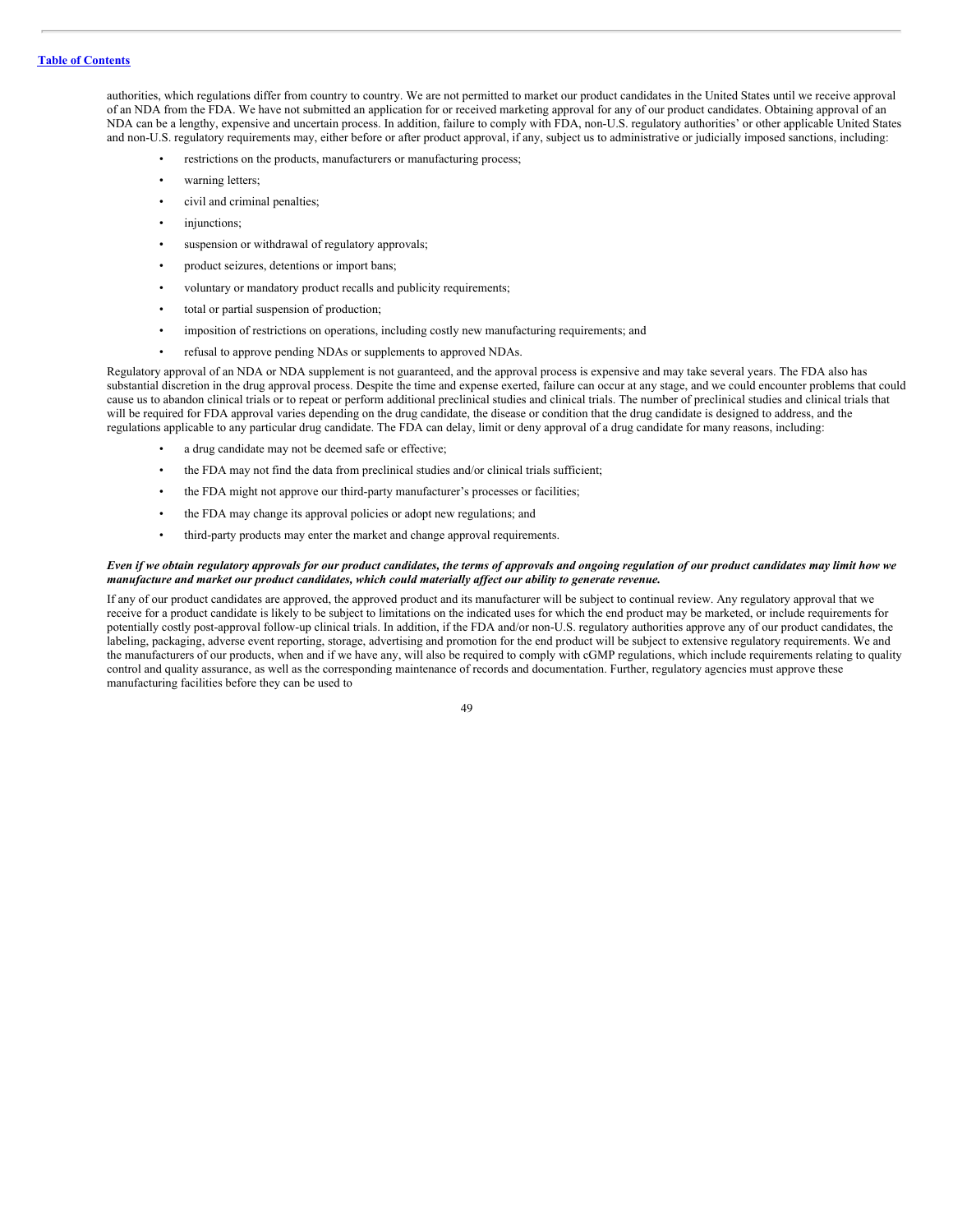manufacture our products, when and if we have any, and these facilities are subject to ongoing regulatory inspection. If we fail to comply with the regulatory requirements of the FDA and other non-U.S. regulatory authorities, or if previously unknown problems with our products, when and if we have any, manufacturers or manufacturing processes are discovered, we could be subject to administrative or judicially imposed sanctions, including:

- restrictions on the products, manufacturers or manufacturing process;
- warning letters;
- civil or criminal penalties or fines;
- injunctions;
- product seizures, detentions or import bans;
- voluntary or mandatory product recalls and publicity requirements;
- suspension or withdrawal of regulatory approvals;
- total or partial suspension of production;
- imposition of restrictions on operations, including costly new manufacturing requirements; and
- refusal to approve pending NDAs or supplements to approved NDAs.

In addition, the FDA and non-U.S. regulatory authorities may change their policies and additional regulations may be enacted that could prevent or delay regulatory approval of our product candidates. We cannot predict the likelihood, nature or extent of government regulation that may arise from future legislation or administrative action, either in the United States, Canada or abroad. If we are not able to maintain regulatory compliance, we would likely not be permitted to market our future product candidates and we may not achieve or sustain profitability.

#### If government and third-party payors fail to provide coverage and adequate reimbursement rates for our product candidates, our revenue and potential for *profitability will be reduced.*

In the United States and elsewhere, our product revenue will depend principally on the reimbursement rates established by third-party payors, including government health administration authorities, managed-care providers, public health insurers, private health insurers and other organizations. These third-party payors are increasingly challenging the price, and examining the cost-effectiveness, of medical products and services. In addition, significant uncertainty exists as to the reimbursement status, if any, of newly approved drugs, pharmaceutical products or product indications. We may need to conduct post-marketing clinical trials in order to demonstrate the cost-effectiveness of our products, if any. Such clinical trials may require us to commit a significant amount of management time and financial and other resources. If reimbursement of such product is unavailable or limited in scope or amount or if pricing is set at unsatisfactory levels, our revenue could be reduced.

In some countries other than the United States, particularly the countries of the European Union and Canada, the pricing of prescription pharmaceuticals is subject to governmental control. In these countries, obtaining pricing approval from governmental authorities can take six to 12 months or longer after the receipt of regulatory marketing approval of a product for an indication. To obtain reimbursement or pricing approval in some countries, we may be required to conduct a clinical trial that compares the cost-effectiveness of one of our product candidates to other available therapies. If reimbursement of such product candidate is unavailable or limited in scope or amount or if pricing is set at unsatisfactory levels, our revenue could be reduced.

Domestic and foreign governments continue to propose and pass legislation designed to reduce the cost of healthcare, including drugs. In the United States, there have been, and we expect

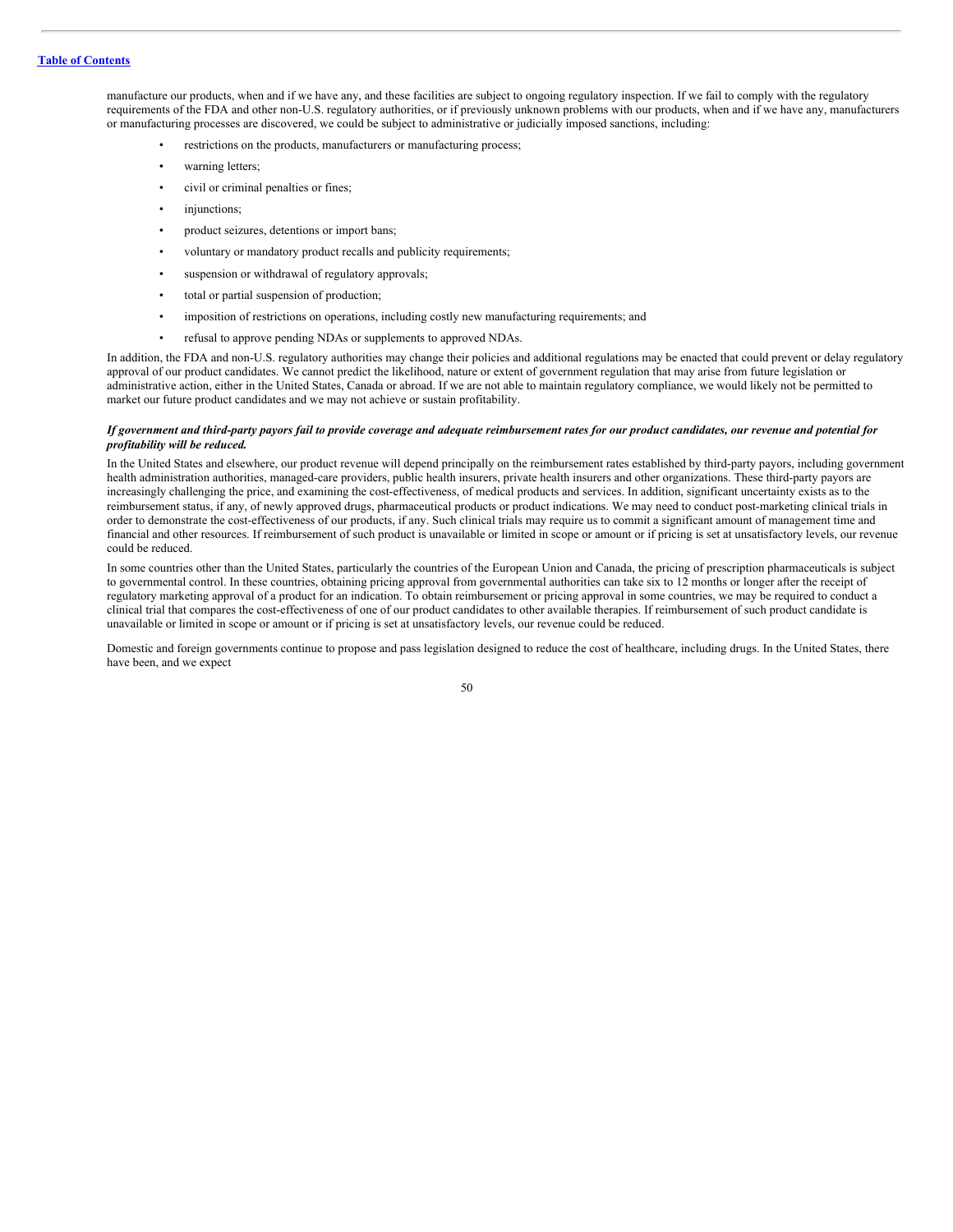that there will continue to be, federal and state proposals to implement similar governmental control. In addition, increasing emphasis on managed care in the United States will continue to put pressure on the pricing of pharmaceutical products. For example, in March 2010, the Patient Protection and Affordable Care Act, as amended by the Health Care and Education Affordability Reconciliation Act, or collectively, PPACA, became law in the United States. PPACA substantially changes the way healthcare is financed by both governmental and private insurers and significantly affects the pharmaceutical industry.

We anticipate that the PPACA, as well as other healthcare reform measures that may be adopted in the future, may result in more rigorous coverage criteria and downward pressure on the price for any approved product, and could seriously harm our prospects. In addition, the Medicare and Medicaid program and state healthcare laws and regulations may also be modified to change the scope of covered products and/or reimbursement methodology. Cost control initiatives could decrease the established reimbursement rates that we receive for any products in the future, which would limit our revenue and profitability. Legislation and regulations affecting the pricing of pharmaceutical products, including custirsen,or apatorsen may change at any time, which could further limit or eliminate reimbursement rates for custirsen, apatorsen or other product candidates.

#### Failure to obtain regulatory approval outside of the United States and Canada would prevent us or Teva from marketing our product candidates abroad.

We intend to market certain of our existing and future product candidates outside of the United States and Canada. In order to market our existing and future product candidates in the European Union and many other non-North American markets, we must obtain separate regulatory approvals. We have had limited interactions with non-North American regulatory authorities. Approval procedures vary among countries and can involve additional testing, and the time required to obtain approval may differ from that required to obtain FDA approval. Approval by the FDA or other regulatory authorities does not ensure approval by regulatory authorities in other countries, and approval by one or more non-North American regulatory authorities does not ensure approval by regulatory authorities in other countries or by the FDA. The non-North American regulatory approval process may include all of the risks associated with obtaining FDA approval. We may not obtain non-North American regulatory approvals on a timely basis, if at all. We may not be able to file for non-North American regulatory approvals and may not receive necessary approvals to commercialize our existing and future product candidates in any market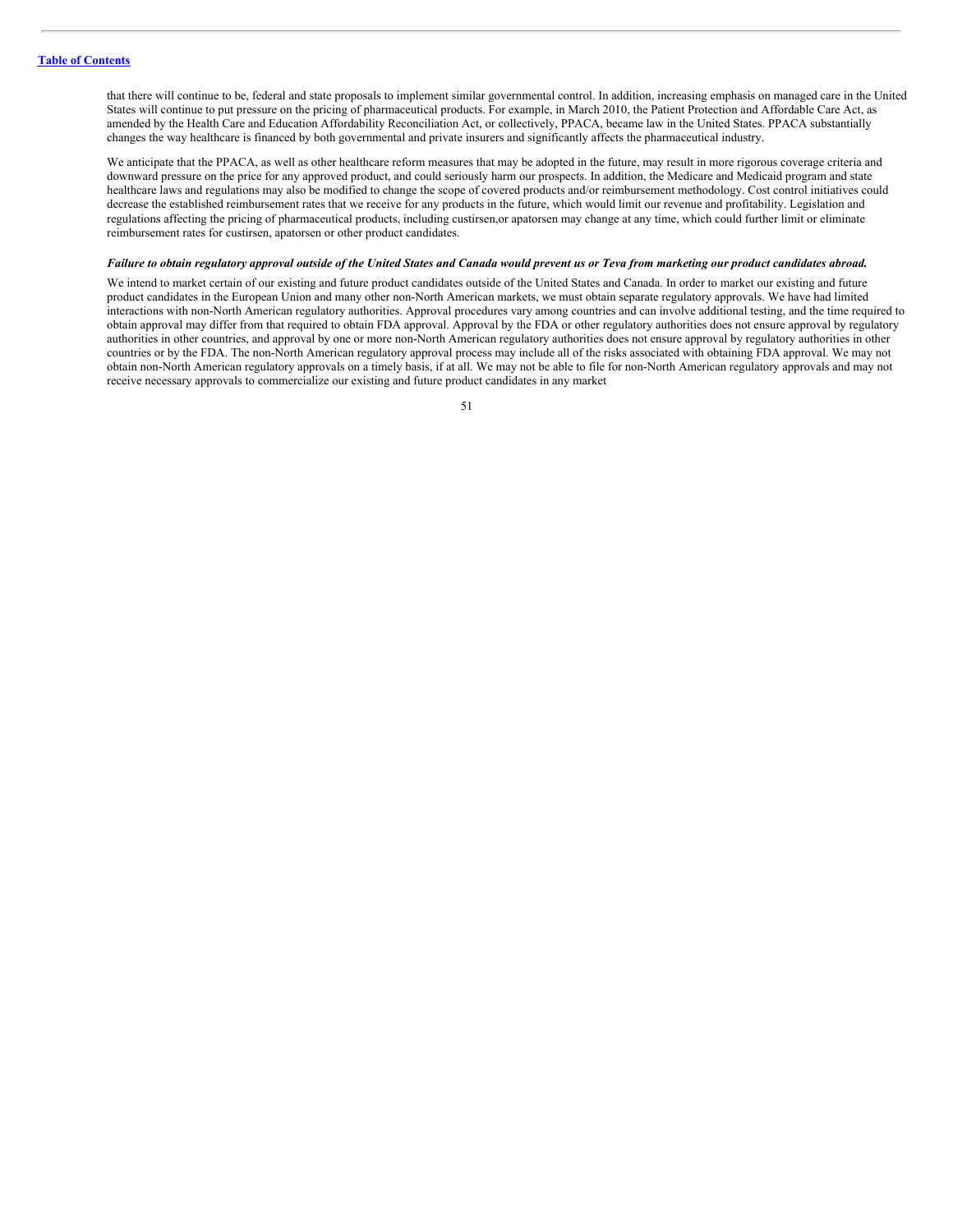<span id="page-51-0"></span>

| Item 6.                  | <b>Exhibits</b>                                                                                                                                                                                                          |
|--------------------------|--------------------------------------------------------------------------------------------------------------------------------------------------------------------------------------------------------------------------|
| Exhibit<br><b>Number</b> | <b>Description</b>                                                                                                                                                                                                       |
| 10.1                     | Employment Agreement between OncoGenex Pharmaceuticals, Inc. and John Bencich (incorporated by reference to Exhibit 10.1 to the Registrant's Current<br>Report on Form 8-K (File No. 033-80623) filed on August 7, 2014) |
| 31.1                     | Certification of Chief Executive Officer pursuant to Rule 13a-14(a) or 15d-14(a) of the Securities Exchange Act of 1934, as adopted pursuant to Section 302 of<br>the Sarbanes-Oxley Act of 2002                         |
| 31.2                     | Certification of Chief Financial Officer pursuant to Rule 13a-14(a) or 15d-14(a) of the Securities Exchange Act of 1934, as adopted pursuant to Section 302 of<br>the Sarbanes-Oxley Act of 2002                         |
| $32.1*$                  | Certification of Chief Executive Officer pursuant to 18 U.S.C. Section 1350, as adopted pursuant to Section 906 of the Sarbanes-Oxley Act of 2002                                                                        |
| $32.2*$                  | Certification of Chief Financial Officer pursuant to 18 U.S.C. Section 1350, as adopted pursuant to Section 906 of the Sarbanes-Oxley Act of 2002                                                                        |
| 101.INS                  | <b>XBRL Instance Document</b>                                                                                                                                                                                            |
| 101.SCH                  | XBRL Taxonomy Extension Schema Document                                                                                                                                                                                  |
| 101.CAL                  | <b>XBRL Taxonomy Extension Calculation Linkbase Document</b>                                                                                                                                                             |
| 101.DEF                  | XBRL Taxonomy Extension Definition Linkbase Document                                                                                                                                                                     |
| $101$ .LAB               | XBRL Taxonomy Extension Label Linkbase Document                                                                                                                                                                          |
| 101.PRE                  | XBRL Taxonomy Extension Presentation Linkbase Document                                                                                                                                                                   |

\* The certifications attached as Exhibits 32.1 and 32.2 accompany this Quarterly Report on Form 10-Q pursuant to 18 U.S.C. Section 1350, as adopted pursuant to Section 906 of the Sarbanes-Oxley Act of 2002, and shall not be deemed filed for purposes of Section 18 of the Securities Exchange Act of 1934, as amended.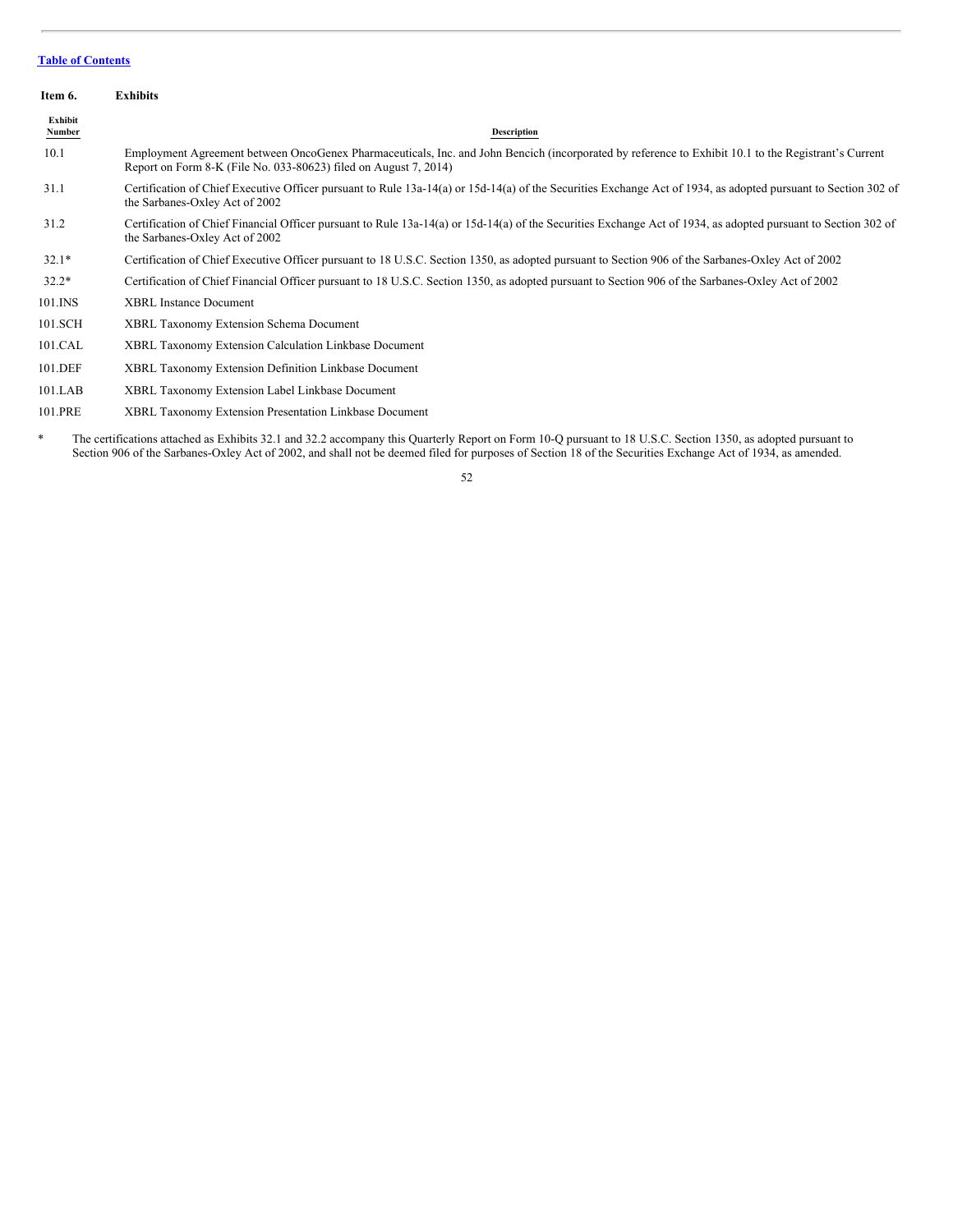# <span id="page-52-0"></span>**SIGNATURES**

Pursuant to the requirements of the Securities Exchange Act of 1934, the registrant has duly caused this report to be signed on its behalf by the undersigned, thereunto duly authorized.

Date: October 30, 2014 By: /s/ John Bencich

# **ONCOGENEX PHARMACEUTICALS, INC.**

Date: October 30, 2014 By: /s/ Scott Cormack Scott Cormack President and Chief Executive Officer

John Bencich Chief Financial Officer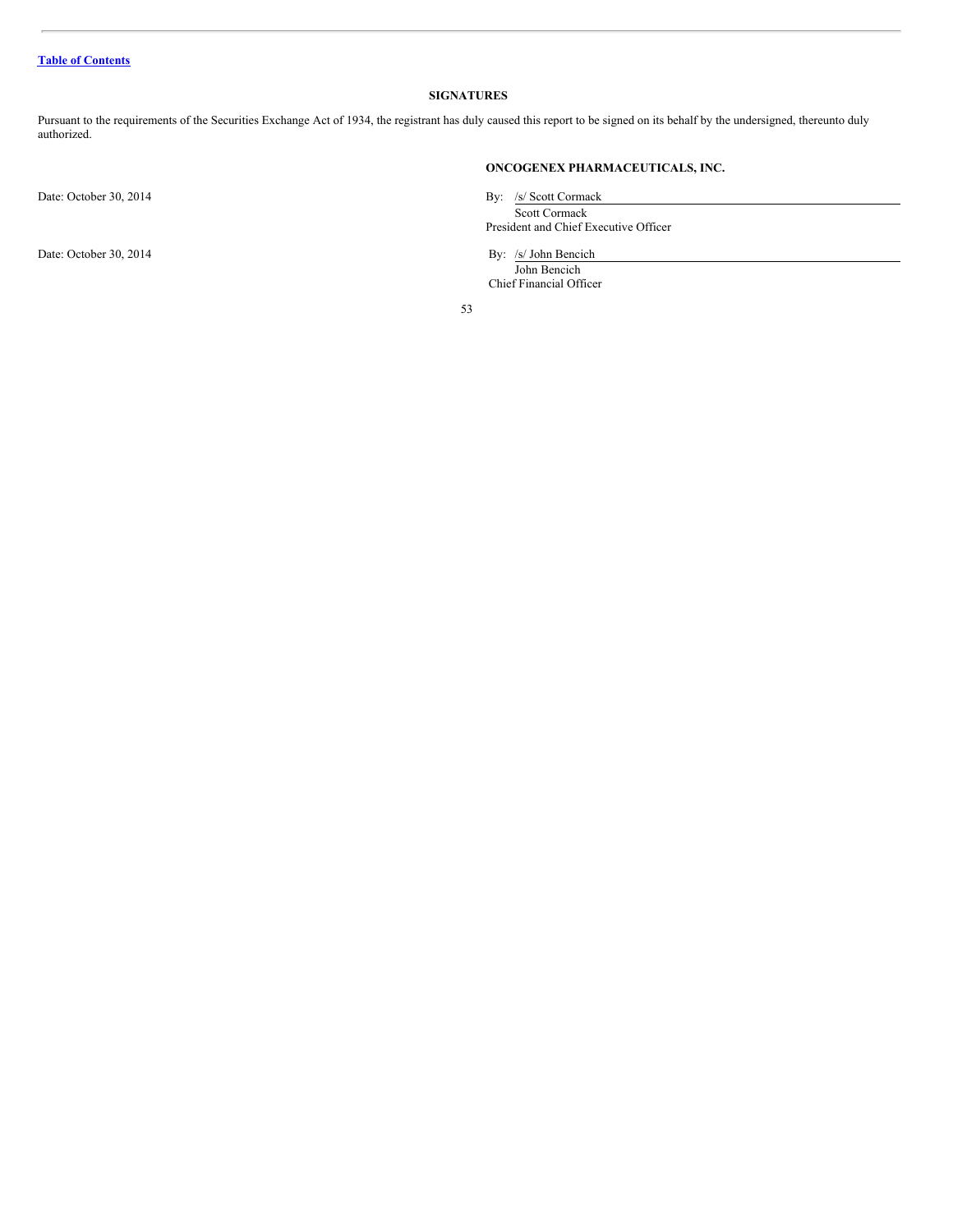# <span id="page-53-0"></span>**EXHIBIT INDEX**

| Exhibit<br>Number | Description                                                                                                                                                                                                              |
|-------------------|--------------------------------------------------------------------------------------------------------------------------------------------------------------------------------------------------------------------------|
| 10.1              | Employment Agreement between OncoGenex Pharmaceuticals, Inc. and John Bencich (incorporated by reference to Exhibit 10.1 to the Registrant's Current<br>Report on Form 8-K (File No. 033-80623) filed on August 7, 2014) |
| 31.1              | Certification of Chief Executive Officer pursuant to Rule 13a-14(a) or 15d-14(a) of the Securities Exchange Act of 1934, as adopted pursuant to Section 302 of<br>the Sarbanes-Oxley Act of 2002                         |
| 31.2              | Certification of Chief Financial Officer pursuant to Rule 13a-14(a) or 15d-14(a) of the Securities Exchange Act of 1934, as adopted pursuant to Section 302 of<br>the Sarbanes-Oxley Act of 2002                         |
| $32.1*$           | Certification of Chief Executive Officer pursuant to 18 U.S.C. Section 1350, as adopted pursuant to Section 906 of the Sarbanes-Oxley Act of 2002                                                                        |
| $32.2*$           | Certification of Chief Financial Officer pursuant to 18 U.S.C. Section 1350, as adopted pursuant to Section 906 of the Sarbanes-Oxley Act of 2002                                                                        |
| 101.INS           | <b>XBRL Instance Document</b>                                                                                                                                                                                            |
| 101.SCH           | <b>XBRL Taxonomy Extension Schema Document</b>                                                                                                                                                                           |
| 101.CAL           | XBRL Taxonomy Extension Calculation Linkbase Document                                                                                                                                                                    |
| 101.DEF           | XBRL Taxonomy Extension Definition Linkbase Document                                                                                                                                                                     |
| $101$ .LAB        | XBRL Taxonomy Extension Label Linkbase Document                                                                                                                                                                          |
| 101.PRE           | <b>XBRL Taxonomy Extension Presentation Linkbase Document</b>                                                                                                                                                            |

\* The certifications attached as Exhibits 32.1 and 32.2 accompany this Quarterly Report on Form 10-Q pursuant to 18 U.S.C. Section 1350, as adopted pursuant to Section 906 of the Sarbanes-Oxley Act of 2002, and shall not be deemed filed for purposes of Section 18 of the Securities Exchange Act of 1934, as amended.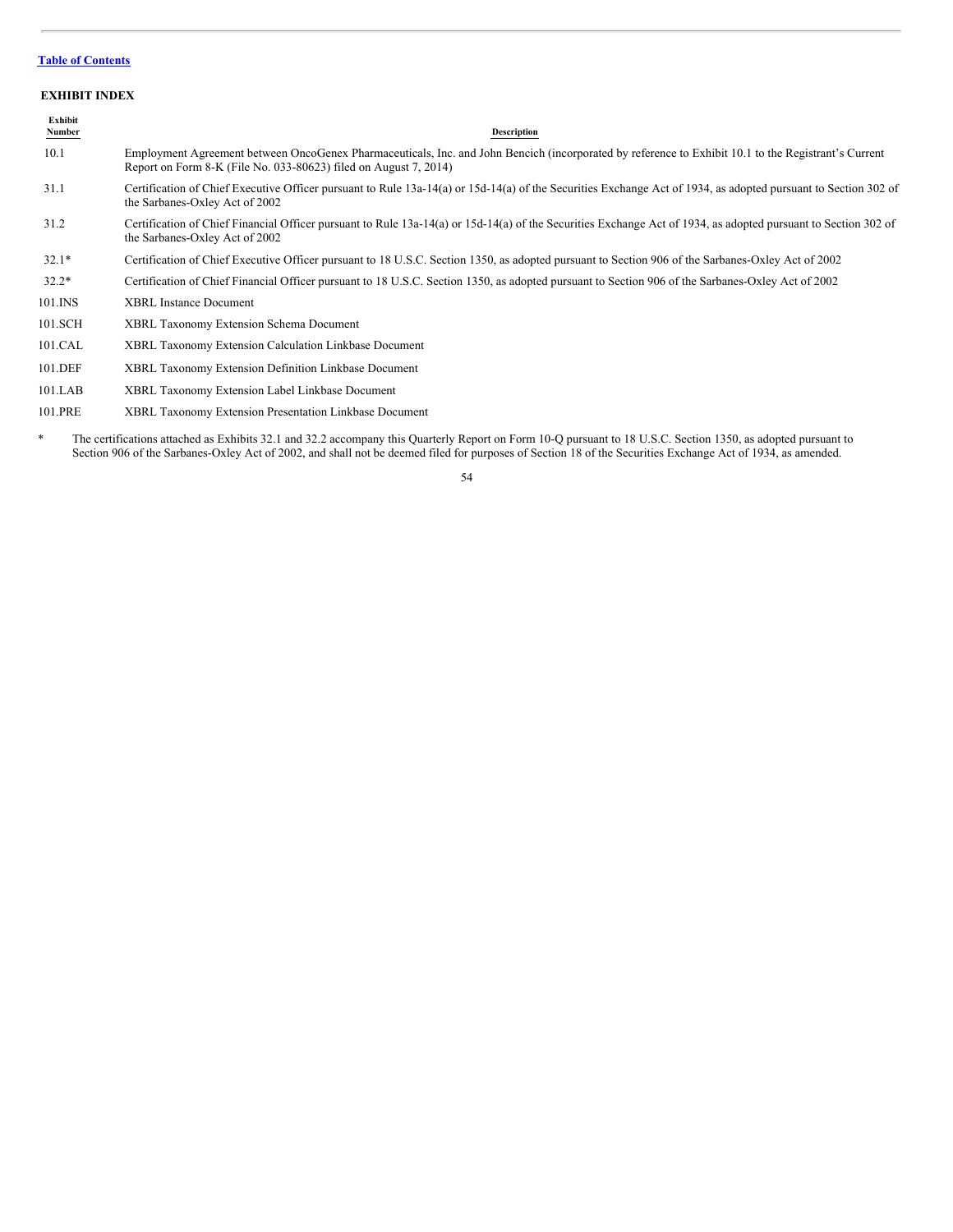#### **Certification Pursuant to Rule 13a-14(a) or Rule 15d-14(a) of the Securities Exchange Act of 1934**

I, Scott Cormack, certify that:

1. I have reviewed this quarterly report on Form 10-Q of OncoGenex Pharmaceuticals, Inc.;

2. Based on my knowledge, this report does not contain any untrue statement of a material fact or omit to state a material fact necessary to make the statements made, in light of the circumstances under which such statements were made, not misleading with respect to the period covered by this report;

3. Based on my knowledge, the financial statements, and other financial information included in this report, fairly present in all material respects the financial condition, results of operations and cash flows of the registrant as of, and for, the periods presented in this report;

4. I am responsible for establishing and maintaining disclosure controls and procedures (as defined in Exchange Act Rules 13a-15(e) and 15d-15(e)) and internal control over financial reporting (as defined in Exchange Act Rules 13a-15(f) and 15d-15(f)) for the registrant and have:

(a) Designed such disclosure controls and procedures, or caused such disclosure controls and procedures to be designed under our supervision, to ensure that material information relating to the registrant, including its consolidated subsidiaries, is made known to us by others within those entities, particularly during the period in which this report is being prepared;

(b) Designed such internal control over financial reporting, or caused such internal control over financial reporting to be designed under our supervision, to provide reasonable assurance regarding the reliability of financial reporting and the preparation of financial statements for external purposes in accordance with generally accepted accounting principles;

(c) Evaluated the effectiveness of the registrant's disclosure controls and procedures and presented in this report our conclusions about the effectiveness of the disclosure controls and procedures, as of the end of the period covered by this report based on such evaluation; and

(d) Disclosed in this report any change in the registrant's internal control over financial reporting that occurred during the registrant's most recent fiscal quarter (the registrant's fourth fiscal quarter in the case of an annual report) that has materially affected, or is reasonably likely to materially affect, the registrant's internal control over financial reporting; and

5. I have disclosed, based on our most recent evaluation of internal control over financial reporting, to the registrant's auditors and the audit committee of the registrant's board of directors (or persons performing the equivalent functions):

(a) all significant deficiencies and material weaknesses in the design or operation of internal control over financial reporting which are reasonably likely to adversely affect the registrant's ability to record, process, summarize and report financial information; and

(b) any fraud, whether or not material, that involves management or other employees who have a significant role in the registrant's internal control over financial reporting.

Date: October 30, 2014

/s/ Scott Cormack

Scott Cormack President and Chief Executive Officer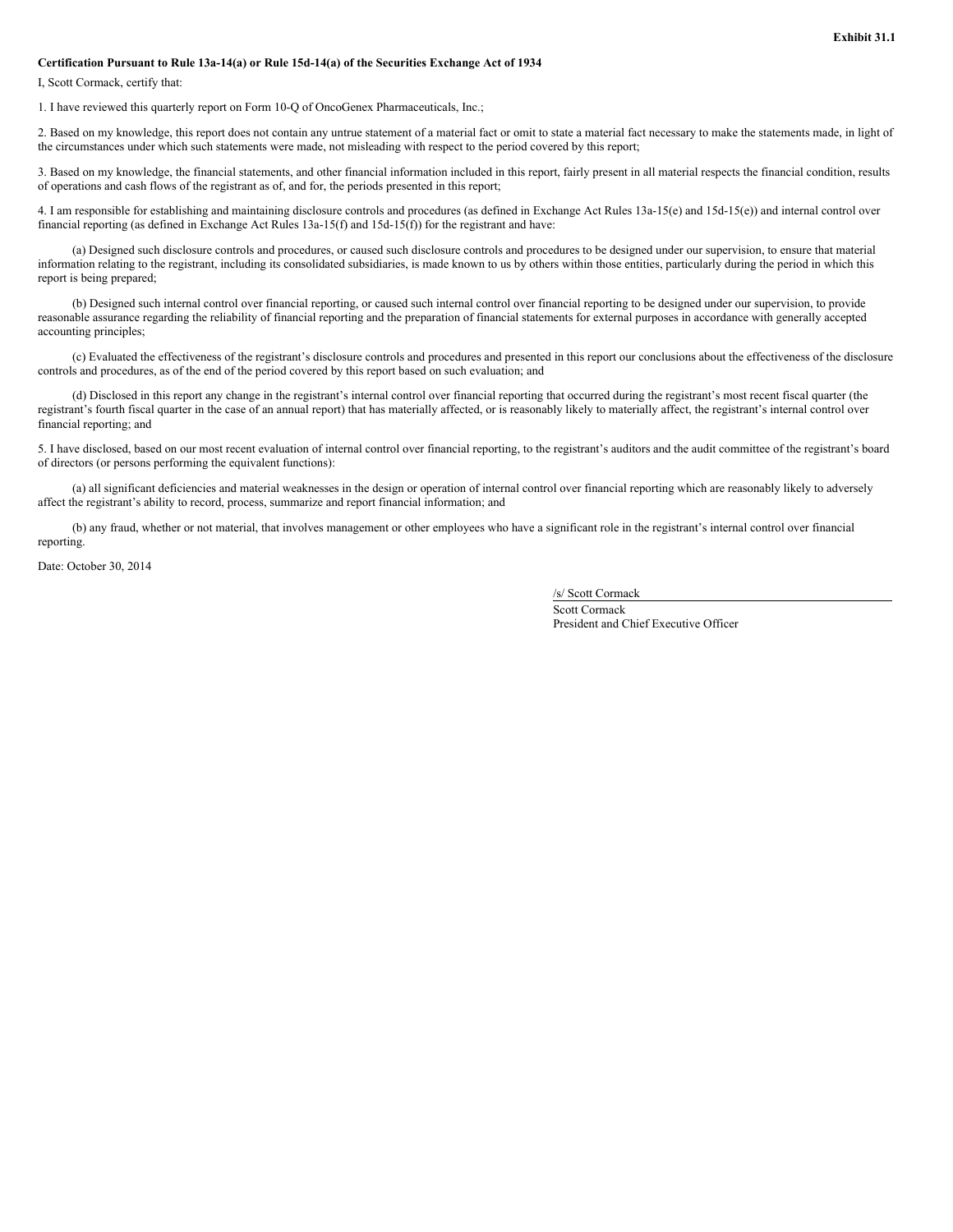#### **Certification Pursuant to Rule 13a-14(a) or Rule 15d-14(a) of the Securities Exchange Act of 1934**

I, John Bencich, certify that:

1. I have reviewed this quarterly report on Form 10-Q of OncoGenex Pharmaceuticals, Inc.;

2. Based on my knowledge, this report does not contain any untrue statement of a material fact or omit to state a material fact necessary to make the statements made, in light of the circumstances under which such statements were made, not misleading with respect to the period covered by this report;

3. Based on my knowledge, the financial statements, and other financial information included in this report, fairly present in all material respects the financial condition, results of operations and cash flows of the registrant as of, and for, the periods presented in this report;

4. I am responsible for establishing and maintaining disclosure controls and procedures (as defined in Exchange Act Rules 13a-15(e) and 15d-15(e)) and internal control over financial reporting (as defined in Exchange Act Rules 13a-15(f) and 15d-15(f)) for the registrant and have:

(a) Designed such disclosure controls and procedures, or caused such disclosure controls and procedures to be designed under our supervision, to ensure that material information relating to the registrant, including its consolidated subsidiaries, is made known to us by others within those entities, particularly during the period in which this report is being prepared;

(b) Designed such internal control over financial reporting, or caused such internal control over financial reporting to be designed under our supervision, to provide reasonable assurance regarding the reliability of financial reporting and the preparation of financial statements for external purposes in accordance with generally accepted accounting principles;

(c) Evaluated the effectiveness of the registrant's disclosure controls and procedures and presented in this report our conclusions about the effectiveness of the disclosure controls and procedures, as of the end of the period covered by this report based on such evaluation; and

(d) Disclosed in this report any change in the registrant's internal control over financial reporting that occurred during the registrant's most recent fiscal quarter (the registrant's fourth fiscal quarter in the case of an annual report) that has materially affected, or is reasonably likely to materially affect, the registrant's internal control over financial reporting; and

5. I have disclosed, based on our most recent evaluation of internal control over financial reporting, to the registrant's auditors and the audit committee of the registrant's board of directors (or persons performing the equivalent functions):

(a) all significant deficiencies and material weaknesses in the design or operation of internal control over financial reporting which are reasonably likely to adversely affect the registrant's ability to record, process, summarize and report financial information; and

(b) any fraud, whether or not material, that involves management or other employees who have a significant role in the registrant's internal control over financial reporting.

Date: October 30, 2014

/s/ John Bencich

John Bencich Chief Financial Officer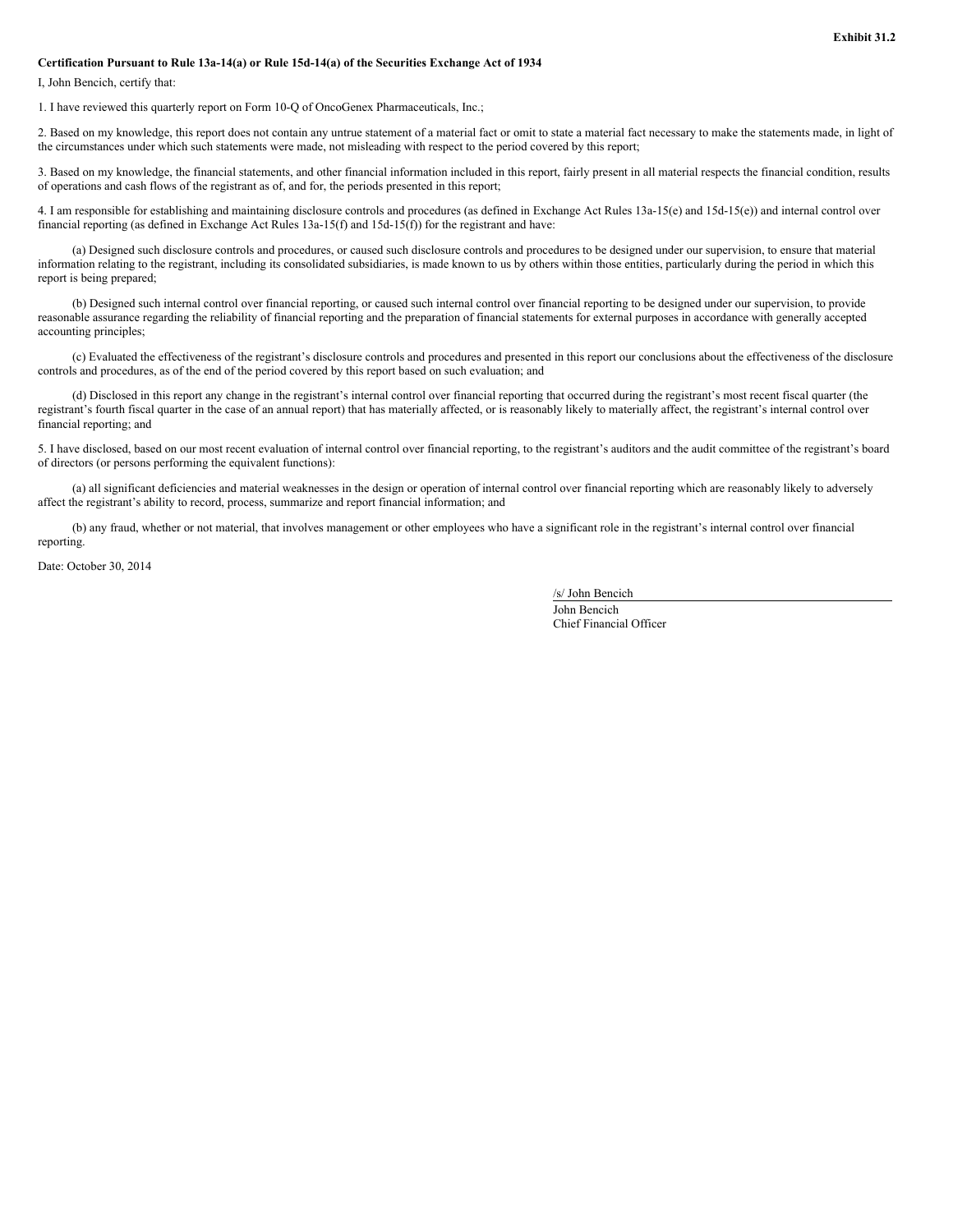# Certification pursuant to 18 U.S.C. Section 1350, as adopted pursuant to Section 906 of the Sarbanes-Oxley Act of 2002

I, Scott Cormack, President and Chief Executive Officer of OncoGenex Pharmaceuticals, Inc. (the "Company"), certify, pursuant to Rule 13a-14(b) or Rule 15d-14(b) of the Securities Exchange Act of 1934 and 18 U.S.C. Section 1350, that:

(1) the Quarterly Report on Form 10-Q of the Company for the quarterly period ended September 30, 2014 (the "Report") fully complies with the requirements of Section 13(a) or 15(d) of the Securities Exchange Act of 1934 (15 U.S.C. 78m or 780(d)); and

(2) the information contained in the Report fairly presents, in all material respects, the financial condition and results of operations of the Company.

Dated: October 30, 2014

/s/ Scott Cormack

Scott Cormack President and Chief Executive Officer